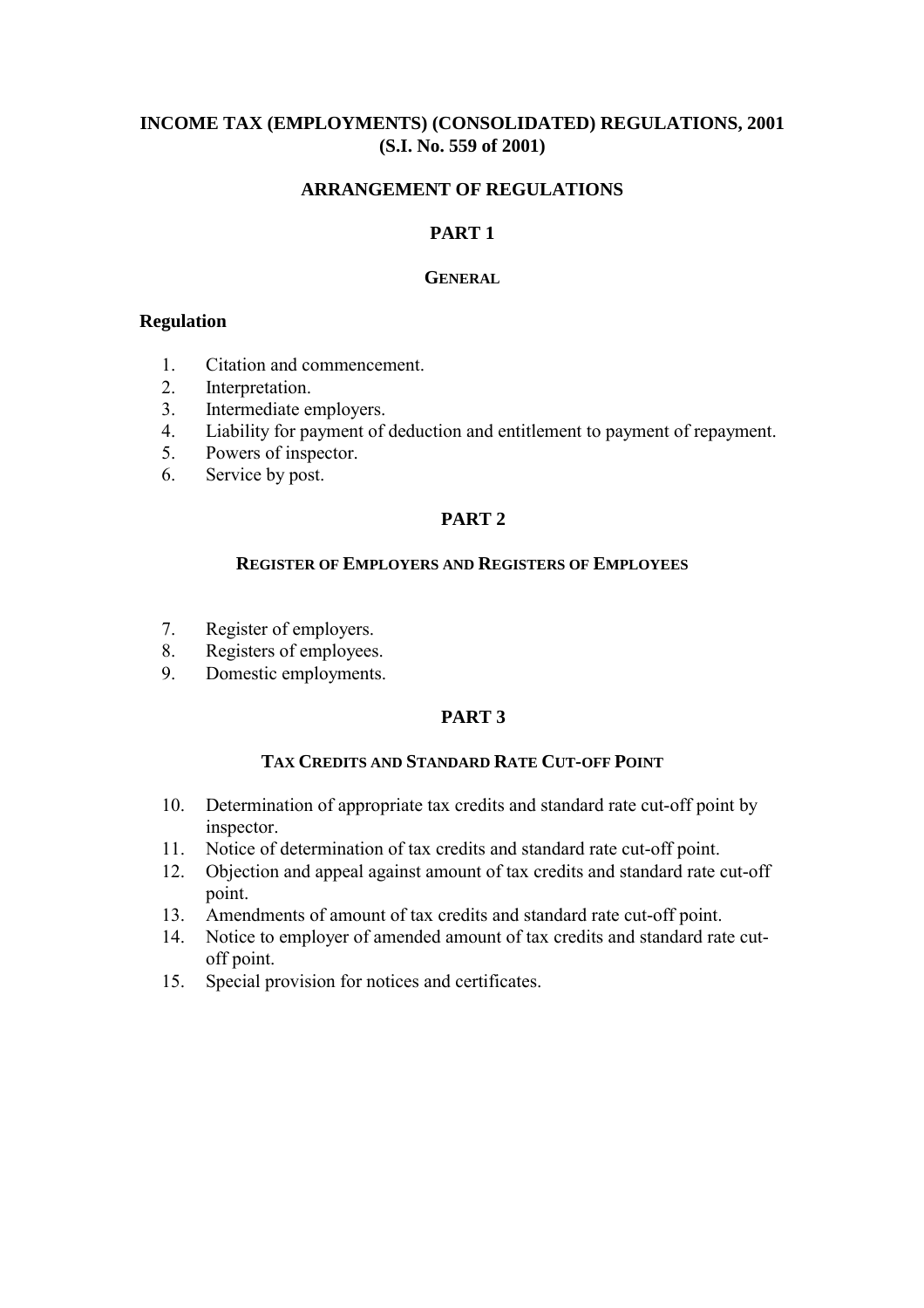# **PART 4**

## **DEDUCTION AND REPAYMENT OF TAX**

- 16. General provision for deduction and repayments.
- 17. Calculation and making of deduction or repayment where tax deduction card held.
- 18. Subsidiary emoluments of employee paid monthly, etc.
- 19. Deduction in special cases.
- 20. Change of employment where tax deduction card held.
- 21. Death of employee.
- 22. Emergency basis of deduction.
- 23. Emoluments not paid weekly or monthly.
- 24. Aggregation of emoluments in non-cumulative cases.
- 25. Tax-free emoluments.
- 26. Repayment during sickness and unemployment.
- 27. Certificate of tax deducted.

# **PART 5**

## **PAYMENT AND RECOVERY OF TAX, ETC**

- 28. Payment of tax by employer.
- 29. Payment of tax for periods greater than one month but not exceeding one year.
- 30. Employer failing to pay tax.
- 31. Return by employer at end of year.
- 32. Inspection of employer's records.
- 33. Death of employer.
- 34. Succession of a business, etc.

## **PART 6**

### **ASSESSMENT**

- 35. Assessment of emoluments.
- 36. Return of certain emoluments by employer.
- 37. Notification of liability.
- 38. Objections and appeals against assessment.
- 39. Recovery of underpayments.
- 40. Recovery of tax from employee.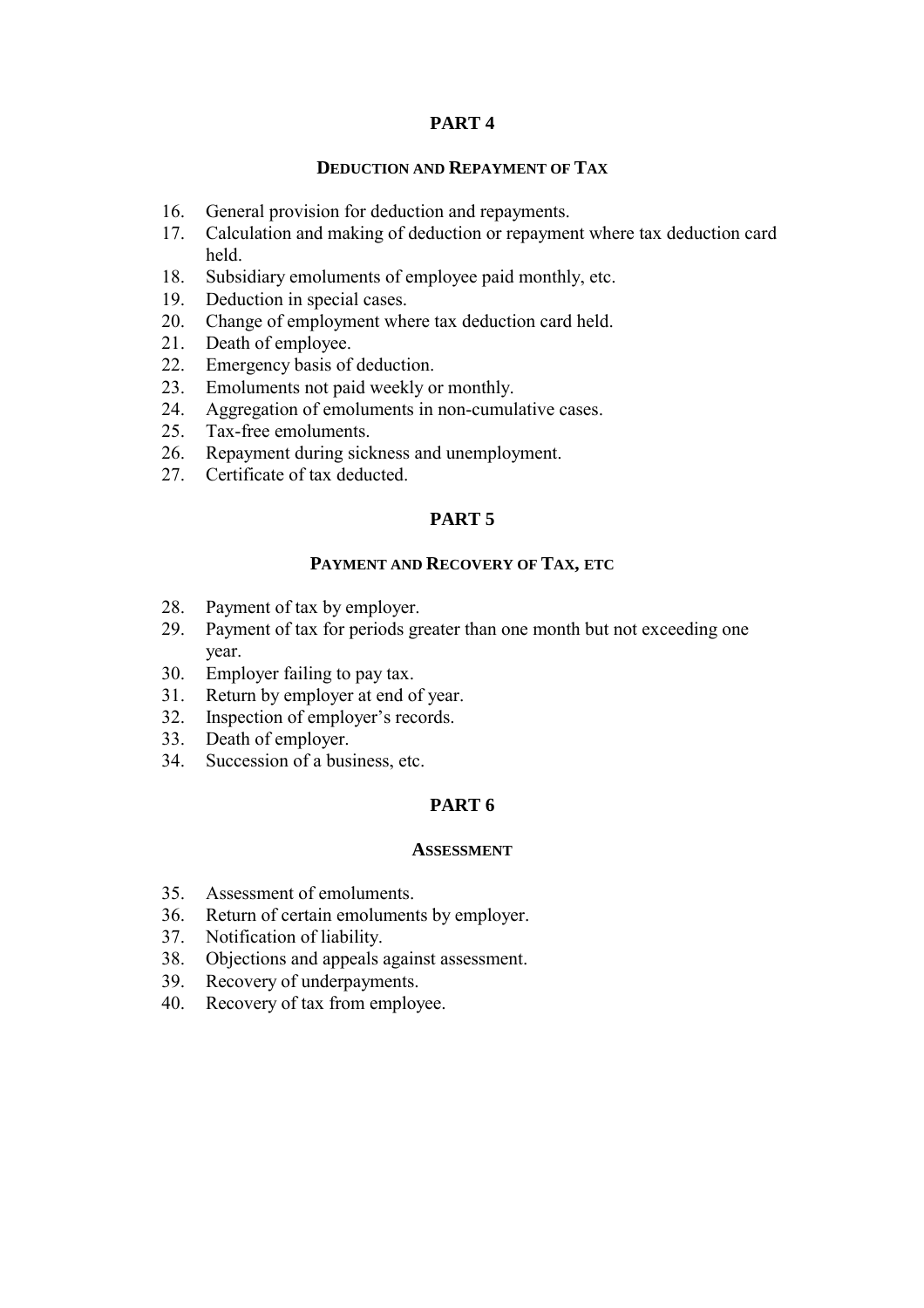# **PART 7**

# **CONTRIBUTIONS BY EMPLOYEES TO CERTAIN SUPERANNUATION FUNDS AND SCHEMES**

- 41. Interpretation (Part 7).
- 42. Deduction or repayment by reference to superannuation contribution.

## **PART 8**

# **SPECIAL PROVISIONS WHERE EMPLOYEES ARE IN RECEIPT OF OR ARE ENTITLED TO RECEIVE CERTAIN BENEFITS PAYABLE UNDER THE SOCIAL WELFARE ACTS**

- 43. Interpretation (Part 8).
- 44. Tax due in respect of disability/injury benefit.

# **PART 9**

## **MISCELLANEOUS**

45. Revocations.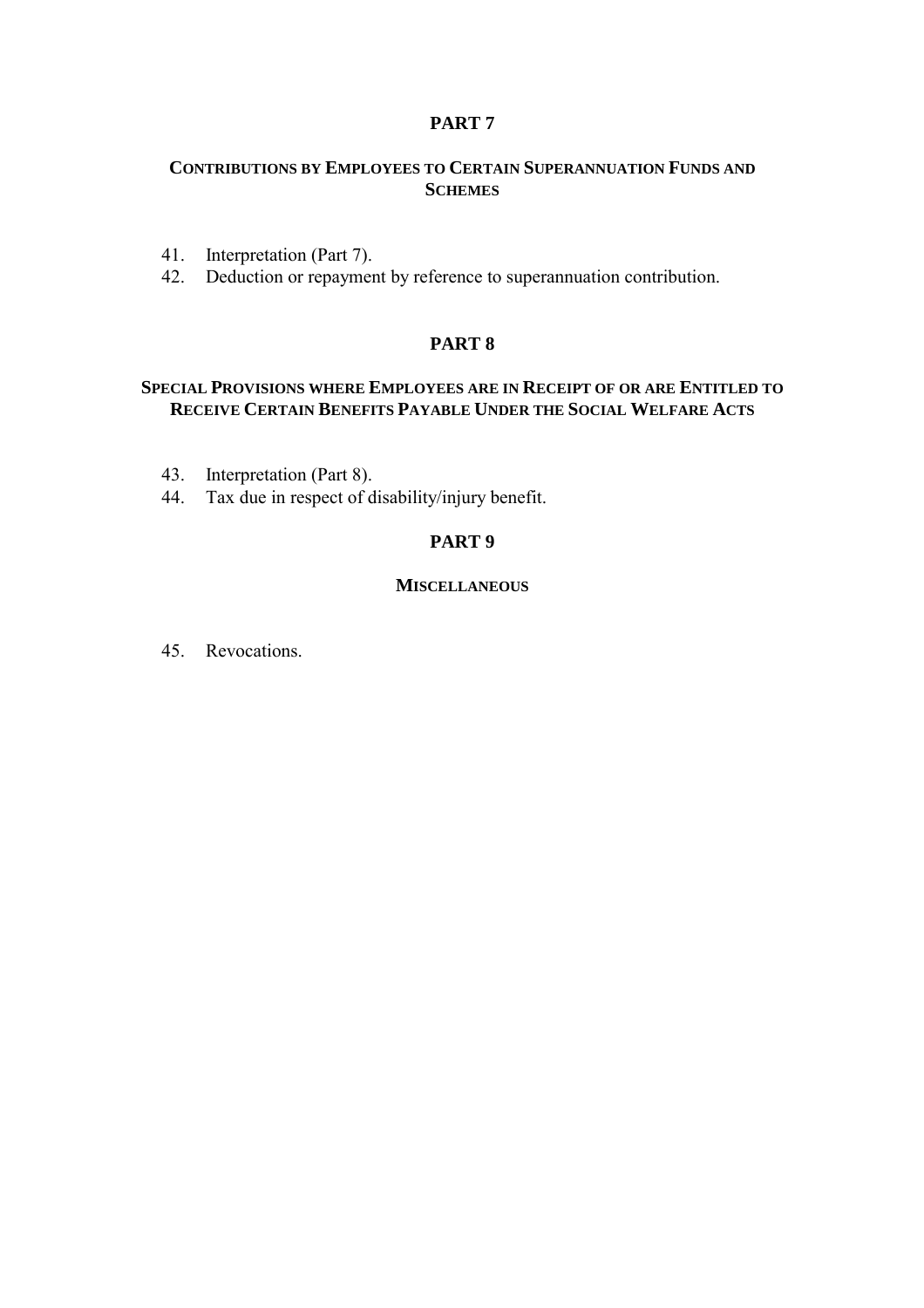## **S.I. No. 559 of 2001**

# **INCOME TAX (EMPLOYMENTS) (CONSOLIDATED) REGULATIONS, 2001**

The Revenue Commissioners, in exercise of the powers conferred on them by section 986 of the Taxes Consolidation Act, 1997 (No. 39 of 1997), hereby make the following regulations:

# **PART 1**

# **General**

| Citation and<br>commencement. | 1. (1) These Regulations may be cited as the Income Tax<br>(Employments) (Consolidated) Regulations, 2001.                                                                                                                                                             |
|-------------------------------|------------------------------------------------------------------------------------------------------------------------------------------------------------------------------------------------------------------------------------------------------------------------|
|                               | (2) These Regulations shall come into operation on 1 January<br>2002.                                                                                                                                                                                                  |
| Interpretation.               | 2. (1) In these Regulations, except where the context otherwise<br>$requires -$                                                                                                                                                                                        |
|                               | "the Act" means the Taxes Consolidation Act, 1997;                                                                                                                                                                                                                     |
|                               | "authorised officer" means an officer of the Revenue<br>Commissioners authorised by them in writing for the purposes of<br>these Regulations;                                                                                                                          |
|                               | "authorised person" in relation to Regulations 29 and 30, means<br>an employer who has been authorised in writing by the Collector-<br>General for the purposes of Regulation 29 and, "authorise",<br>"authorised" and "authorisation" shall be construed accordingly; |
|                               | "certificate of tax credits and standard rate cut-off point" has the                                                                                                                                                                                                   |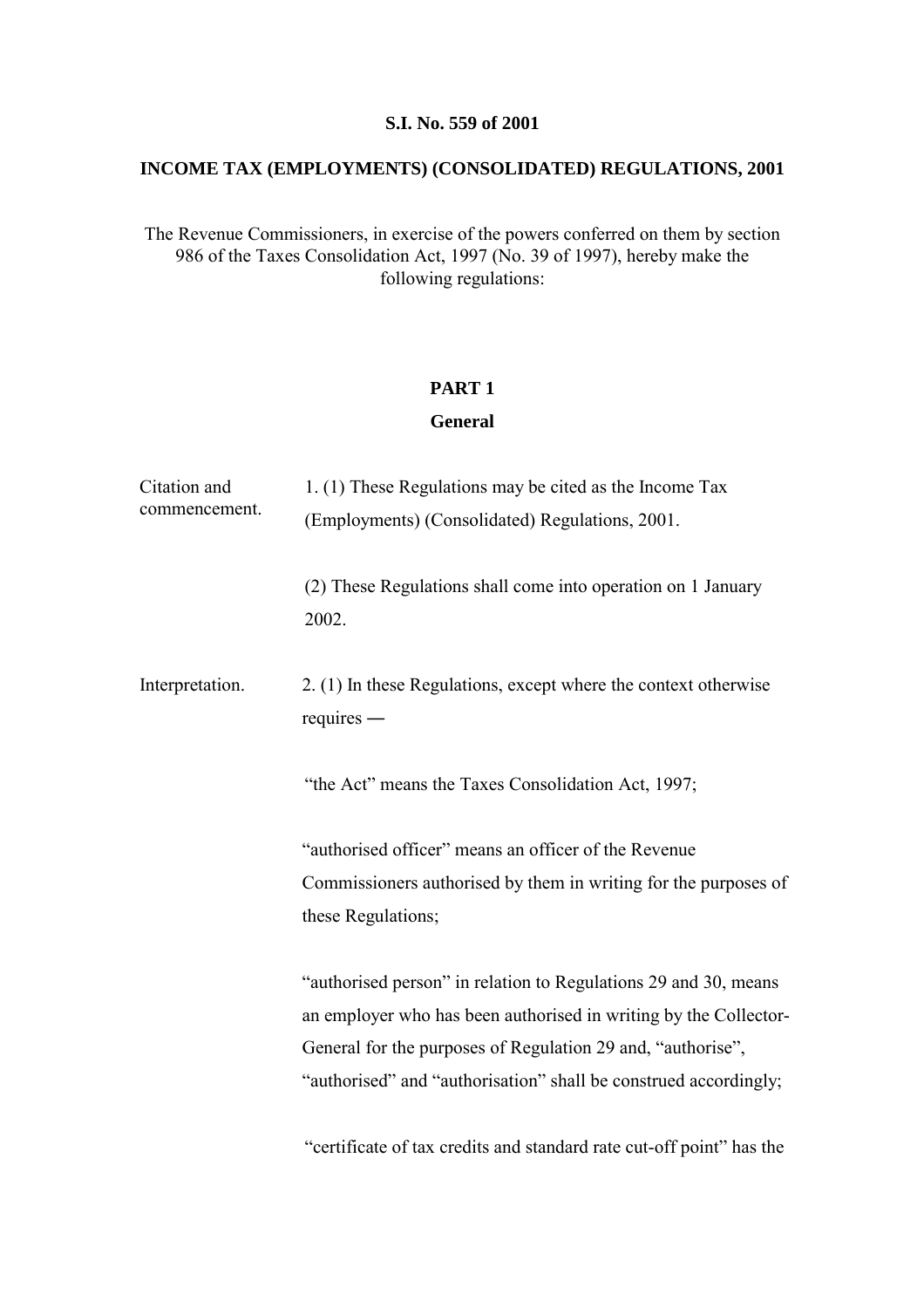meaning specified in paragraph (2) of Regulation 11;

"Collector-General" means the Collector-General appointed under section 851 of the Act;

"cumulative emoluments" in relation to any date means the sum of all payments of emoluments made by the employer to the employee from the beginning of the year up to and including that date;

"cumulative gross tax" means the sum of cumulative tax due at the standard rate of tax and cumulative tax due at the higher rate of tax;

"cumulative standard rate cut-off point" in relation to any date means the sum of the standard rate cut-off point from the beginning of the year up to and including that date as specified on the employee's tax deduction card;

"cumulative tax" means cumulative gross tax less cumulative tax credits;

"cumulative tax credits" in relation to any date means the sum of the tax credits from the beginning of the year up to and including that date as specified on the employee's tax deduction card;

"cumulative tax due at higher rate of tax" in relation to any date means tax due at the higher rate of tax in respect of the cumulative emoluments to that date to the extent that they exceed the cumulative standard rate cut-off point to that date as specified on the employee's tax deduction card;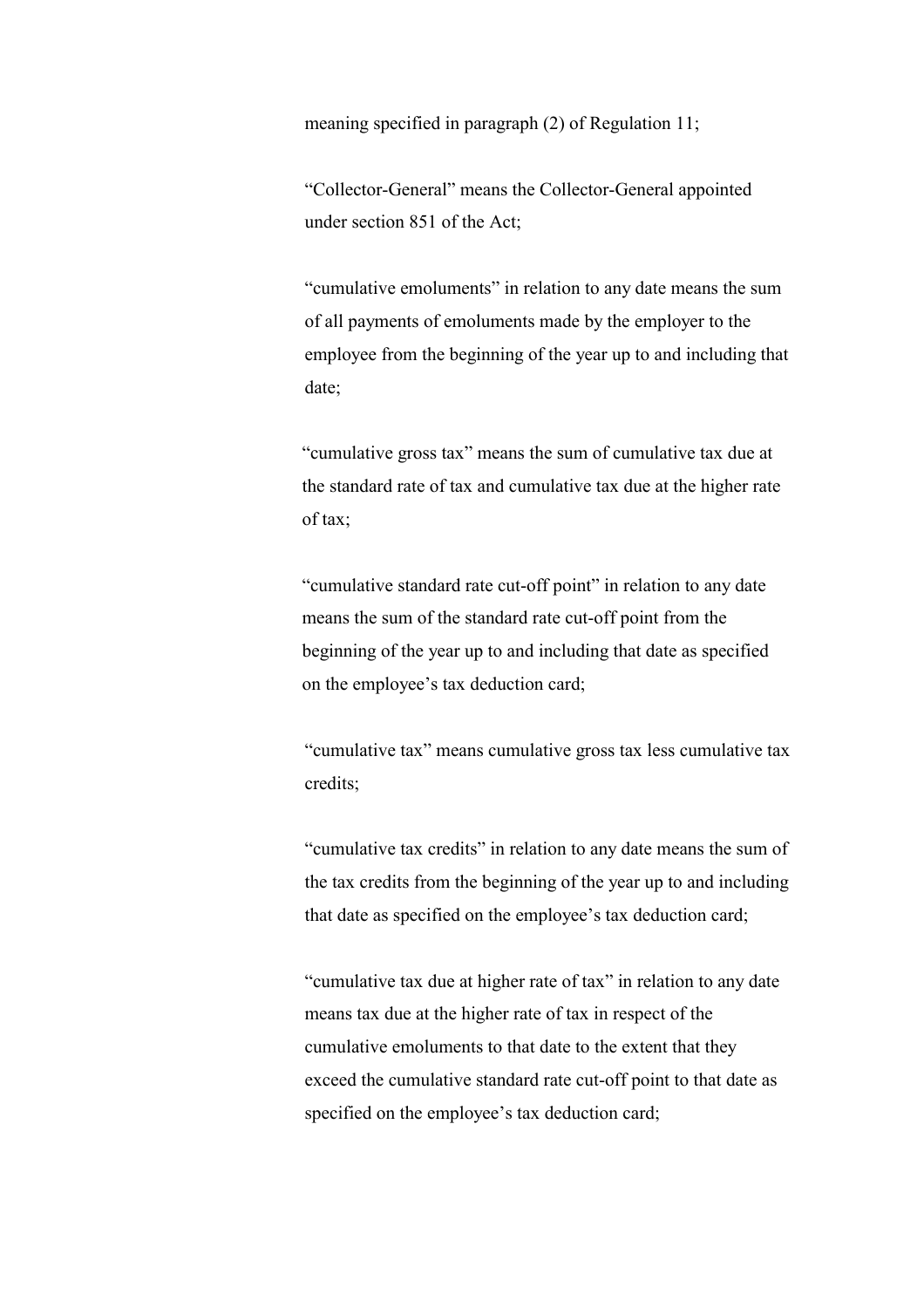"cumulative tax due at standard rate of tax" in relation to any date means tax due by reference to the standard rate of tax for the year in respect of the cumulative emoluments, to that date, up to the amount of the cumulative standard rate cut-off point to that date as specified on the employee's tax deduction card;

"domestic employee" means an employee who is employed solely on domestic duties (including the minding of children) in the employer's private dwelling house;

"domestic employment" means employment by reference to which an employee is a domestic employee;

"emoluments" means emoluments to which Chapter 4 of Part 42 of the Act applies;

"employee" means any person in receipt of emoluments;

"employer" means any person paying emoluments;

"general tax credit" has the same meaning as in section 3 of the Act;

"higher rate of tax" means the rate of income tax known by that description and provided for in section 15 of the Act;

"income tax month" means a calendar month;

"inspector" means an inspector of taxes;

"personal public service number" has the same meaning as in section 223 of the Social Welfare (Consolidation) Act, 1993;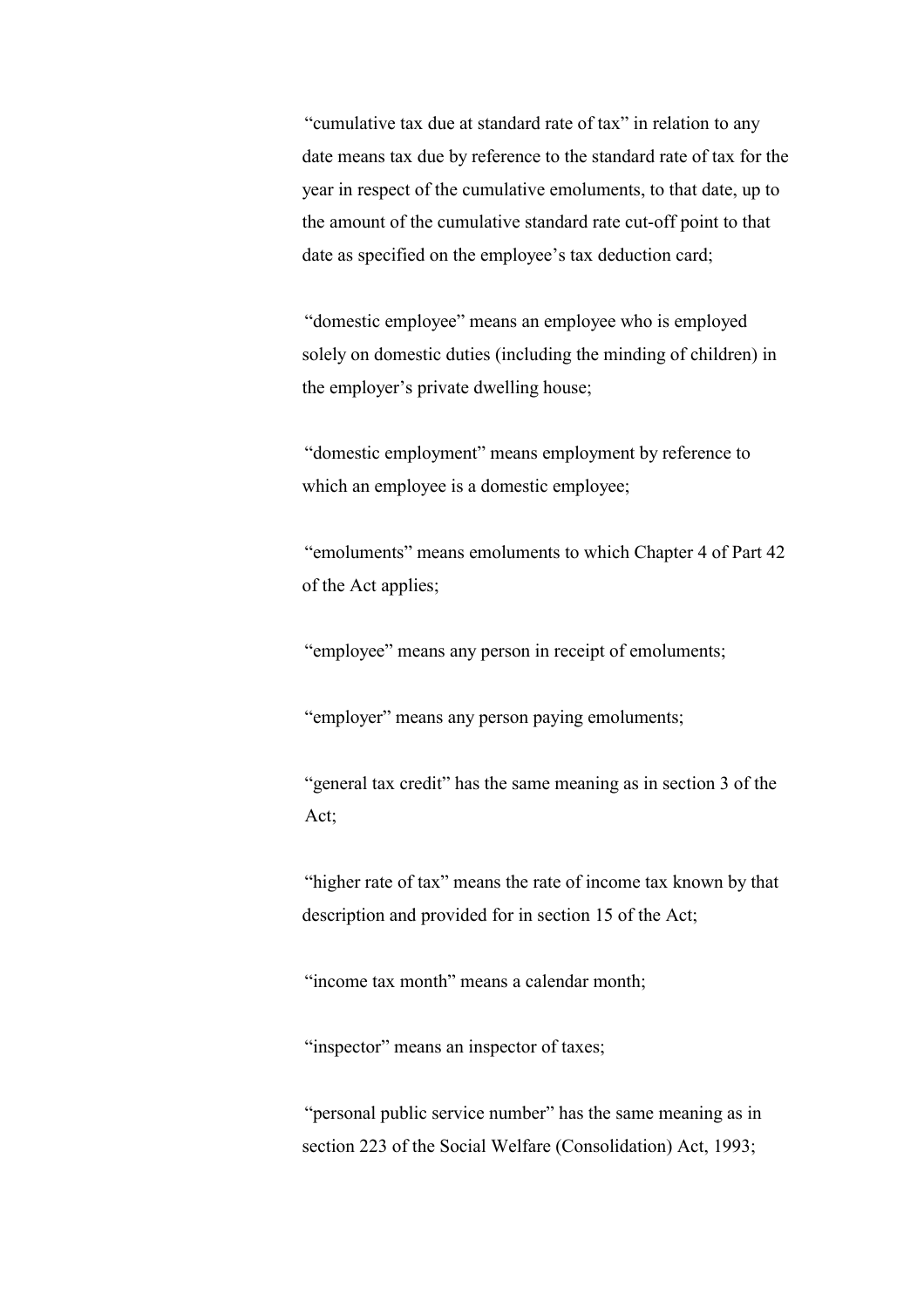"personal tax credit" has the same meaning as in section 3 of the Act;

"prescribed" means prescribed by the Revenue Commissioners;

"reliefs from income tax" means allowances, deductions and tax credits;

"standard rate cut-off point" in relation to an employee, means the standard rate cut-off point advised by the inspector on the certificate of tax credits and standard rate cut-off point;

"standard rate of tax" means the rate of income tax known by that description and provided for in section 15 of the Act;

"tax credits" in relation to an employee means the appropriate amount of personal tax credits and general tax credits to which the employee is entitled under the Act;

"temporary tax deduction form" means any form as may be prescribed on which particulars of emoluments paid and tax deducted are to be recorded by the employer pending receipt of a tax deduction card;

"total net tax deducted" means, in relation to the emoluments paid to any employee during any period, the total tax deducted from those emoluments less any tax repaid to the employee;

"year" means year of assessment;

(2) A word or expression that is used in these Regulations and is also used in the Income Tax Acts has, except where the context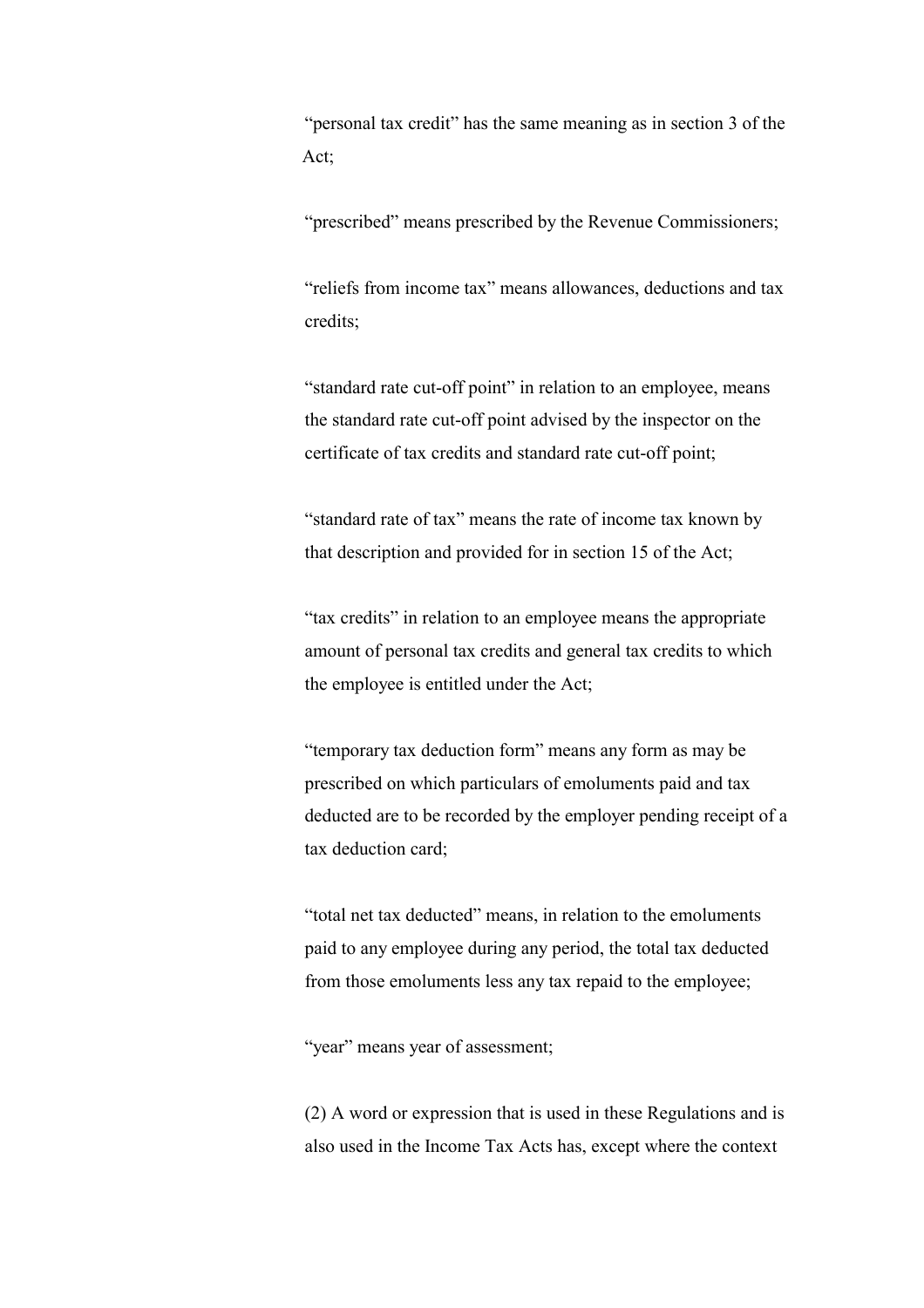otherwise requires, the same meaning in these Regulations that it has in those Acts.

Intermediate employers. 3. (1) Where an employee works under the general control and management of a person who is not his or her immediate employer, that person (referred to hereafter in this Regulation as the "principal employer") shall be deemed to be the employer for the purposes of these Regulations, and the immediate employer shall furnish the principal employer with such particulars of the employee's emoluments as may be necessary to enable the principal employer to comply with the provisions of these Regulations.

> (2) If the employee's emoluments are actually paid to him or her by the immediate employer —

- (a) the immediate employer shall be notified by the principal employer of the amount of tax to be deducted or repaid when the emoluments are paid to the employee, and shall deduct or repay accordingly the amount so notified, and
- (b) the principal employer shall make a corresponding deduction or addition on making to the immediate employer the payment out of which the said emoluments will be paid.

4. Persons who are required to make any deduction or repayment referred to in these Regulations shall, in the case of a deduction (whether or not made), be accountable for the amount of the tax, and liable to pay that amount, to the Revenue Commissioners and shall, in the case of a repayment, be entitled, if it has been made, to be paid it, or given credit for it, by the Revenue

Liability for payment of deduction and entitlement to payment of repayment.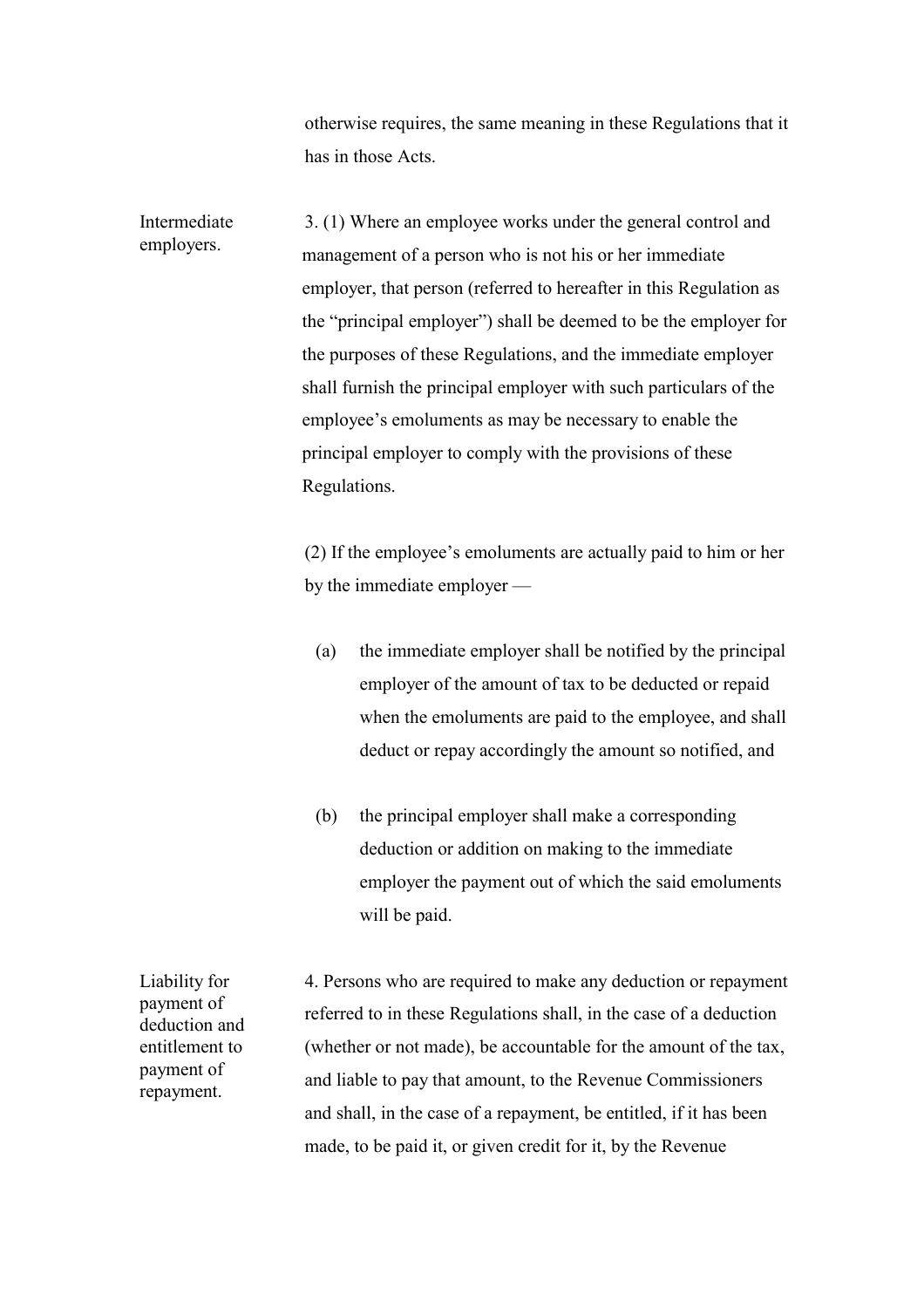Commissioners.

Powers of inspector. 5. Anything which is authorised or required by these Regulations to be done by the inspector shall be done by such inspector as the Revenue Commissioners may direct.

Service by post. 6. Any notice, notification, certificate, requirement or tax deduction card which is authorised or required to be given, served, made, sent or issued under these Regulations may be sent by post.

## **PART 2**

## **Register of employers and registers of employees**

| Register of<br>employers. | 7. $(1)$ $(a)$ | Every employer who makes a payment of                                   |
|---------------------------|----------------|-------------------------------------------------------------------------|
|                           |                | emoluments to or on behalf of an employee at a rate                     |
|                           |                | exceeding a rate equivalent to a rate of $\epsilon$ 8 a week,           |
|                           |                | or, in the case of an employee with other                               |
|                           |                | employment, $\epsilon$ 2 per week, shall send to the                    |
|                           |                | Revenue Commissioners a notification of his or her                      |
|                           |                | name and address and of the fact that he or she is                      |
|                           |                | paying such emoluments.                                                 |
|                           | (b)            | In the case of an employee paid monthly or at longer                    |
|                           |                | intervals, the references in subparagraph $(a)$ of this                 |
|                           |                | paragraph to a rate of $\epsilon$ 8 a week and a rate of $\epsilon$ 2 a |
|                           |                | week shall be treated as references to a rate of $\epsilon$ 36 a        |
|                           |                | month and a rate of $\epsilon$ 9 a month respectively.                  |
|                           |                |                                                                         |

(2) Where a change occurs in a name or address which has been notified under this Regulation, the employer shall send to the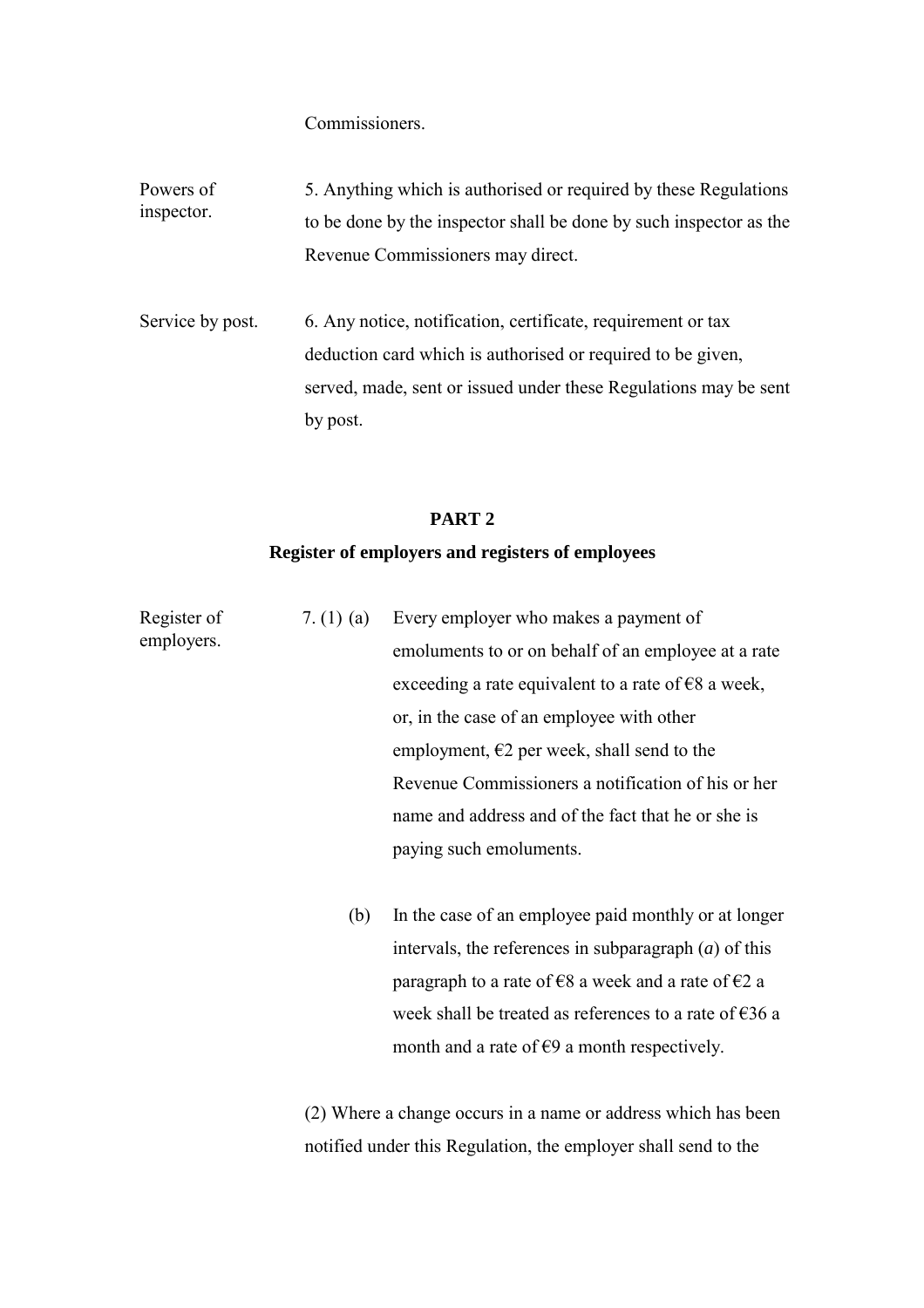Revenue Commissioners a notification of the change.

(3) An employer who is liable to send a notification under this Regulation shall do so within the period of 9 days beginning on the day on which the employer becomes so liable.

(4) The Revenue Commissioners shall keep and maintain a register in which names and addresses notified to them under this Regulation shall be registered and, when any name or address has been registered, they shall give notice of the registration to the employer.

Registers of employees. 8. (1) Every employer who in any year makes to an employee or employees such payments of emoluments as are referred to in Regulation 7 shall keep and maintain in respect of such employee or employees throughout the year (or throughout the part or parts of a year during which such payments of emoluments are made) a register for that year on the prescribed form.

> (2) Where a register is kept and maintained under this Regulation —

- (a) the employer shall enter in the register, in relation to each employee, the particulars indicated by the form of the register as being required to be entered therein, and
- (b) the employer, on being required to do so by the Revenue Commissioners by notice, shall deliver the register to the Revenue Commissioners within the period specified in the notice.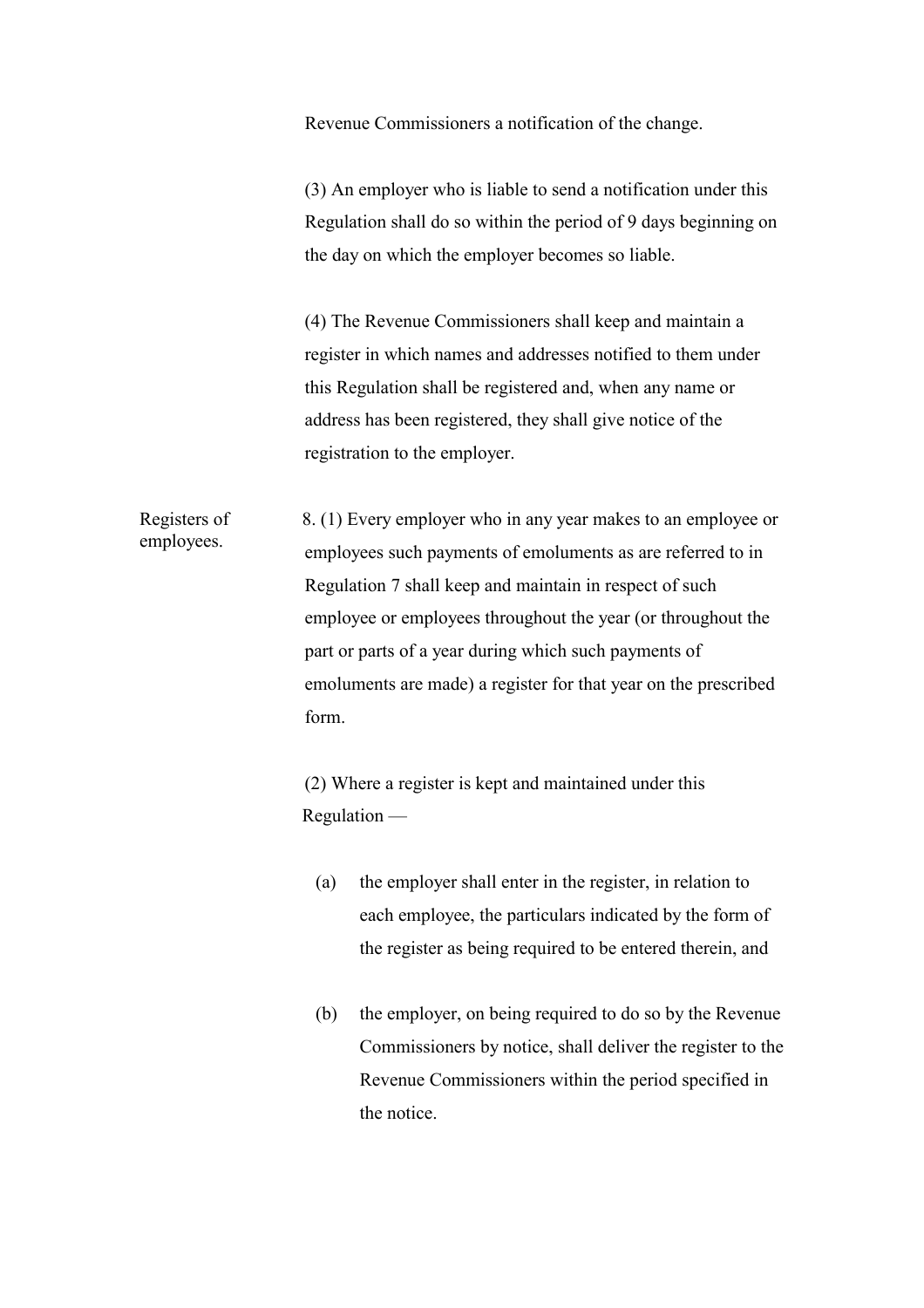Domestic employments. 9. Regulations 7 and 8 shall not apply to an employer (being an individual) who pays emoluments to an employee engaged by that employer in a domestic employment where —

- (a) the emoluments from that employment are less than  $\epsilon$ 40 per week, and
- (b) the employer has only one such employee.

## **PART 3**

## **Tax credits and standard rate cut-off point**

Determination of appropriate tax credits and standard rate cutoff point by inspector.

10. (1) The amount of the tax credits and standard rate cut-off point appropriate to an employee for any year shall be determined by the inspector who for that purpose may have regard to any of the following matters, namely ―

- (a) the reliefs from income tax to which the employee is entitled for the year in which the amount of the tax credits and standard rate cut-off point is determined, so far as the employee's title to those reliefs has been established at the time of the determination, but, where the amount of the tax credits and standard rate cut-off point is determined before the beginning of the year for which it is to have effect, the inspector shall disregard any such relief from income tax if he or she is not satisfied that the employee will be entitled to it for that year;
- (b) the emoluments of the employee;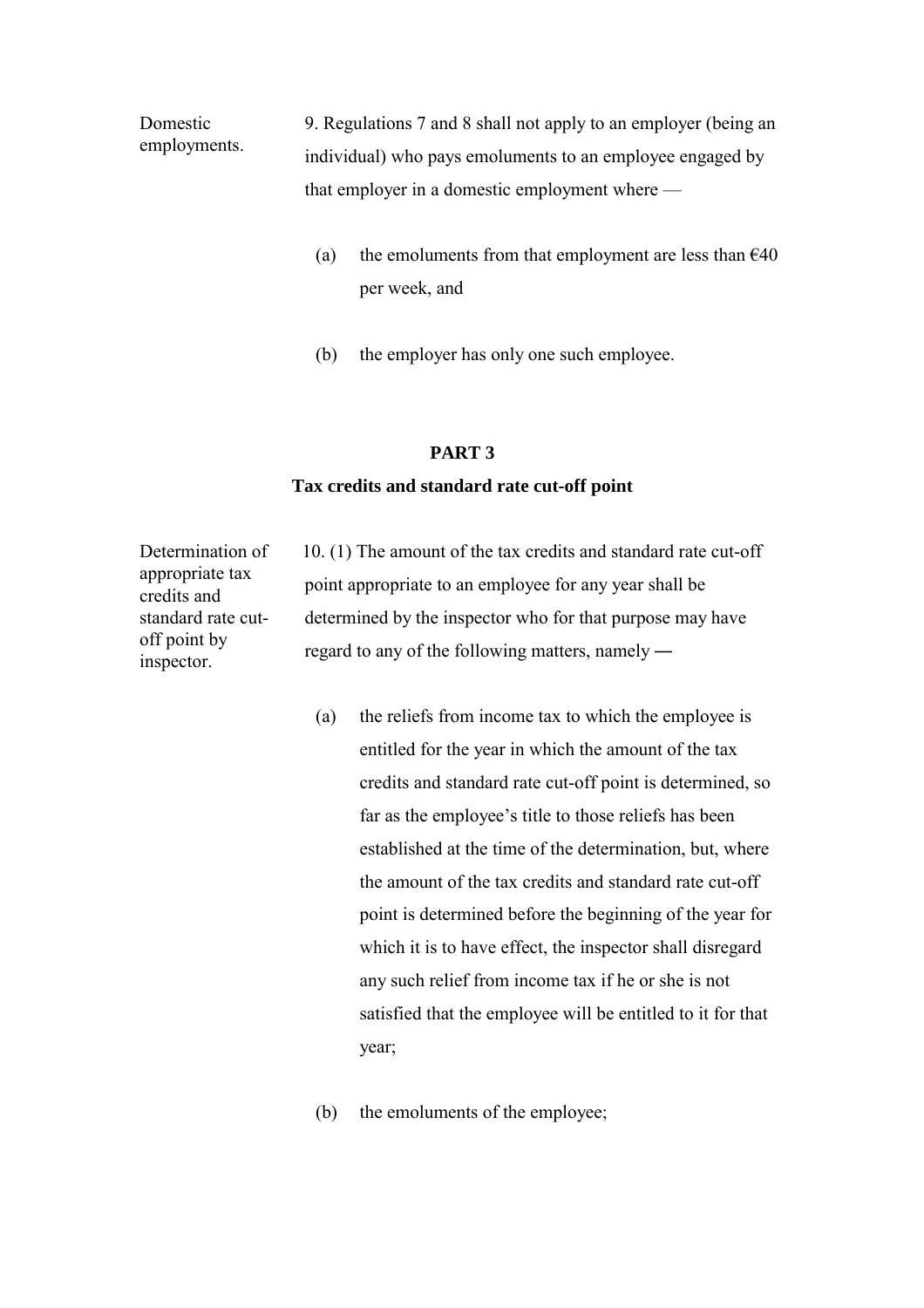- (c) where the employee has income (other than emoluments in relation to which the amount of the tax credits and standard rate cut-off point is being determined) the tax credits and standard rate cut-off point appropriate to that employee may be adjusted as necessary to collect the tax due on such income;
- (d) where the employee is entitled to reliefs from income tax at the higher rate of tax, the tax credits and standard rate cut-off point appropriate to that employee may be adjusted as necessary to give effect to the relief;
- (e) any tax overpaid for any previous year which has not been repaid;
- (f) any tax remaining unpaid for any previous year which is not otherwise recovered;
- (g) such other adjustments as may be necessary to secure that, so far as possible, the tax in respect of the employee's emoluments for the year to which the tax credits and standard rate cut-off point relate shall be deducted from the emoluments paid during the year.

(2) When an employee requests the inspector to disregard any particular relief or income referred to in subparagraph (a) or (c) of the foregoing paragraph, the inspector shall disregard it for the purposes of that paragraph.

(3) The inspector may disregard part or all of any expenses in respect of which the employee may be entitled to relief from income tax if it is impracticable to take account of all those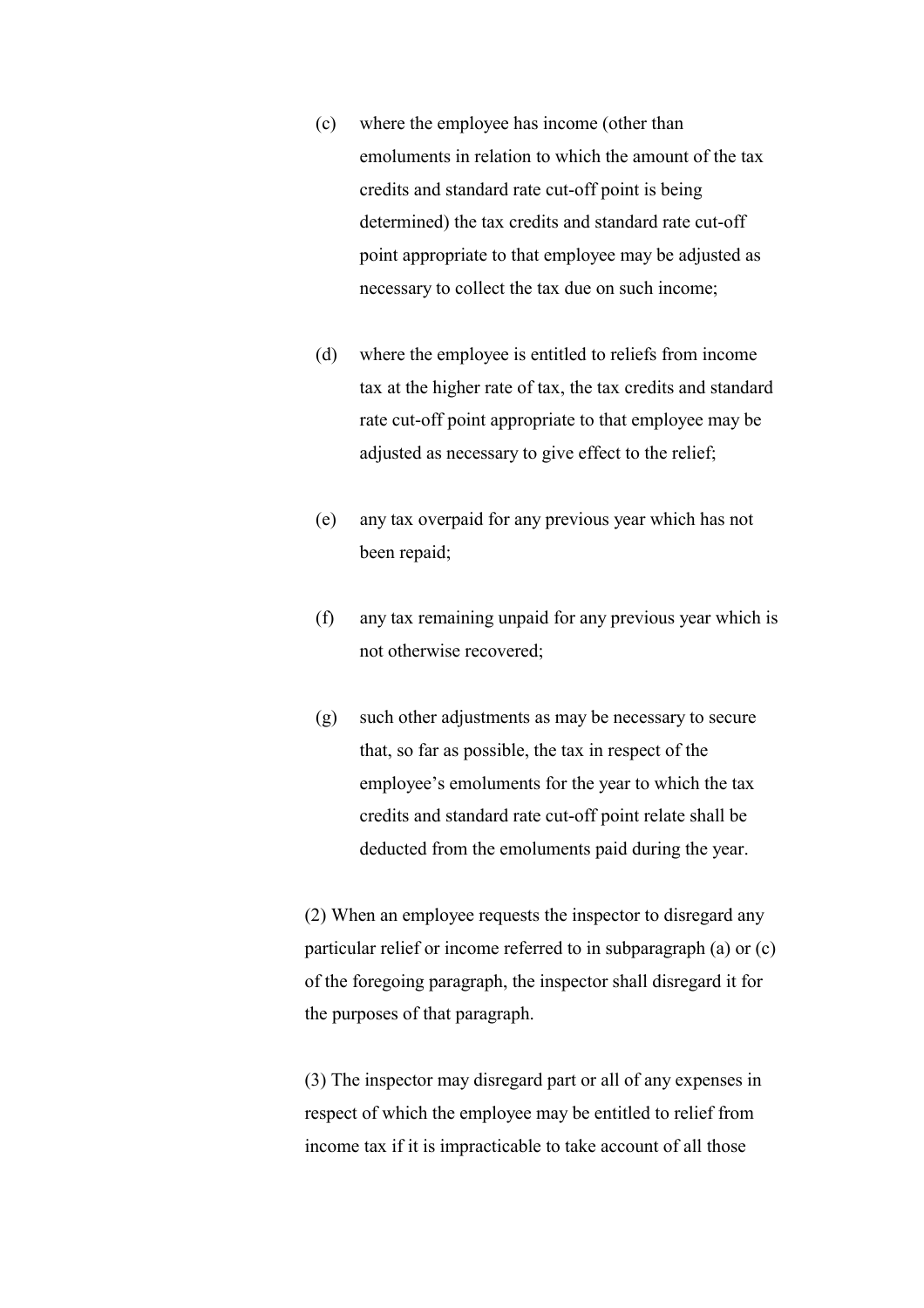expenses in determining the appropriate amount of tax credits and standard rate cut-off point, and, where he or she does so, shall direct the employer to disregard an equivalent amount of the employee's emoluments in calculating the tax to be deducted or repaid when any payment of emoluments is made to the employee.

Notice of determination of tax credits and standard rate cutoff point. 11. (1) After the inspector has determined the amount of the tax credits and standard rate cut-off point for any year in accordance with Regulation 10, he or she shall send notice of his or her determination to the employee.

> (2) The inspector shall send to the employer of the employee either a certificate (in these Regulations referred to as a "certificate of tax credits and standard rate cut-off point"), or a tax deduction card incorporating a certificate of tax credits and standard rate cut-off point, certifying the amount of the tax credits and standard rate cut-off point of the employee as determined by the inspector.

 (3) If it appears to the inspector that the employee has more than one employment, he or she shall send, in respect of each employment, to the employer a separate certificate of tax credits and standard rate cut-off point or a separate tax deduction card, as appropriate, showing the tax credits and standard rate cut-off point applicable to the particular employment, but the aggregate amount of the tax credits and standard rate cut-off point on the separate certificates of tax credits and standard rate cut-off point or separate tax deduction cards, as the case may be, shall not exceed the total amount of the tax credits and standard rate cutoff point of the employee for the year.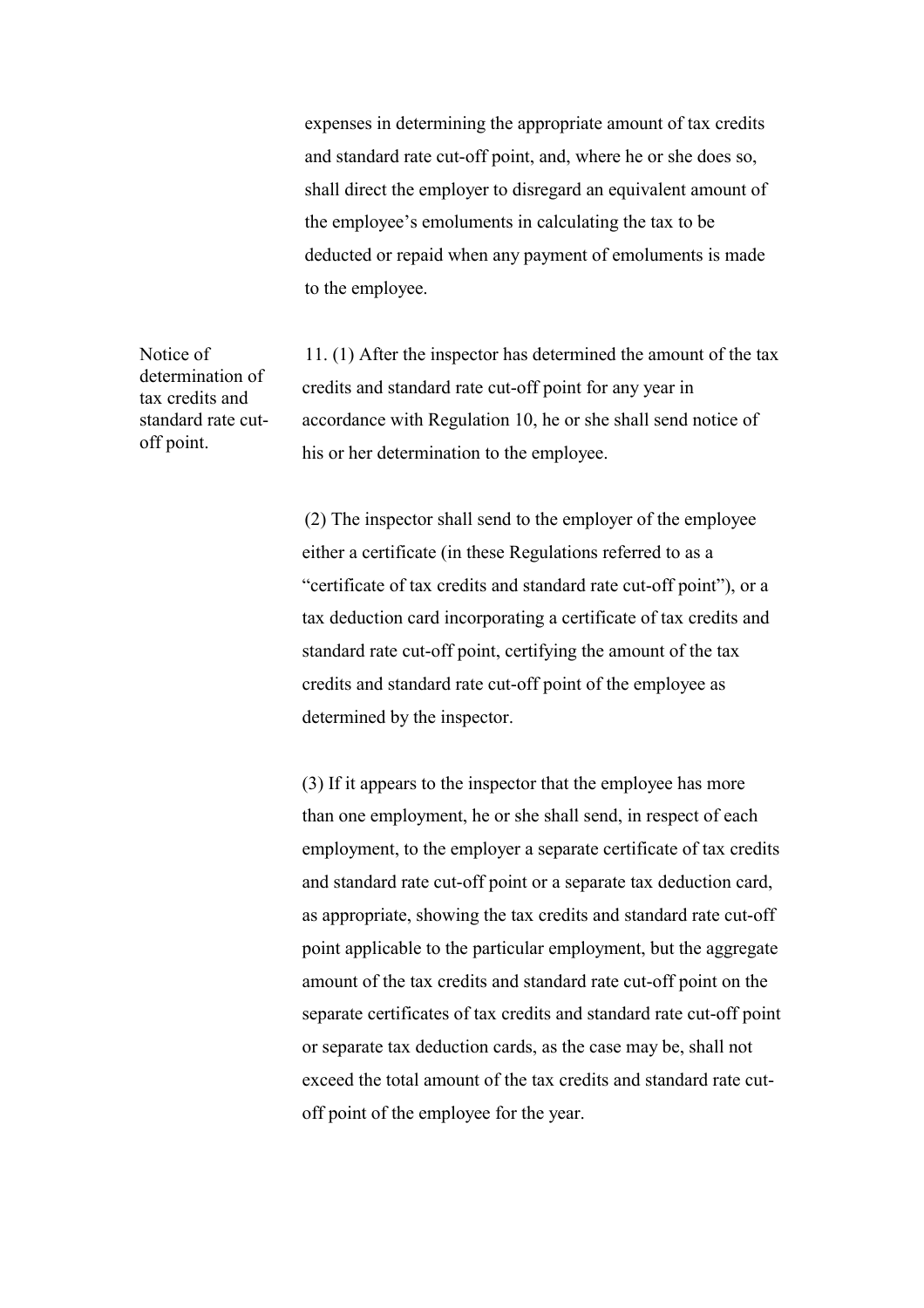Objection and appeal against amount of tax credits and standard rate cutoff point.

12. (1) If the employee is aggrieved by the inspector's determination, he or she may give notice in writing of his or her objection to the inspector, stating the grounds of the objection, within 21 days of the date on which the determination was notified to him or her.

(2) On receipt of the notice of objection, the inspector may amend his or her determination by agreement with the employee, and in default of such agreement the employee, on giving notice in writing to the inspector, may appeal to the Appeal Commissioners.

(3) The Appeal Commissioners on appeal shall determine either or both the amount of tax credits and standard rate cut-off point having regard to the same matters as the inspector may have regard to when the amount of the tax credits and standard rate cut-off point is determined by the inspector, and, subject to the provisions of Regulation 13, their determination shall be final.

(4) Where either or both the amount of the tax credits and standard rate cut-off point is amended, either by the inspector or by the Appeal Commissioners, the inspector shall send to the employee a notice of the new determination.

(5) A certificate of tax credits and standard rate cut-off point or a tax deduction card appropriate to the amount of the tax credits and standard rate cut-off point of an employee as determined by the inspector may be issued to the employer, notwithstanding that the inspector's determination is the subject of an objection or appeal.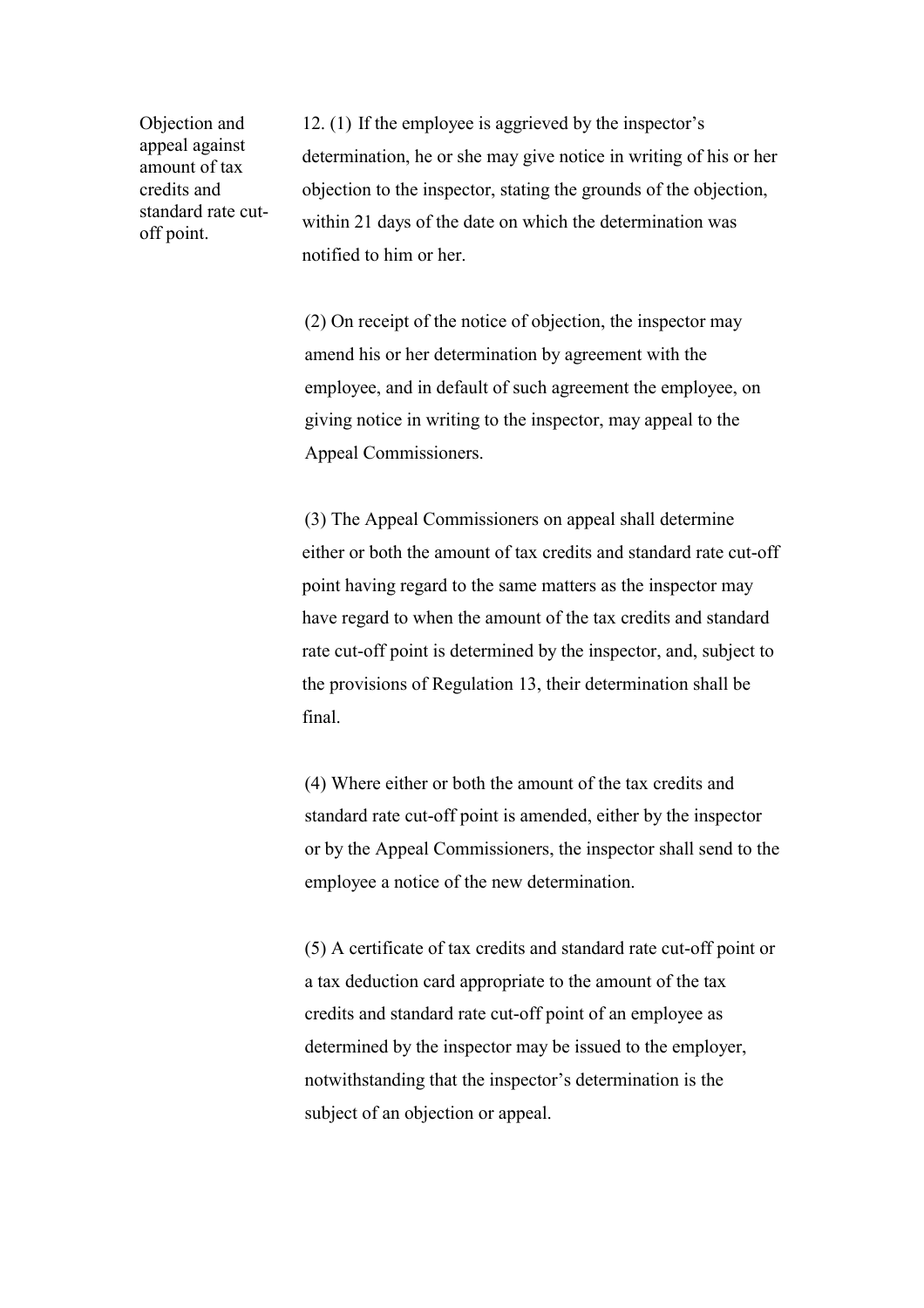(6) An appeal under this Regulation may be heard and determined by one Appeal Commissioner.

Amendments of amount of tax credits and standard rate cutoff point.

13. (1) If either or both the amount of tax credits and standard rate cut-off point is found not to be appropriate because the actual circumstances are different from the circumstances by reference to which it was determined by the inspector or the Appeal Commissioners, the inspector may, and if so required by the employee shall, by reference to the actual circumstances, amend, by way of increase or reduction, the previous determination.

(2) After the inspector has amended the determination of the amount of tax credits and standard rate cut-off point, he or she shall give notice of the new determination to the employee not later than the date on which a new certificate of tax credits and standard rate cut-off point or new tax deduction card, as the case may be, is sent to the employer under Regulation 14.

(3) The provisions of Regulation 12 regarding objections and appeals shall apply in relation to the amended determination as they applied in relation to the previous determination.

Notice to employer of amended amount of tax credits and standard rate cutoff point. 14. Where a determination of the inspector or of the Appeal Commissioners is amended after a certificate of tax credits and standard rate cut-off point or tax deduction card has been issued, the inspector shall send to the employer, and the employer shall thereafter use, such new certificate of tax credits and standard rate cut-off point or tax deduction card, as may be appropriate.

Special provisions for notions and

15. (1) A determination of the amount of the tax credits and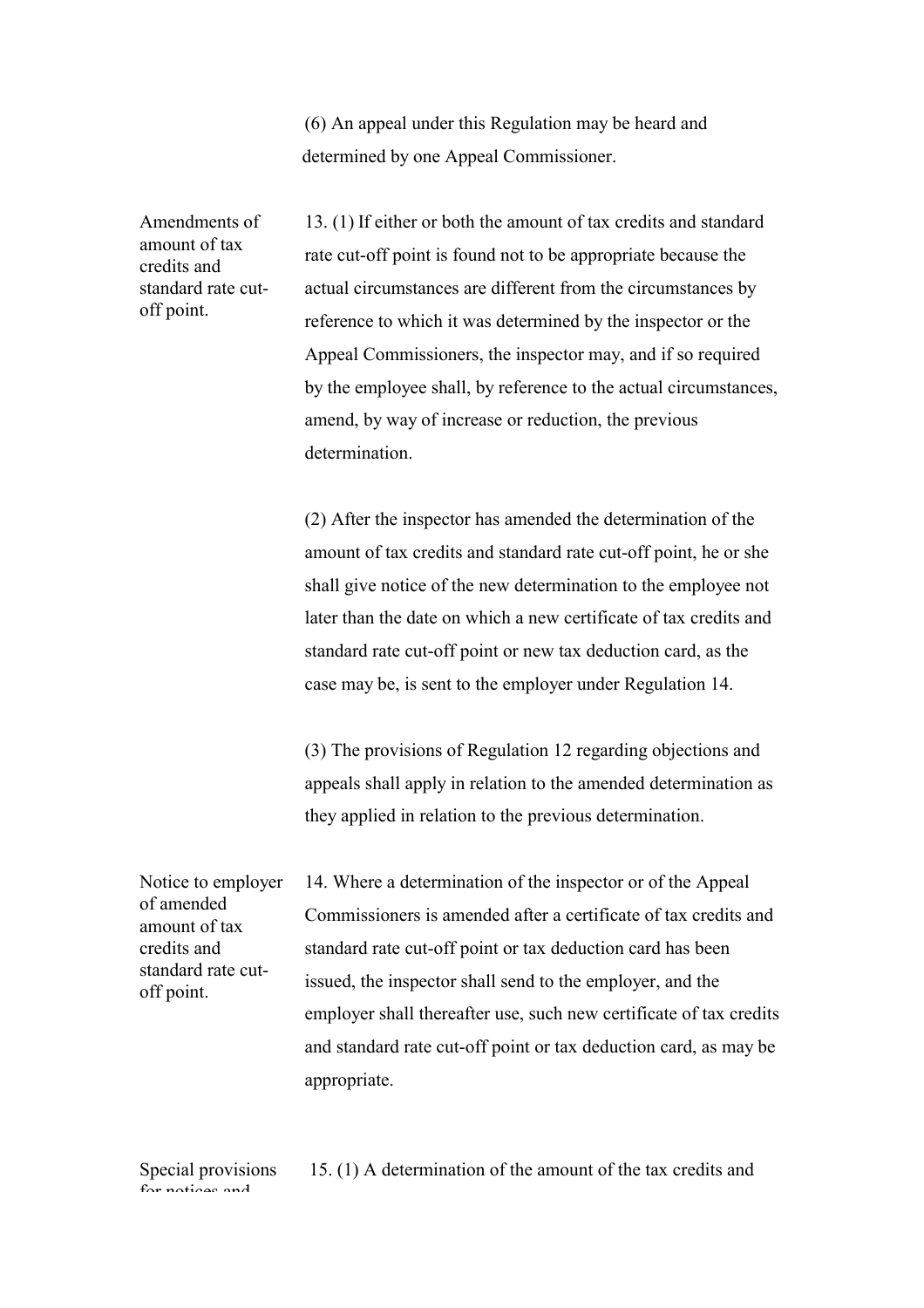for notices and certificates.

standard rate cut-off point appropriate to an employee for any year under paragraph (1) of Regulation 10 shall, if the inspector deems it proper, have effect for each subsequent year as if a separate determination had been duly made for each such year.

 (2) Where the inspector has made a determination of the amount of the tax credits and standard rate cut-off point and the determination is to have effect for each subsequent year under the provisions of paragraph (1) of this Regulation, the notice of determination and the certificate or certificates of tax credits and standard rate cut-off point shall state that the amount of tax credits and standard rate cut-off point indicated thereon shall have effect for that year and for each subsequent year.

 (3) The provisions of paragraph (2) of this Regulation shall not preclude an employee from requiring the inspector to determine the amount of the tax credits and standard rate cut-off point for any of the years after the first year included in a notice issued in accordance with the provisions of that paragraph and to send to the employee concerned a notice of such determination, and the provisions of Regulation 12 shall apply to any such determination.

 (4) The provisions of Regulation 13 shall apply in relation to each year after the first year included in a notice, certificate or certificates issued under paragraph (2) of this Regulation as they apply in relation to the first year.

 (5) The provisions of paragraphs (3) and (4) of this Regulation shall, with the necessary modifications, apply to any new determination of the amount of the tax credits and standard rate cut-off point for any year under Regulation 12 or Regulation 13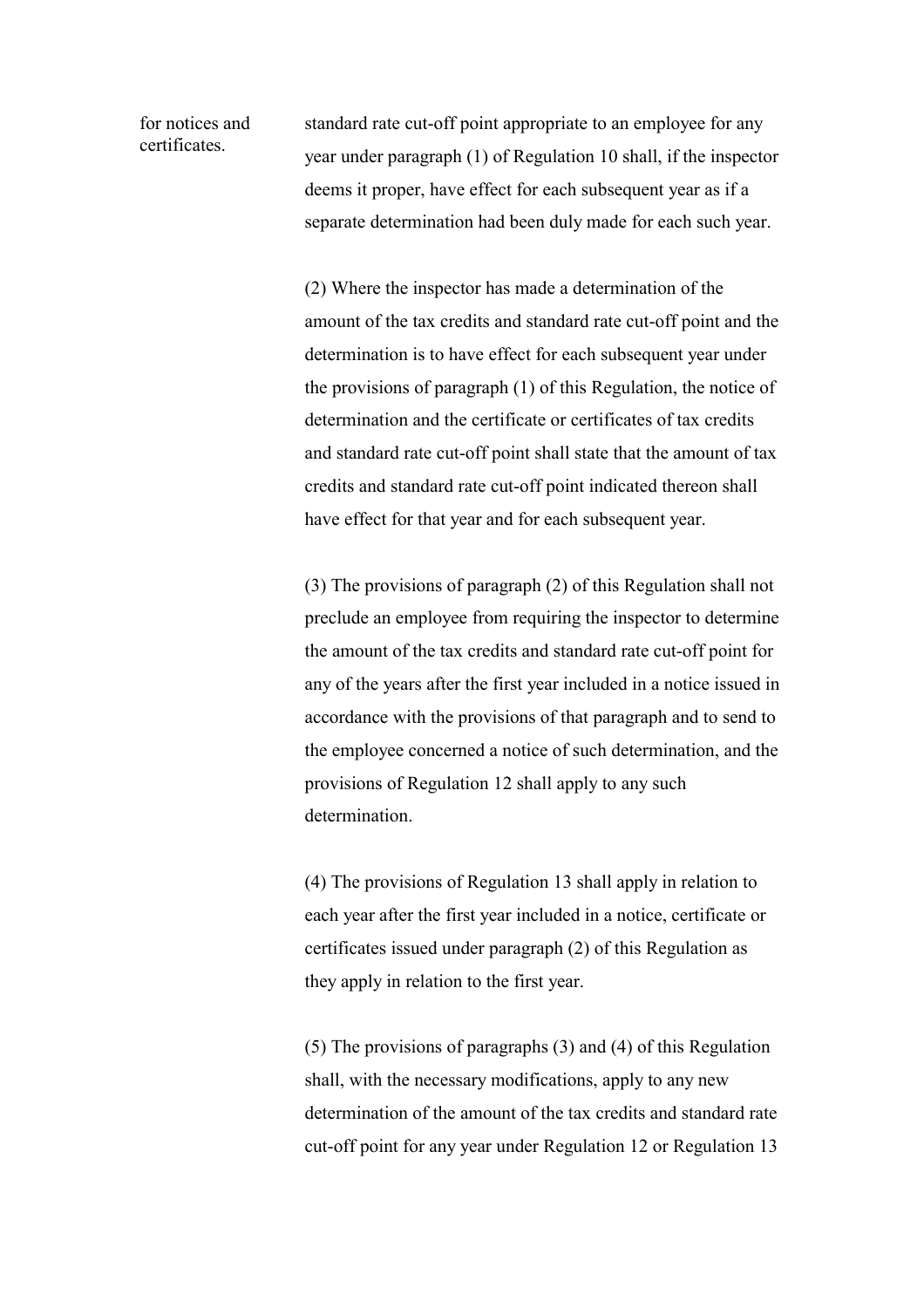as if it were a determination under paragraph (1) of Regulation 10.

## **PART 4**

### **Deduction and repayment of tax**

General provision for deductions and repayments. 16. On payment of emoluments referred to in Regulation 7, deductions or repayments of tax shall be made subject to, and in accordance with, the subsequent provisions of this Part of these Regulations.

Calculation and making of deduction or repayment where tax deduction card held.

17. (1) On any payment of emoluments to or on behalf of an employee in respect of whom the employer holds a tax deduction card, the employer, except where these Regulations otherwise provide, shall ascertain―

- (a) firstly, the cumulative emoluments of that employee at the date of the payment,
- (b) secondly, by reference to the cumulative standard rate cut-off point specified on the tax deduction card corresponding to the date of payment, the cumulative gross tax in respect of the cumulative emoluments, and
- (c) finally, by reference to the cumulative tax credits specified on the tax deduction card corresponding to the date of payment, the cumulative tax in respect of the cumulative emoluments.

 (2) If the cumulative tax ascertained in accordance with paragraph (1) of this Regulation, exceeds the cumulative tax corresponding to the employee's cumulative emoluments at the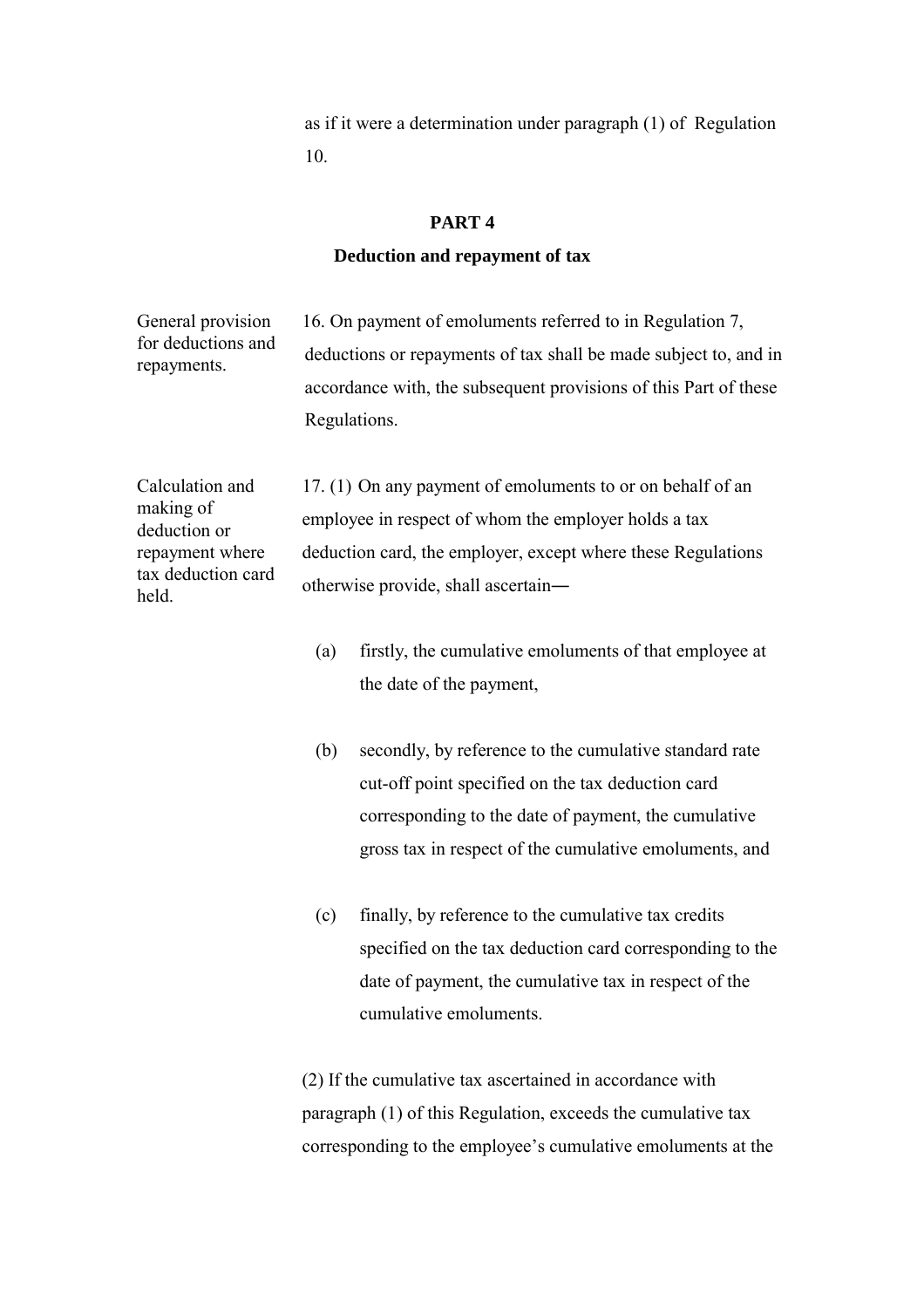date of the last preceding payment of emoluments (hereafter in this Regulation referred to as the "previous cumulative tax"), the employer shall deduct the excess from the emoluments on making the payment in question.

 (3) If the cumulative tax as so ascertained is less than the previous cumulative tax, the employer shall repay the difference to the employee on making the payment in question.

 (4) If the cumulative tax is equal to the previous cumulative tax, no tax shall be either deducted or repaid when the payment in question is made.

 (5) Where the payment in question is the first payment in the year, paragraphs (2), (3) and (4) of this Regulation shall not apply, but the employer shall deduct the cumulative tax as ascertained in accordance with paragraph (1) of this Regulation from the emoluments on making the payment in question.

 (6) The employer shall record, either on the tax deduction card or in such other form as may be authorised by the Revenue Commissioners, the following particulars regarding every payment of emoluments which the employer makes to or on behalf of the employee, namely –

- (a) the date of the payment;
- (b) the gross amount of the emoluments;
- (c) in relation to the date of payment―
	- (i) the cumulative emoluments;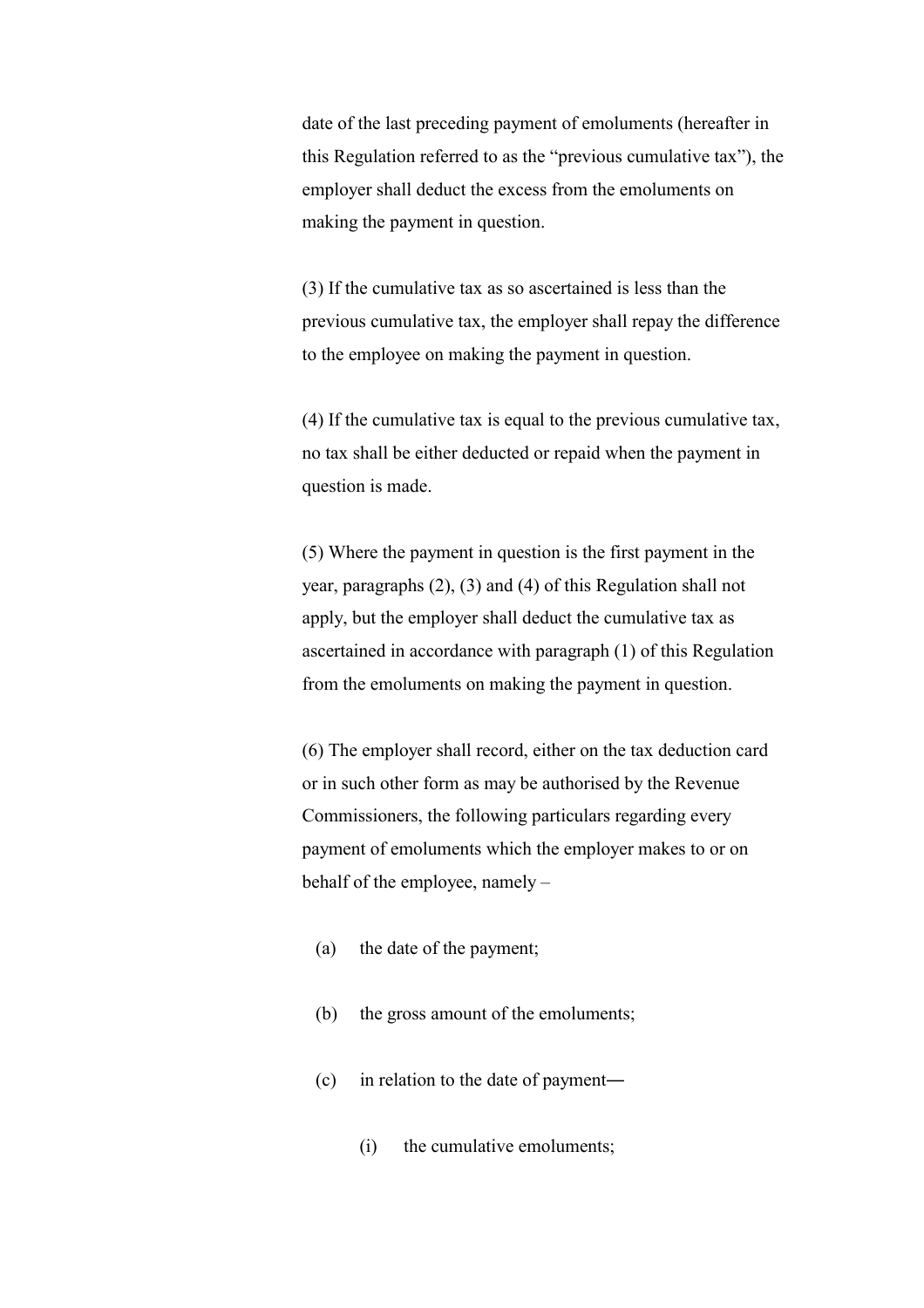- (ii) the cumulative tax due at the standard rate of tax;
- (iii) the cumulative tax due at the higher rate of tax; and
- (iv) the cumulative gross tax;
- (d) the corresponding cumulative tax; and
- (e) the amount of tax, if any, deducted or repaid on making the payment.

Subsidiary emoluments of employee paid monthly, etc.

18. (1) If the employer makes a payment in respect of overtime or other extra earnings to or on behalf of an employee whose main emoluments are paid monthly, and that payment is made at an earlier date in the income tax month than the date on which the main emoluments are paid, the employer shall repay no tax to the employee on the occasion of that payment, notwithstanding that tax may be repayable under the provisions of Regulation 17, but in such a case, that Regulation shall have effect as if that payment was made on the same date in that income tax month as the date on which the main emoluments are paid.

 (2) The provisions of this Regulation shall apply with the necessary modifications to payments in respect of overtime or other extra earnings which are made to or on behalf of an employee whose main emoluments are paid at intervals greater than a month.

19. (1) This Regulation applies to  $-$ 

Deduction in special cases.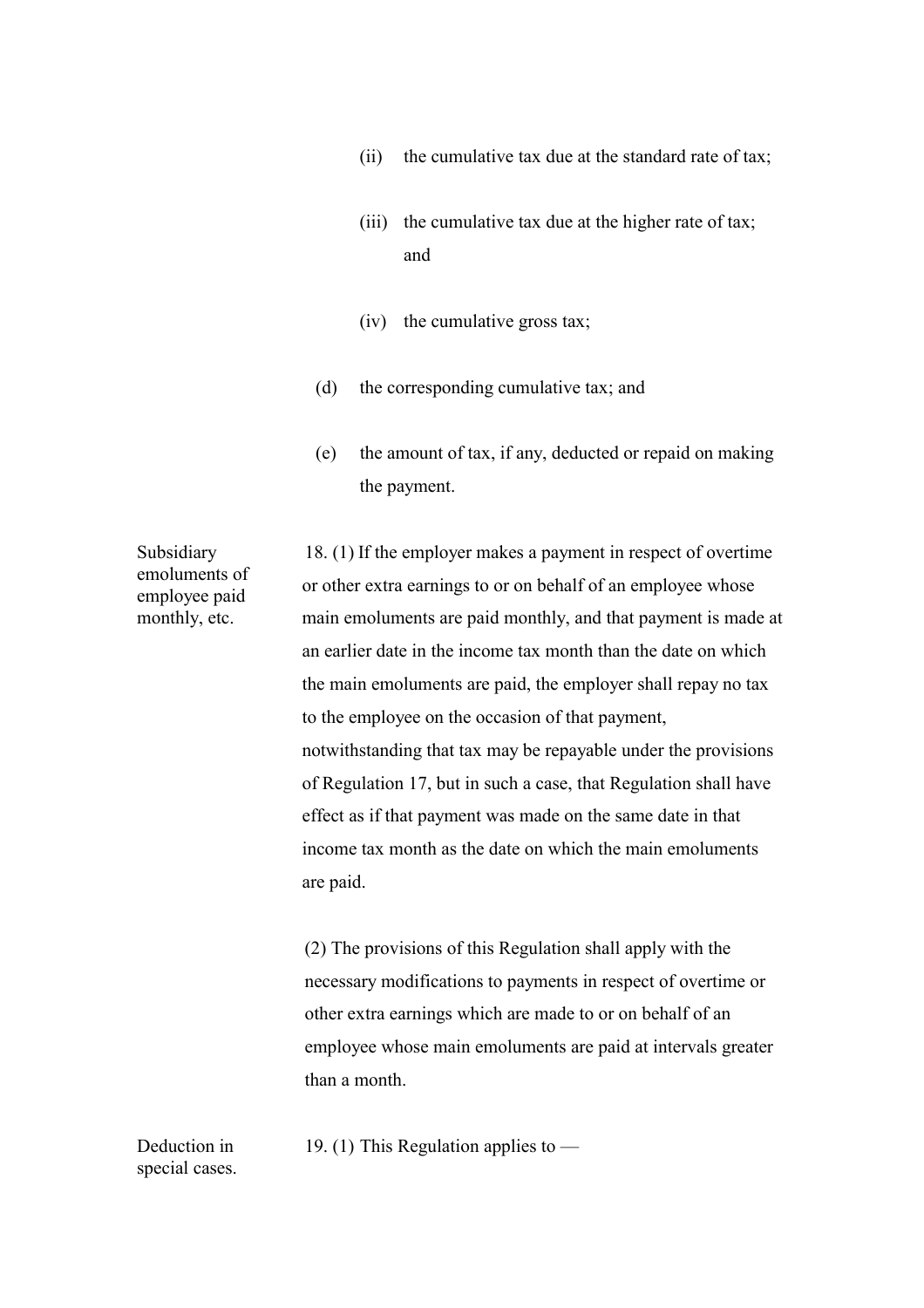- (a) payments of emoluments made on 31 December in any year or, if that year is a leap year, on 30 or 31 December in that year, to an employee who is paid weekly;
- (b) payments of emoluments made to or on behalf of an employee after he or she has ceased to be employed by the person making the payments; and
- (c) any other payments of emoluments made to or on behalf of any employee to which the inspector directs that this Regulation shall apply.

 (2) Regulation 17 shall not apply to payments of emoluments to which this Regulation applies, and on making any such payment the employer shall deduct therefrom―

- (a) by reference to the amount of the employee's tax credits and standard rate cut-off point, the amount of tax which would have been deductible therefrom if the payment had been made on the preceding 1 January or,
- (b) where the employee has ceased to be employed by the employer and no deduction card is held, tax in accordance with paragraph (2) of Regulation 22.

 (3) On making any such payment as mentioned in paragraph (1) of this Regulation, the employer shall record either on the tax deduction card or in such other form as may be authorised by the Revenue Commissioners―

(a) the date of the payment,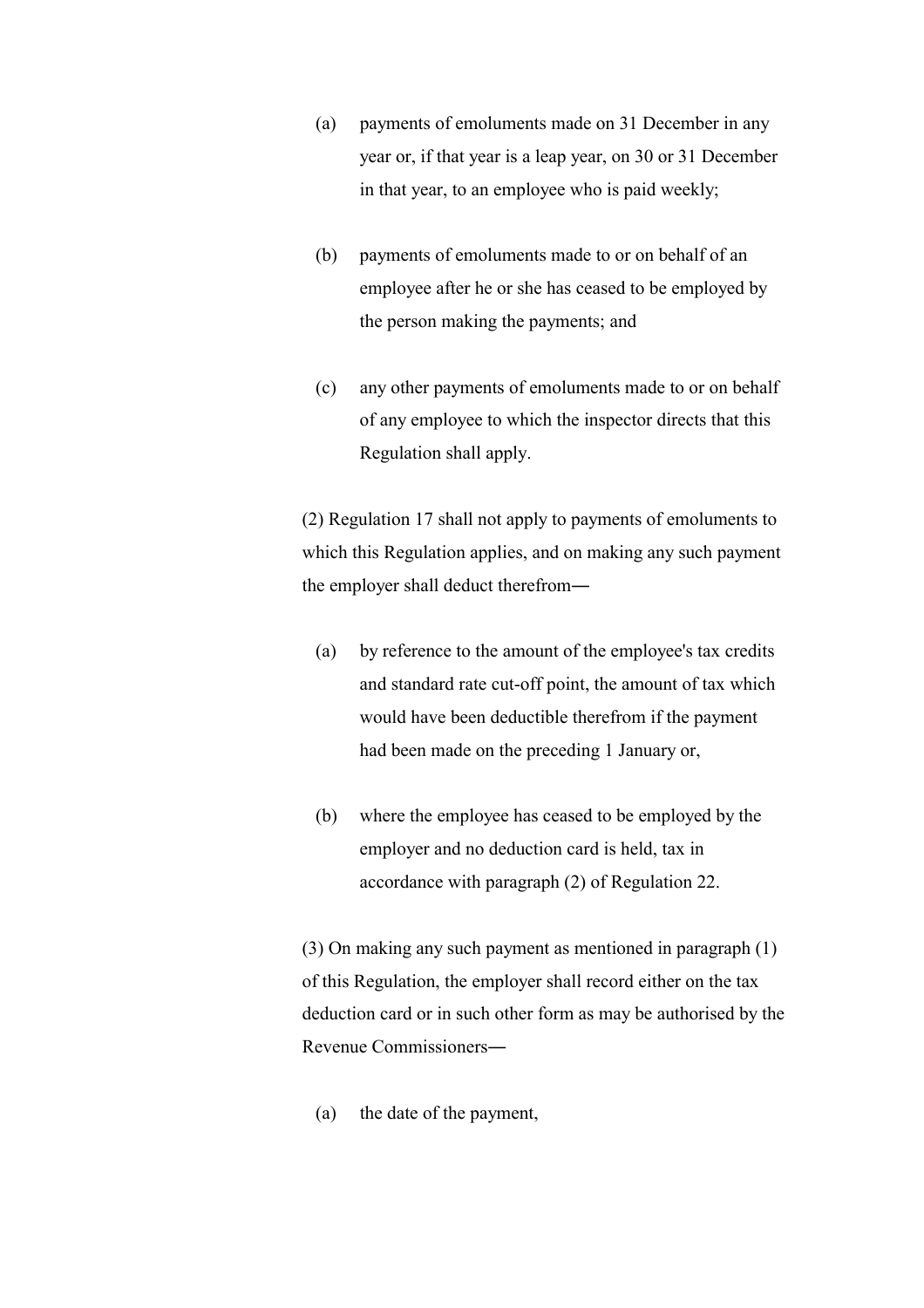- (b) the gross amount of the emoluments,
- (c) the amount of the appropriate tax credits and standard rate cut-off point, and
- (d) the amount of tax (if any) deducted on making the payment.

 (4) Where the employee has ceased to be employed by the employer and no tax deduction card is held, the particulars referred to in paragraph (3) of this Regulation, except the amounts of the tax credits and standard rate cut-off point, shall be recorded on the emergency card referred to in Regulation 22.

Change of employment where certificate of tax credits and standard rate cutoff point or tax deduction card held.

20. (1) If an employer ceases to employ an employee in respect of whom a certificate of tax credits and standard rate cut-off point or tax deduction card has been issued to him or her, he or she shall immediately send to the inspector by whom the certificate of tax credits and standard rate cut-off point or tax deduction card was issued a certificate on the prescribed form containing the following particulars:

- (a) the name of the employee;
- (b) the date on which the employment ceased;
- (c) the week or income tax month in respect of which the last payment of emoluments was recorded on the tax deduction card and the cumulative emoluments at the date of that payment;

and any other particulars as to tax credits and standard rate cut-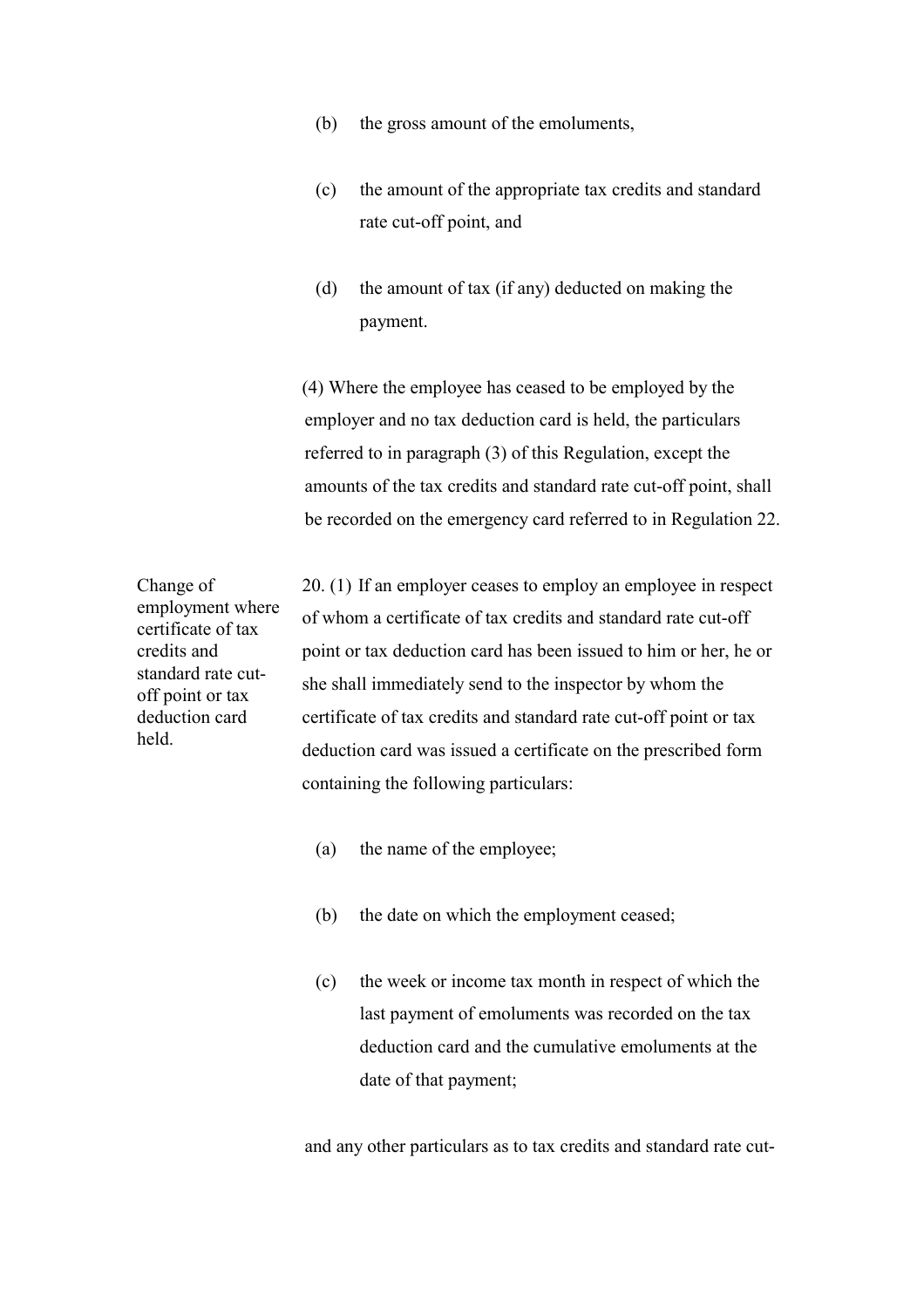off point, tax or any other matters which are indicated by such form as being required to be entered thereon.

 (2) The employer shall make on the prescribed form 2 copies of the certificate required by paragraph (1) of this Regulation and shall deliver them to the employee on the date the employment ceases.

 (3) Immediately on commencing his or her next employment the employee shall deliver to the new employer the 2 copies of the certificate prepared by the former employer and, subject to the provisions of paragraph (4) of this Regulation, the following provisions shall have effect:

- (a) the new employer shall insert on one copy of the certificate the address of the employee, the date of which the new employment commenced, and the manner in which payment of emoluments is made to the employee, that is to say, weekly, monthly or as the case may be, and shall immediately send that copy to the inspector by whom certificates of tax credits and standard rate cut-off point or tax deduction cards are ordinarily issued to the employer;
- (b) the inspector shall send to the new employer a certificate of tax credits and standard rate cut-off point or tax deduction card, as appropriate, for the employee;
- (c) pending the receipt of the certificate of tax credits and standard rate cut-off point or tax deduction card from the inspector, the new employer shall prepare a temporary tax deduction form and, in relation to payments of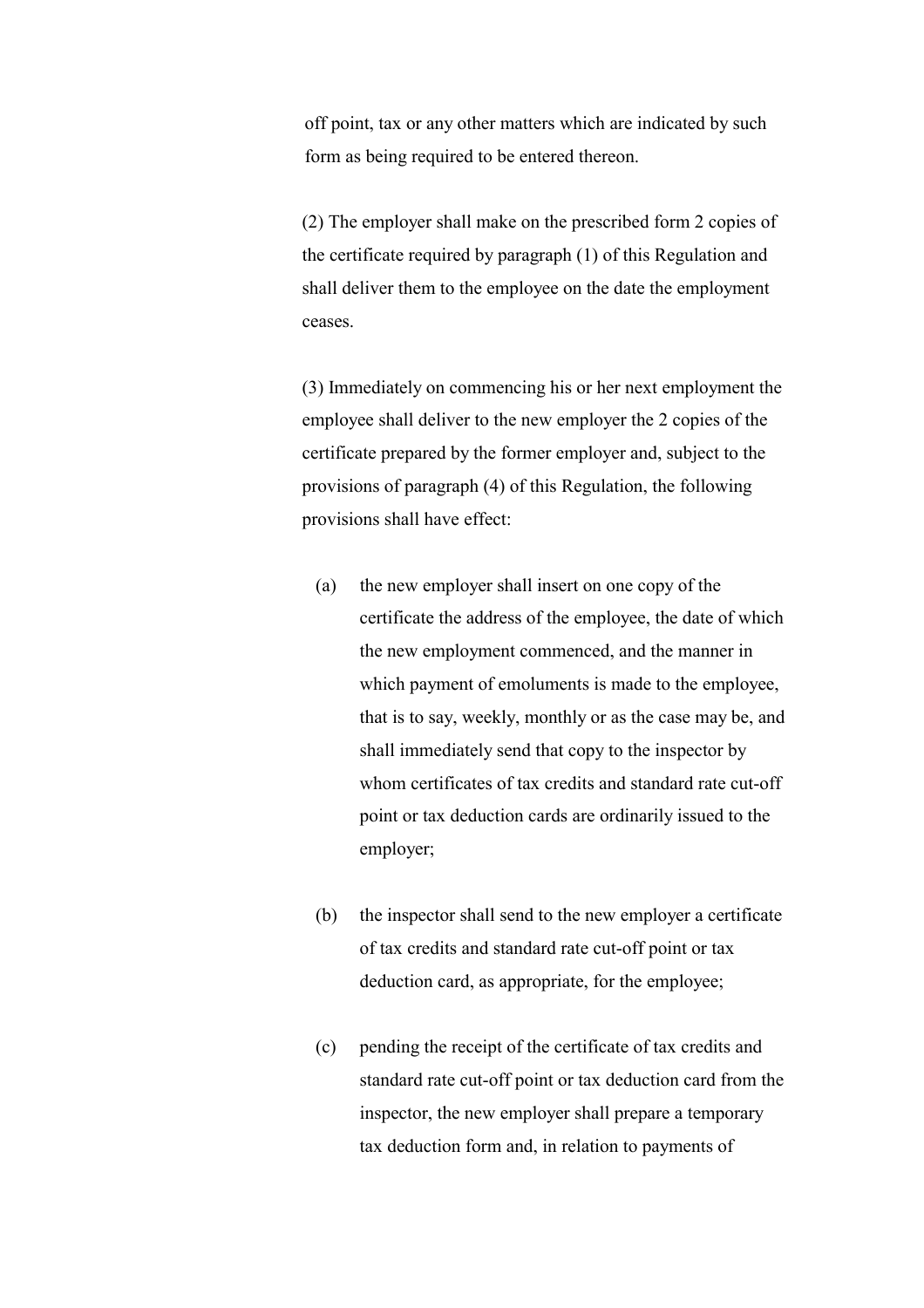emoluments by him or her, record on it ―

- (i) the date of payment,
- (ii) the gross amount of emoluments, and
- (iii) as respects each week or income tax month (as may be appropriate), the tax credits and standard rate cut-off point for Week 1 or Month 1 as specified on the copies of the certificate prepared by the former employer,

 and having regard to the standard rate cut-off point as specified on the copies of the certificate prepared by the former employer, the new employer shall deduct tax on the aggregate amount of the emoluments for the week or income tax month (as may be appropriate) by reference to the tax due at the standard rate of tax and the higher rate of tax (as may be appropriate) on such emoluments reduced by the tax credits for Week 1 or Month 1 as specified on the copies of the certificate prepared by the former employer;

 (d) when the new employer has received a certificate of tax credits and standard rate cut-off point or tax deduction card from the inspector, he or she shall, having ascertained the aggregate of the amounts of the emoluments and the aggregate of the amounts of the tax by reference to the relevant entries on the copies of the certificate prepared by the former employer and on the temporary tax deduction form (if any), record on the tax deduction card or such other record as may be authorised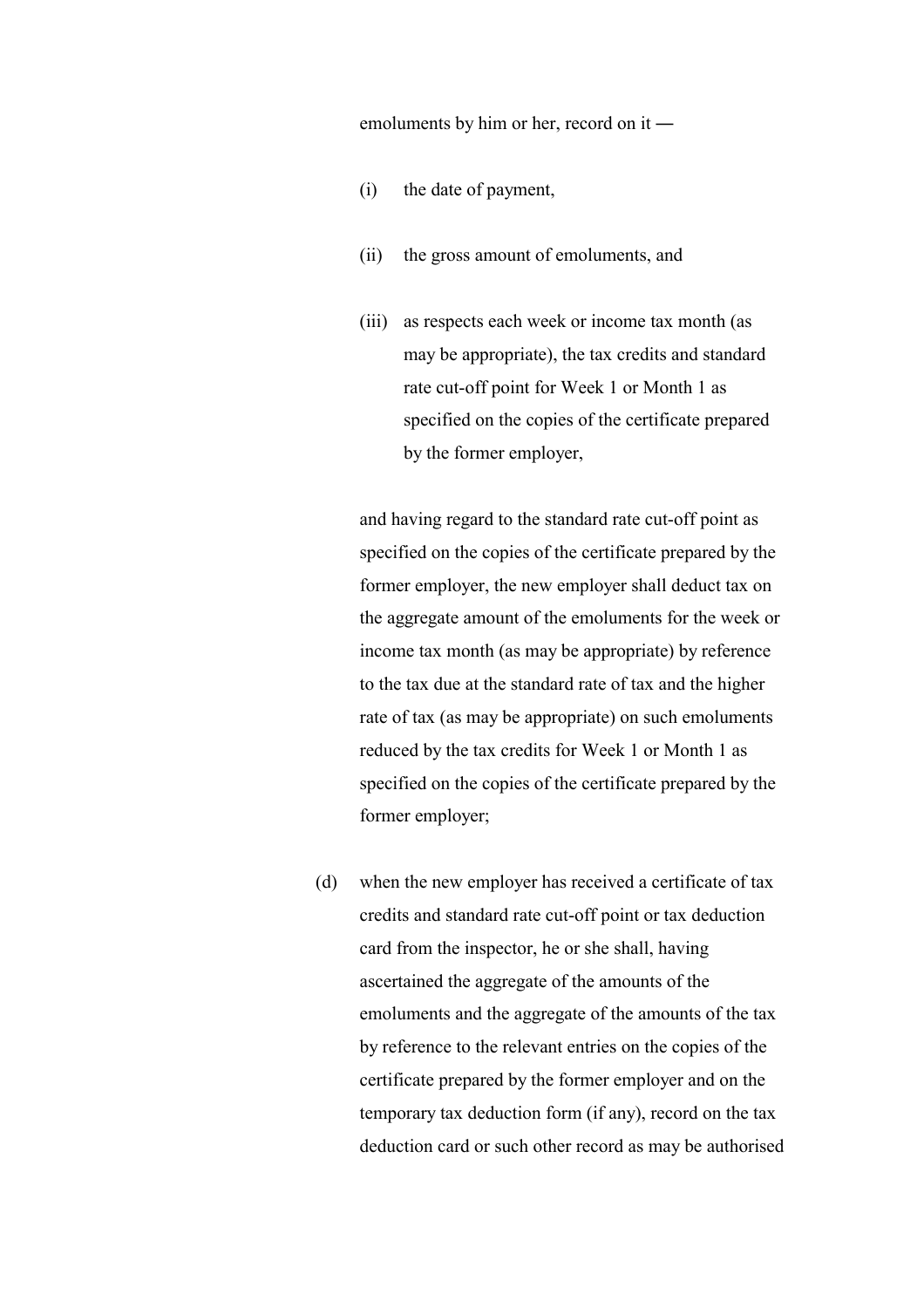those aggregates, and those aggregates shall be deemed respectively to be the cumulative emoluments paid and the cumulative tax deducted by him or her.

- (4) (a) Where the 2 copies of the certificate prepared by the former employer show that the last payment of emoluments was in the year preceding that in which the new employment commences, the new employer shall comply with the provisions of paragraph (3) of this Regulation with the modification that he or she shall not record, or have regard to, the cumulative emoluments and cumulative tax shown on the copies of the certificate.
	- (b) Where the 2 copies of the certificate prepared by the former employer show that the last payment of emoluments was in a year earlier than the year preceding that in which the new employment commences, the new employer shall comply with the provisions of subparagraph (a) of paragraph (3) of this Regulation but deduct tax from each payment of emoluments made by him or her to the employee, and keep records on the emergency card referred to in Regulation 22, as if those payments had been payments to which paragraph (2) of that Regulation applied.

 (5) If the new employer ceases to employ the employee before he or she receives a certificate of tax credits and standard rate cut-off point or tax deduction card from the inspector, he or she shall comply with the provisions of paragraphs (1) and (2) of this Regulation as if a certificate of tax credits and standard rate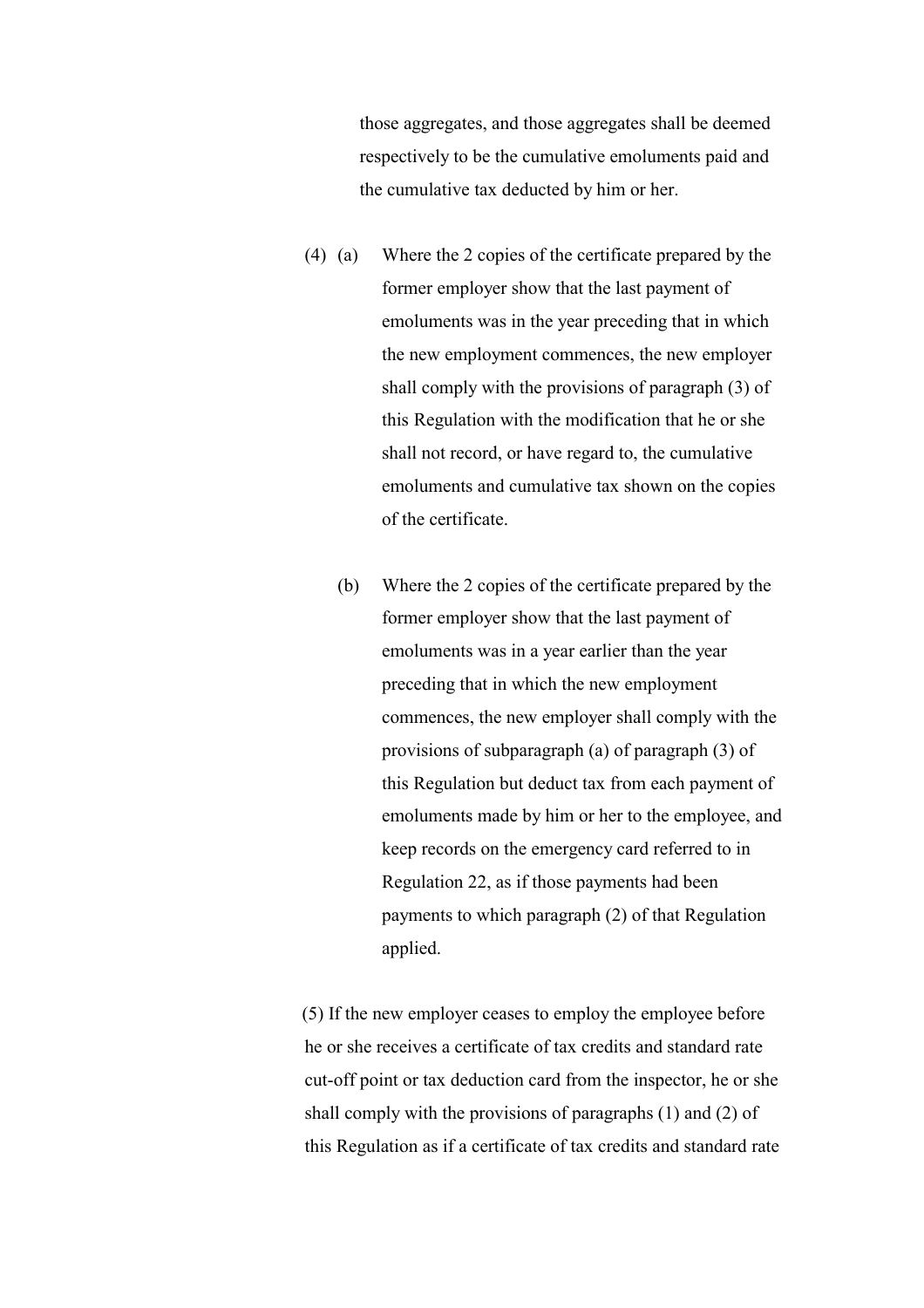cut-off point or tax deduction card in respect of the employee had been issued to him or her by the inspector, but —

- (a) for the purposes of subparagraph (c) of paragraph  $(1)$  of this Regulation, the cumulative emoluments shall be taken to be the aggregate of the cumulative emoluments shown on the copies of the certificate prepared by the former employer and the gross emoluments paid by the new employer; and
- (b) where, as respects the certificate on the prescribed form referred to in that paragraph (1), entry of particulars of the cumulative tax is required to be made thereon, that tax shall be taken for the purposes of that entry to be the aggregate of the cumulative tax shown on those copies and any tax deducted by the new employer.

 (6) If the employee objects to the disclosure to the new employer of his or her cumulative emoluments, he or she may deliver the 2 copies of the certificate prepared by the former employer to the inspector before he or she commences his or her new employment, and the inspector shall send in respect of the employee to the new employer a certificate of tax credits and standard rate cut-off point or tax deduction card not stating the employee's cumulative tax credits and standard rate cut-off point or cumulative emoluments and direct that Regulation 19 shall apply to all payments of emoluments which the new employer makes to or on behalf of the employee.

 (7) Retirement on pension shall not be treated as a cessation of employment for the purposes of this Regulation or of Regulation 19 if the emoluments are paid by the same person both before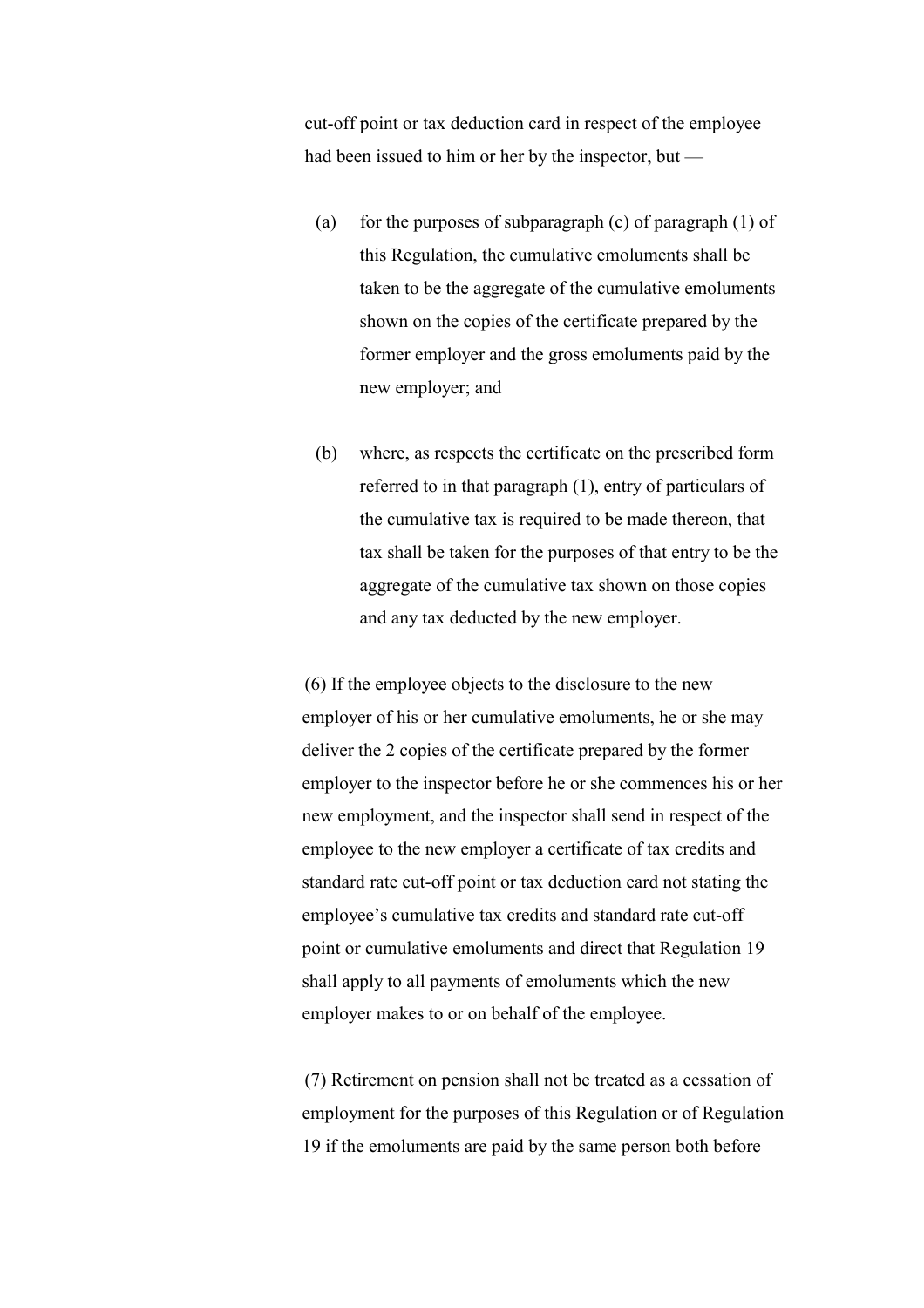and after the retirement.

Death of employee. 21. (1) On the death of an employee in respect of whom an employer holds a certificate of tax credits and standard rate cutoff point or tax deduction card or in respect of whom a temporary tax deduction form has been prepared by the employer under subparagraph (c) of paragraph (3) of Regulation 20 or to whom the provisions of paragraph (2) of Regulation 22 apply, the employer shall immediately send to the inspector by whom certificates of tax credits and standard rate cut-off point or tax deduction cards are ordinarily issued to the employer the certificate (relating to cessation of employment) mentioned in paragraph (1) of Regulation 20 or in paragraph (6) of Regulation 22, as the case may require, and shall insert thereon the name and address of the personal representative of the deceased employee, if they are known to the employer.

> (2) If any emoluments are paid by the employer after the date of the employee's death in respect of his or her employment with the employer, the employer shall, on making any such payment, deduct or repay tax as if the deceased employee was still in the employer's employment at the date of the payment, and—

- (a) if the amount of those emoluments and the date on which they will be paid are known at the time the certificate mentioned in paragraph (1) of this Regulation is completed, the employer shall include thereon the amount of the emoluments, the date on which they will be paid, and the amount of tax which will be deducted or repaid, and
- (b) in any other case, the employer shall indicate on the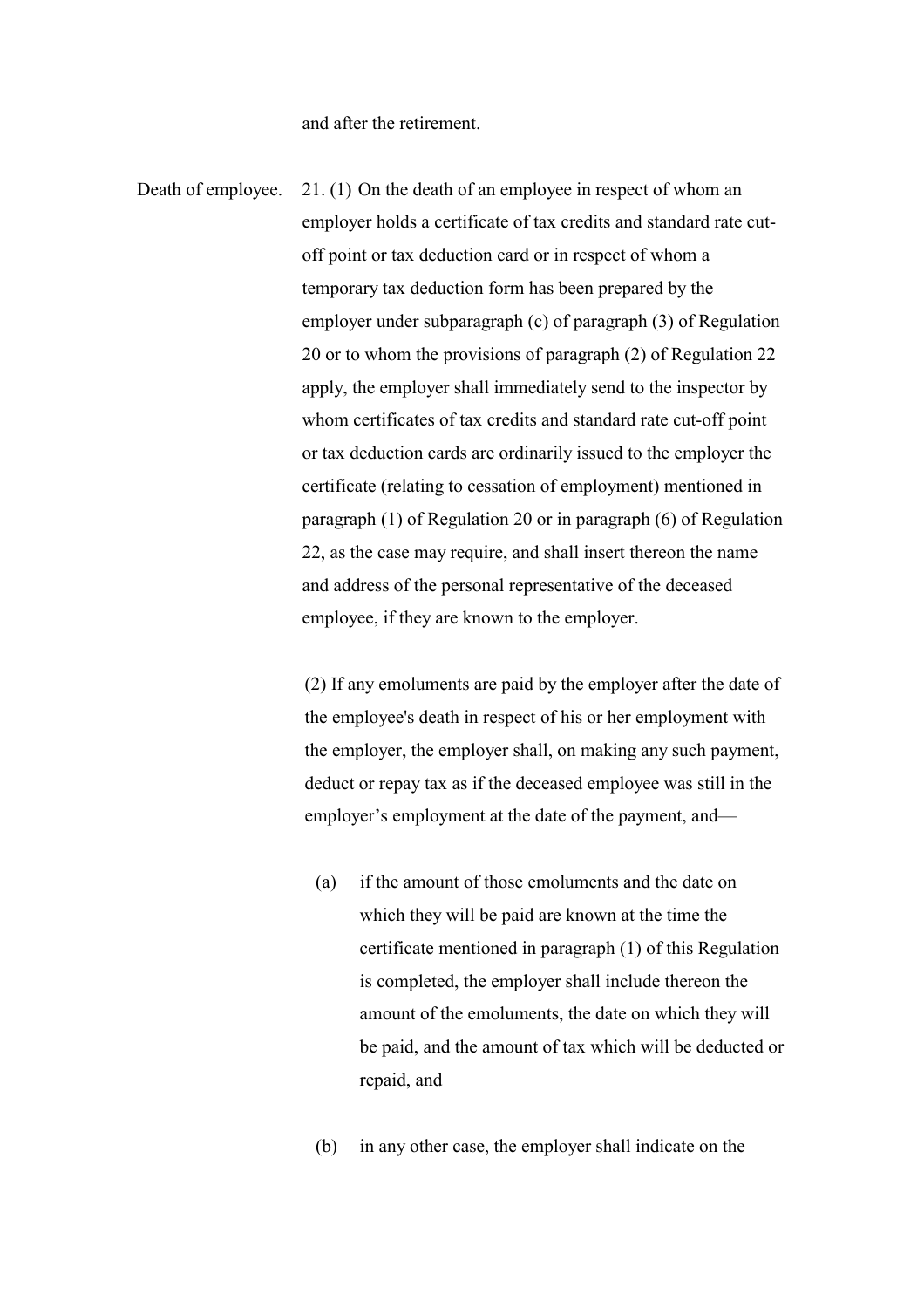certificate that a further payment of emoluments will be made.

Emergency basis of deduction. 22. (1) If the employer makes such payments of emoluments as are referred to in Regulation 7 to or on behalf of an employee in respect of whom the employer has not received either a certificate of tax credits and standard rate cut-off point, a tax deduction card or copies of a certificate made by a former employer under paragraph (2) of Regulation 20, the employer on the occasion of the first such payment, shall immediately send to the inspector, by whom certificates of tax credits and standard rate cut-off point or tax deduction cards are ordinarily issued to the employer, a return stating the name and address of the employee, the date on which his or her employment commenced, and such other particulars as may be necessary to secure the issue to the employer of the appropriate certificate of tax credits and standard rate cut-off point or tax deduction card.

- (2) (a) Until a certificate of tax credits and standard rate cutoff point or a tax deduction card is received from the inspector, the employer, on making any payment of emoluments to or on behalf of an employee referred to in paragraph (1) of this Regulation, shall deduct tax from such payment in accordance with the following provisions of this paragraph.
	- (b) Subject to subparagraph (c) of this paragraph ―
		- (i) during the period of 4 weeks, or in the case of an employee paid monthly, 1 month, from the day on which the employee first holds an employment with the employer in a year, or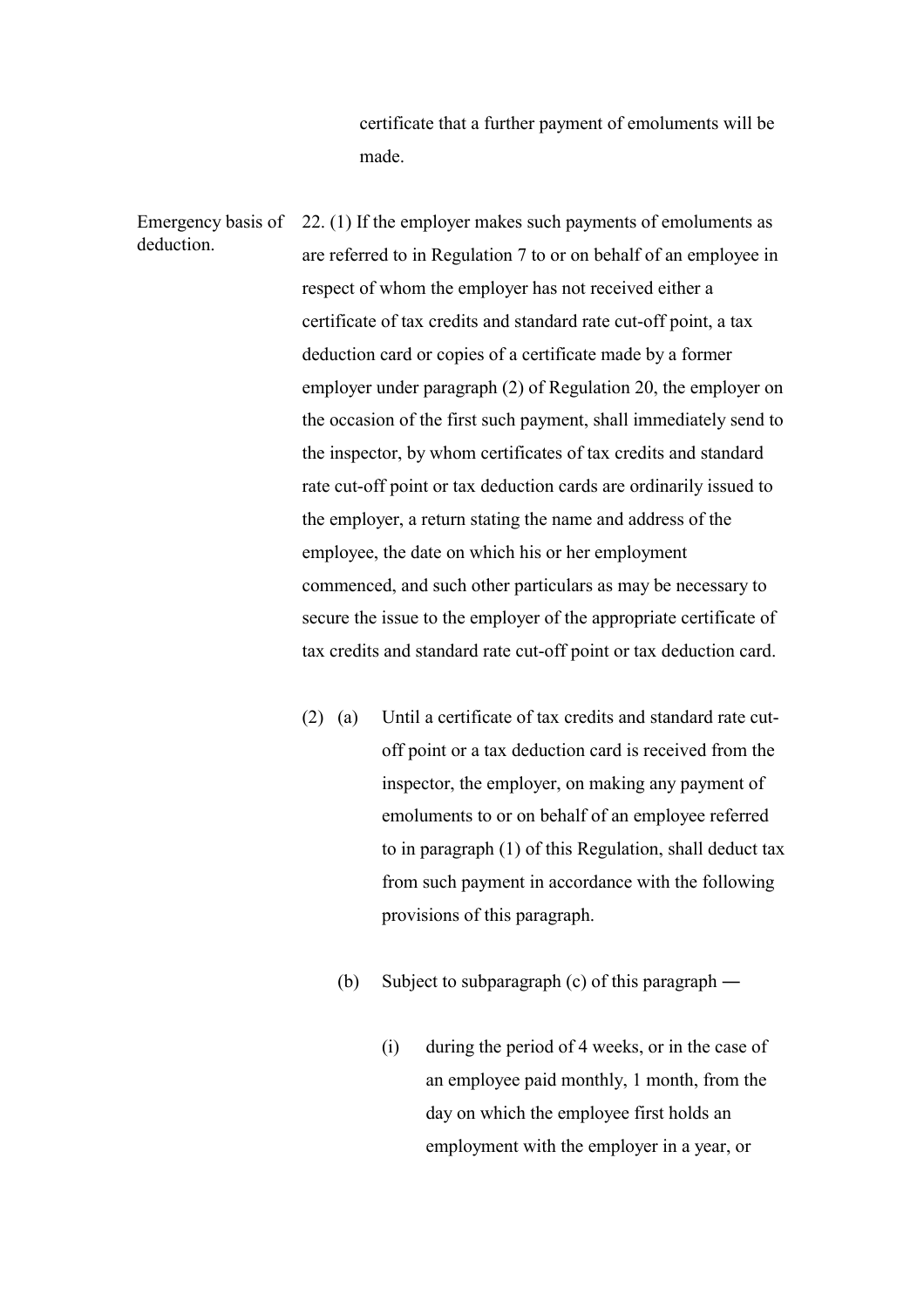until the certificate of tax credits and standard rate cut-off point or a tax deduction card is received from the inspector, the employer shall deduct tax at the standard rate of tax and keep records on an emergency card on the basis that the amount of the tax credits is―

- (I) an amount per week equal to one fiftysecond of the basic tax credit specified in section 461 of the Act, as it applies for that year, or
- (II) if the employee is paid monthly, an amount equal to one-twelfth of that tax credit,

and in determining the amount of any tax credits under clause (i) or (ii) of this subparagraph any part of a euro shall be treated as a whole euro, and

(ii) if, within the period of 4 weeks or 1 month referred to in subparagraph (b)(i) of this paragraph, the employer has not received the certificate of tax credits and standard rate cutoff point or tax deduction card, the employer shall, until a certificate of tax credits and standard rate cut-off point or tax deduction card is received from the inspector, on making any payment of emoluments to or on behalf of the employee, deduct tax and keep records in accordance with the subsequent provisions of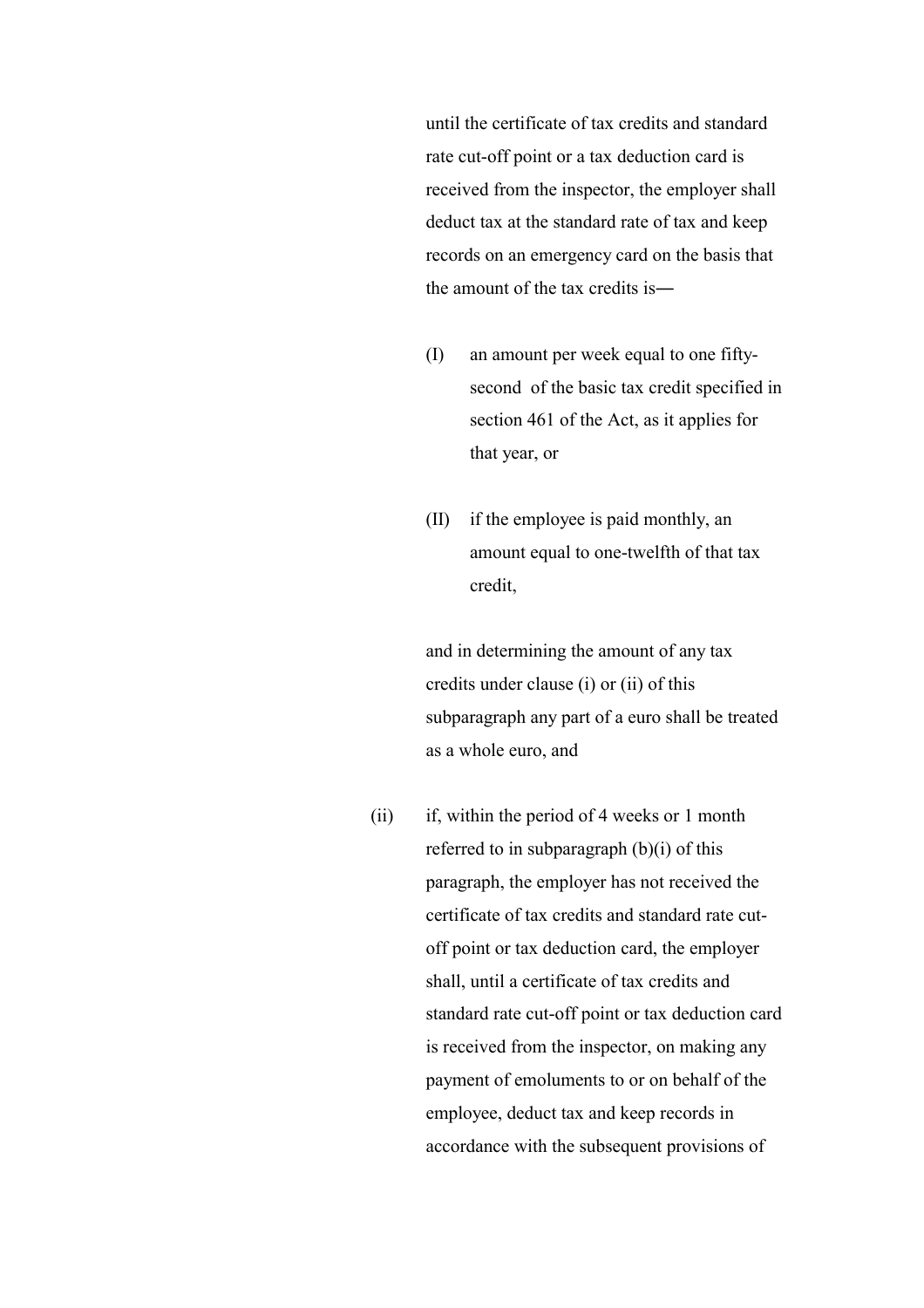this subparagraph, that is to say―

- (I) in the period of 4 weeks or, in a case where the employee is paid monthly, 1 month, commencing on the day after the end of the period mentioned in subparagraph (b)(i) of this paragraph, deduct tax at the standard rate of tax, and
- (II) thereafter deduct tax at the higher rate of tax,

and the employer shall keep records on an emergency card on the basis that the employee's tax credits are nil.

(c) In the case of an employee who first holds an employment with an employer on or after 1 January, 2003 and for whom the employer has not been provided with the employee's personal public service number, the provisions of subparagraph (b) of this paragraph shall not apply until such time as that number is provided to the employer and the employer shall, until such time, on making any payments of emoluments to or on behalf of the employee, deduct tax at the higher rate of tax and maintain records on an emergency card on the basis that the employee's tax credits are nil.

(3) For the purposes of paragraph 2 of this Regulation —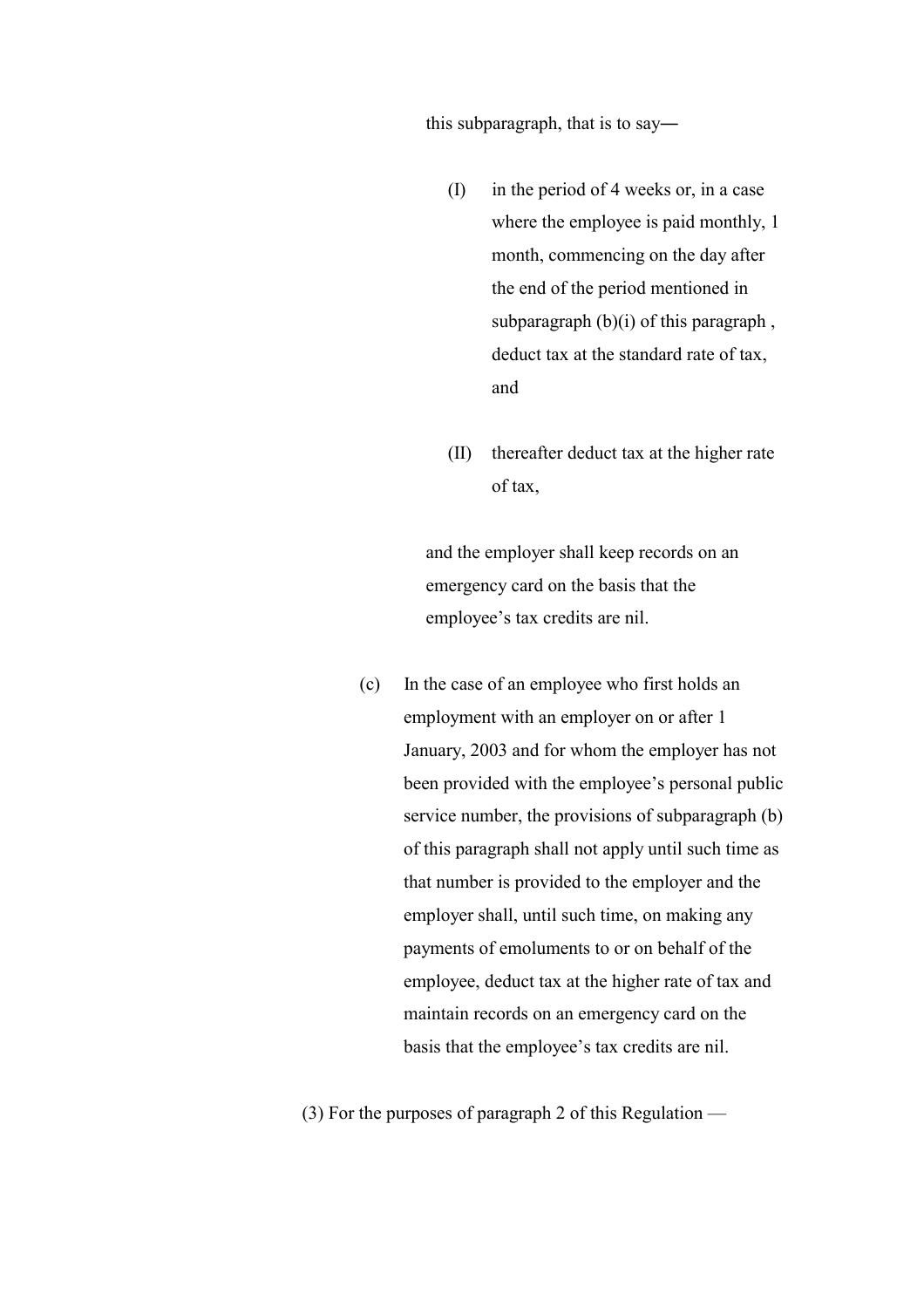- (a) all employments which the employee holds with the employer in a year of assessment shall be deemed to be one employment, and
- (b) that employment, notwithstanding that for a part or parts of the year the employee does not hold an employment with the employer, shall be deemed to be held for a continuous period commencing on the day on which the employee first holds an employment with the employer in that year and ending on the day on which the employee last holds an employment with the employer in that year.

 (4) Where the inspector sends a certificate of tax credits and standard rate cut-off point or tax deduction card the employer shall enter on the tax deduction card or such other record as may be authorised the particulars of emoluments and tax deducted as shown on the relevant emergency card.

 (5) On making payments of emoluments to or on behalf of the employee after a certificate of tax credits and standard rate cutoff point or tax deduction card relating to the employee sent under paragraph (4) of this Regulation has been received, the following provisions shall have effect for the purposes of Regulation 17 —

- (a) any cumulative emoluments notified to the employer by the inspector shall be entered by the employer on the tax deduction card and shall be treated as if they represented emoluments paid by the employer, and
- (b) the cumulative tax before the first of the said payments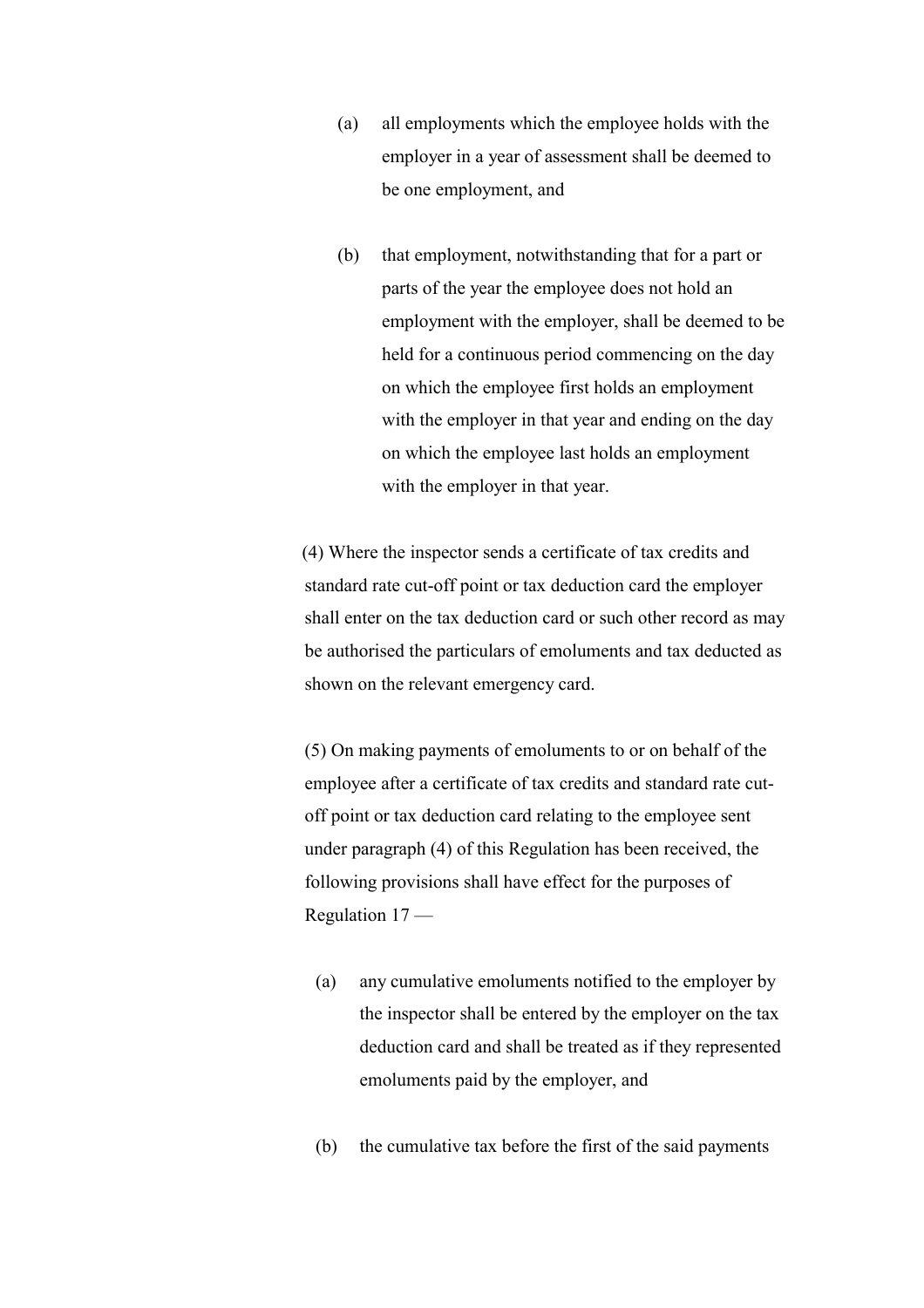shall be taken to be the sum of any cumulative tax notified to the employer by the inspector and entered by the employer on the tax deduction card and any tax which the employer was liable to deduct from the employee's emoluments under paragraph (2) of this Regulation.

- (6) (a) Where paragraph (2) of this Regulation applies and the employer ceases to employ the employee before a certificate of tax credits and standard rate cut-off point or tax deduction card in respect of the employee has been received, the employer shall immediately send to the inspector a certificate on the form prescribed for the purposes of paragraph (1) of Regulation 20 and shall make on the prescribed form 2 copies of that certificate which the employer shall deliver to the employee on the date the employment ceases and the said certificate —
	- (i) shall not contain particulars of the cumulative emoluments or cumulative tax but shall contain particulars of the emoluments paid and tax deducted by the employer, and
	- (ii) shall indicate that an emergency card was in use when the employment ceased.
	- (b) Immediately on commencing his or her next employment the employee shall deliver to his or her new employer the 2 copies of the certificate referred to above and the new employer —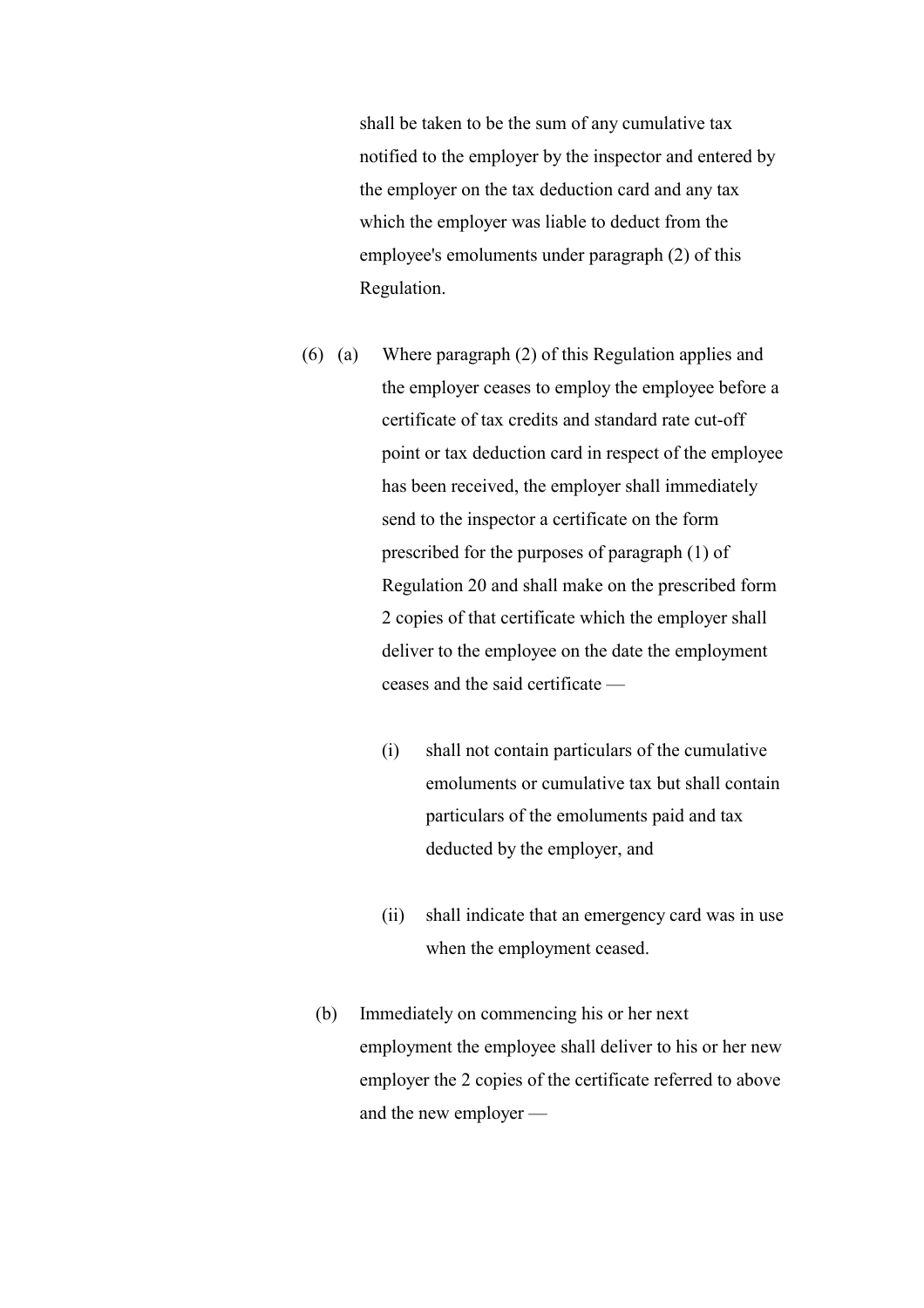- (i) shall insert on one copy of the certificate the address of the employee, the date on which the new employment commenced, and the manner in which payments of emoluments are made to the employee, that is to say, weekly, monthly or as the case may be, and
- (ii) immediately send that copy to the inspector by whom certificates of tax credits and standard rate cut-off point or tax deduction cards are ordinarily issued to him or her,

and paragraphs  $(2)$ ,  $(3)$ ,  $(4)$  and  $(5)$  of this Regulation shall apply as if the employee had not submitted to the new employer copies of a certificate by a former employer under paragraph (2) of Regulation 20.

- (7) This Regulation shall not apply where
	- (a) the employee performs the duties of his or her employment wholly outside the State, or
	- (b) the employee is outside the State and the emoluments are paid outside the State.

 (8) In this Regulation "emergency card" means a card in the form prescribed for the purposes of this Regulation.

Emoluments not paid weekly or monthly.

23. Where emoluments are paid at regular intervals other than regular intervals of a week or a month, any payment of such emoluments shall be deemed for the purposes of these Regulations to be made on the date on which it would have been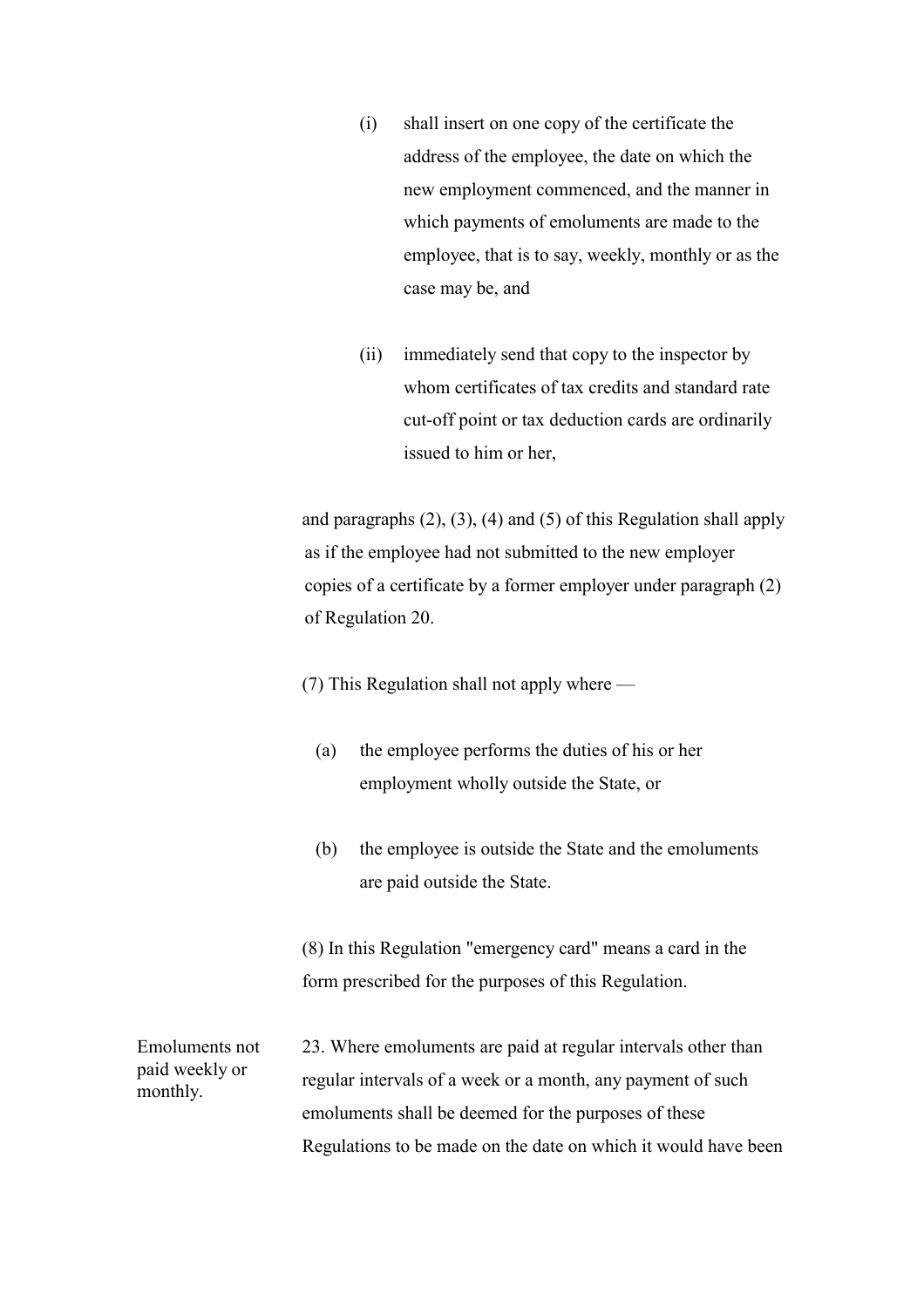made if a payment had been made on the last day of the preceding year, but the employer shall record the actual date of every such payment.

Aggregation of emoluments in non-cumulative cases. 24. Where under these Regulations tax is deductible otherwise than by reference to cumulative emoluments and cumulative tax, the amount of tax to be deducted in any week or income tax month shall be calculated by reference to the aggregate of the emoluments paid to or on behalf of the employee in that week or month.

Tax-free emoluments. 25. Where the employer makes a payment to or for the benefit of the employee in respect of his or her tax, the amount of the emoluments which the employer pays to or on behalf of the employee shall be deemed for the purposes of deduction and repayment of tax under these Regulations to be such a sum as will include the amount assessable on the employee in respect of the payment made by the employer in respect of the employee's tax.

Repayment during sickness and unemployment. 26. (1) If, owing to the absence from work through sickness or other similar cause, the employee is entitled to receive no emoluments on the usual pay day, the employer shall, on application being made in person by the employee or his or her authorised representative, make such repayment of tax to the employee as may be appropriate, having regard to his or her cumulative emoluments at the date of the pay day in question and the corresponding cumulative tax.

> (2) If, owing to absence from work otherwise than mentioned in paragraph (1) of this Regulation, the employee is entitled to receive no emoluments on the usual pay day, the employer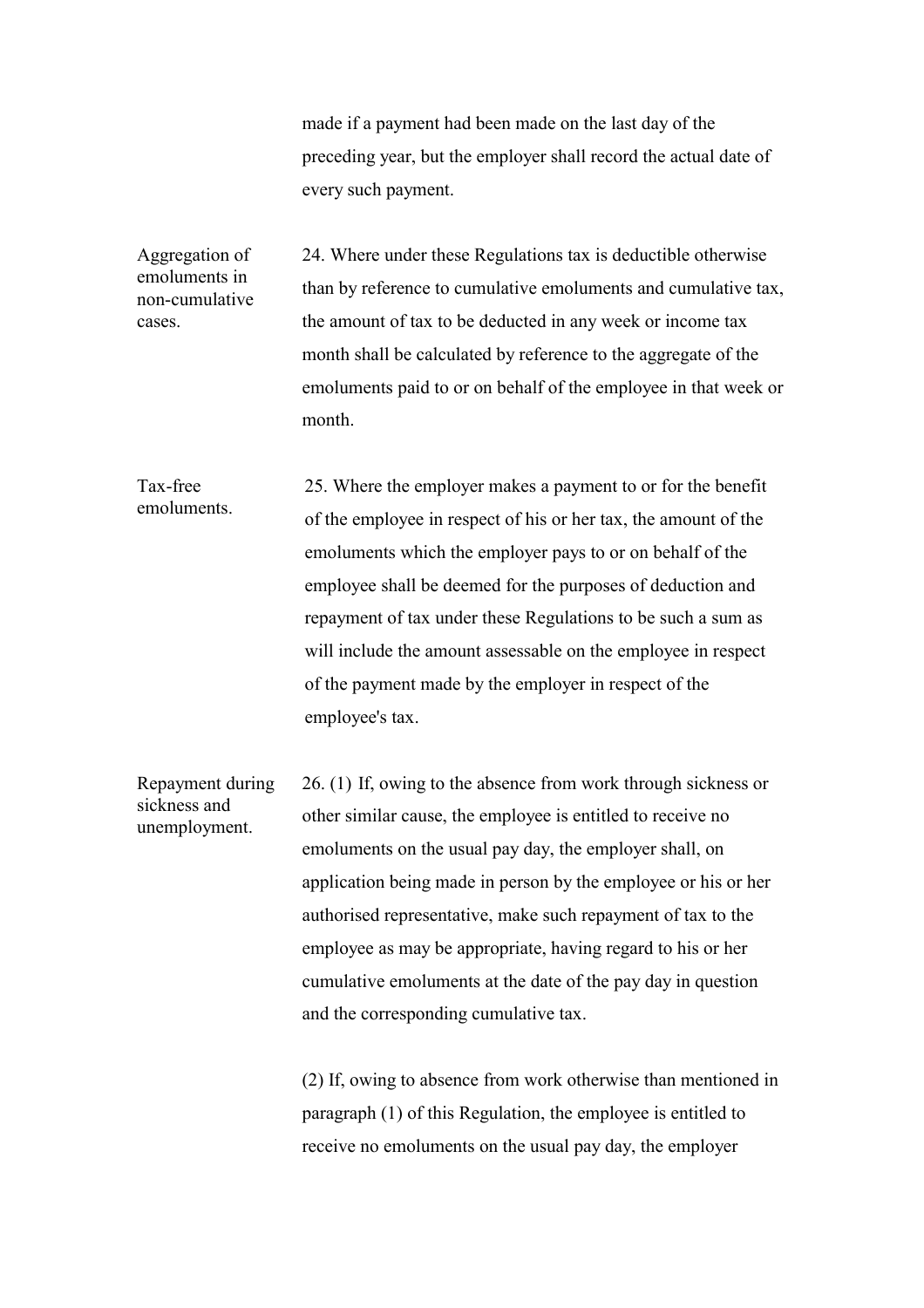either—

- (a) shall make any such repayment of tax to the employee as would be appropriate under paragraph (1) if the absence from work was due to sickness, or
- (b) not later than the first usual pay day on which no emoluments will be payable to the employee, shall send, to the inspector by whom certificates of tax credits and standard rate cut-off point or tax deduction cards are ordinarily issued to the employer, a notification of the employee's absence from work and of the employer's intention to make no repayment to the employee under subparagraph (a) of this paragraph, together with a return containing the same particulars with respect to the employee as the employer would be liable to certify under paragraph (1) of Regulation 20 if the employment had ceased on the day on which emoluments were last paid to or on behalf of the employee.

 (3) Where the notification and return referred to in subparagraph (b) of paragraph (2) of this Regulation are sent within the time limited by that subparagraph, the employer shall be relieved of the liability to make any repayment under the provisions of subparagraph (a) of that paragraph.

 (4) On the employee's return to work the employer shall immediately notify the inspector and for the purpose of deducting or repaying tax on the occasion of any subsequent payment of emoluments to or on behalf of the employee during the year shall take into account the amount of any repayment which has been made under paragraph (5) of this Regulation of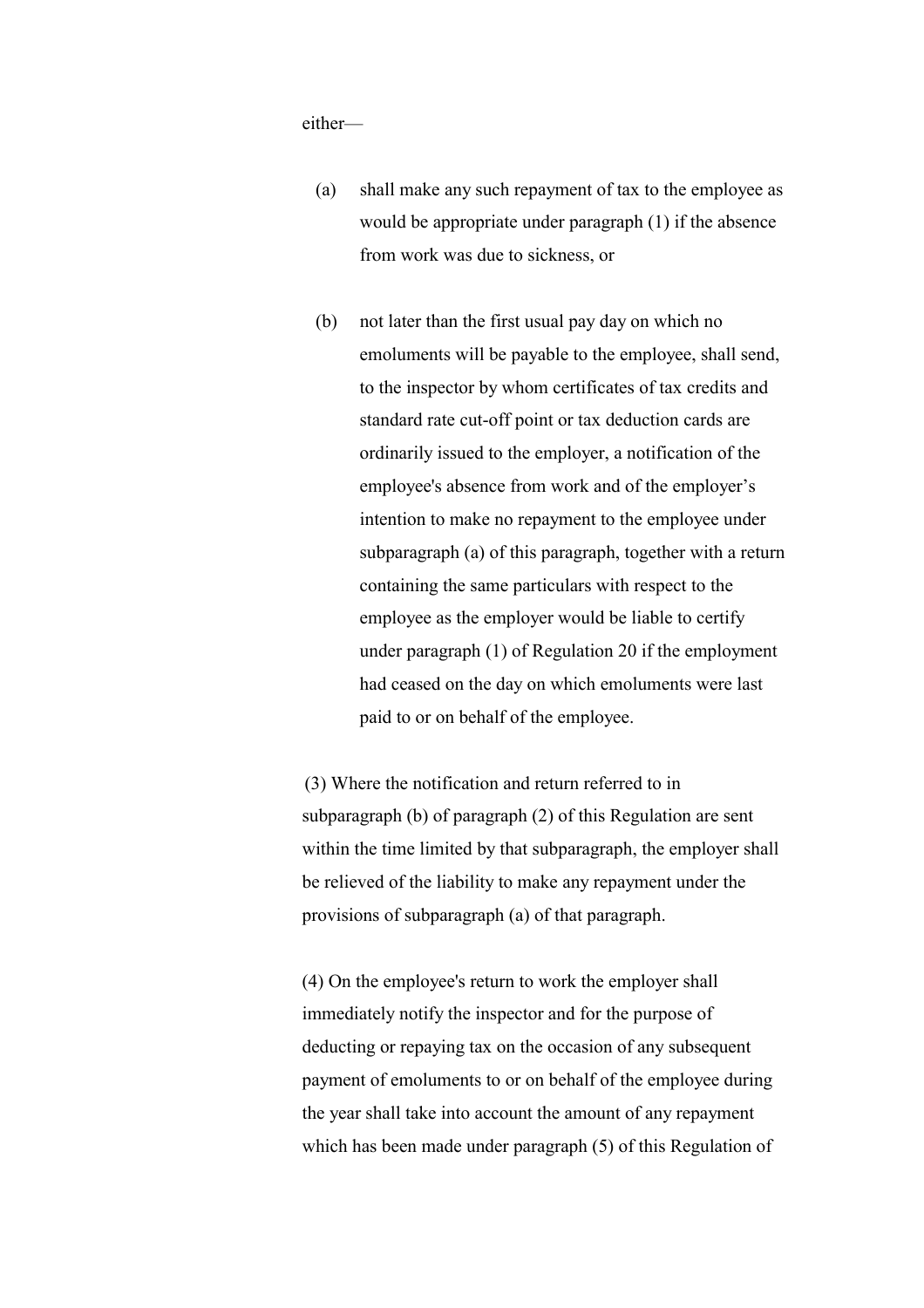which he or she is notified by the inspector.

 (5) In the case of a person who has ceased to be employed or with respect to whom a notification and return have been sent under the provisions of subparagraph (b) of paragraph (2) of this Regulation, any repayment which may be appropriate at any date, having regard to the person's cumulative emoluments at that date and the corresponding cumulative tax, shall be made to him or her by the Revenue Commissioners, and a person who has ceased to be employed shall, on applying for repayment, produce to the inspector the copies of the certificate mentioned in Regulation 20 and such evidence of his or her unemployment as the inspector may require.

Certificate of tax deducted. 27. (1) Within 46 days from the end of the year the employer shall give to the employee a certificate showing the total amount of the emoluments paid by the employer to or on behalf of the employee during the year, the amount of the employee's tax credits and standard rate cut-off point and the total net tax deducted from the emoluments.

> (2) In the case of an employee taken into employment after the beginning of the year, the certificate shall include any emoluments paid to the employee by any previous employer during the year and any tax deducted from those emoluments, being emoluments and tax which the employer giving the certificate was required to take into account for the purposes of deducting or repaying tax in the case of the emoluments paid by him or her

 (3) A certificate shall be given under this Regulation to every employee who is in the employer's employment on the last day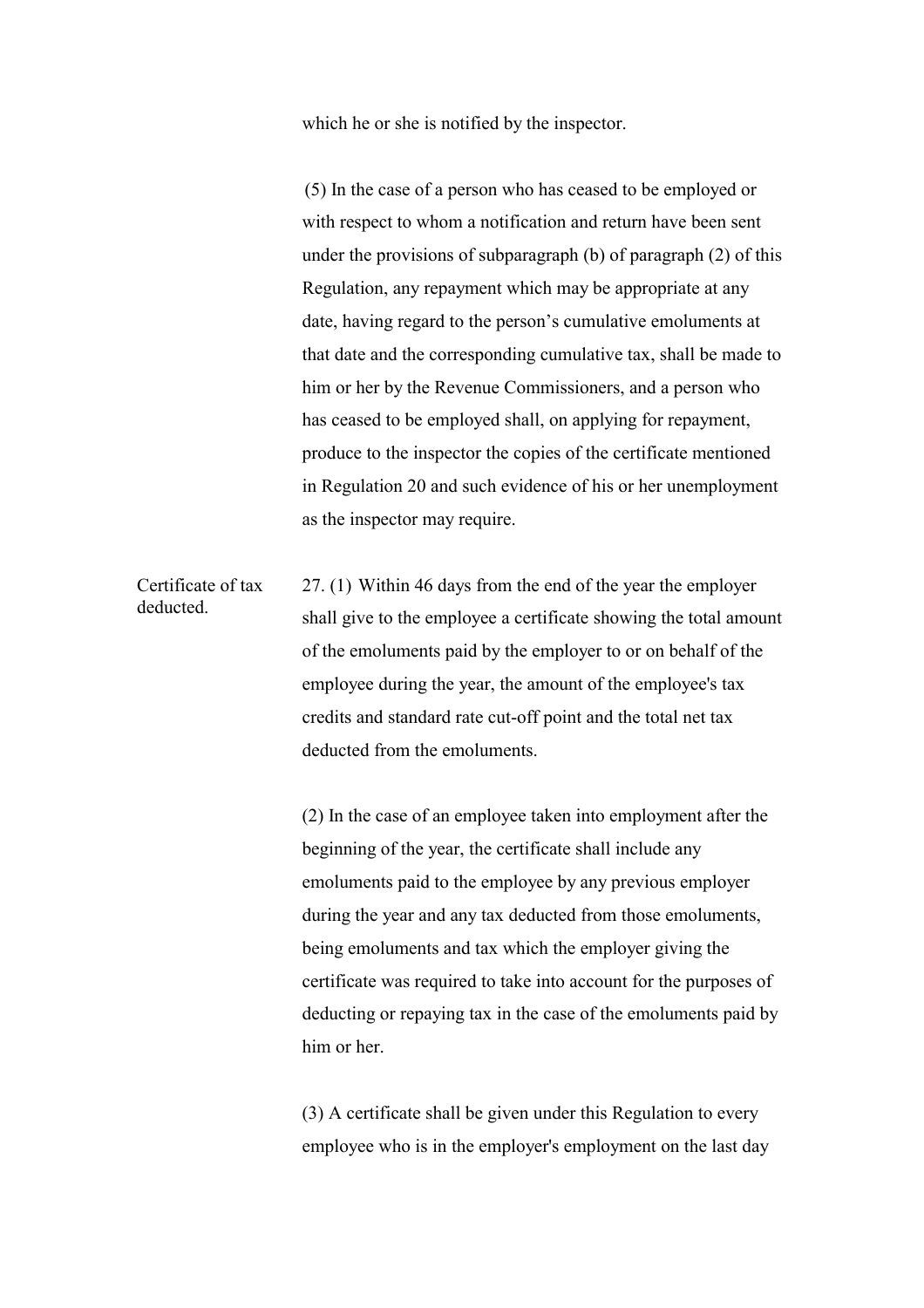of the year and from whose emoluments any tax has been deducted during the year.

### **PART 5**

#### **Payment and recovery of tax, etc.**

Payment of tax by employer. 28. (1) Within 14 days from the end of every income tax month the employer shall remit to the Collector-General all amounts of tax which he or she was liable under these Regulations to deduct from emoluments paid by him or her during that income tax month, reduced by any amounts which he or she was liable under these Regulations to repay during that income tax month.

> (2) On payment of tax, the Collector-General shall furnish the employer concerned with a receipt in respect of that payment which shall consist of whichever of the following the Collector-General considers appropriate, namely —

- (a) a separate receipt on the prescribed form in respect of each such payment, or
- (b) a receipt on the prescribed form in respect of all such payments that have been made within a period specified in the receipt.

 (3) If the amount which the employer is liable to remit to the Collector-General under paragraph (1) of this Regulation exceeds the amount actually deducted by the employer from emoluments paid during the relevant income tax month, the Revenue Commissioners, on being satisfied that the employer took reasonable care to comply with the provisions of these Regulations and that the under-deduction was due to an error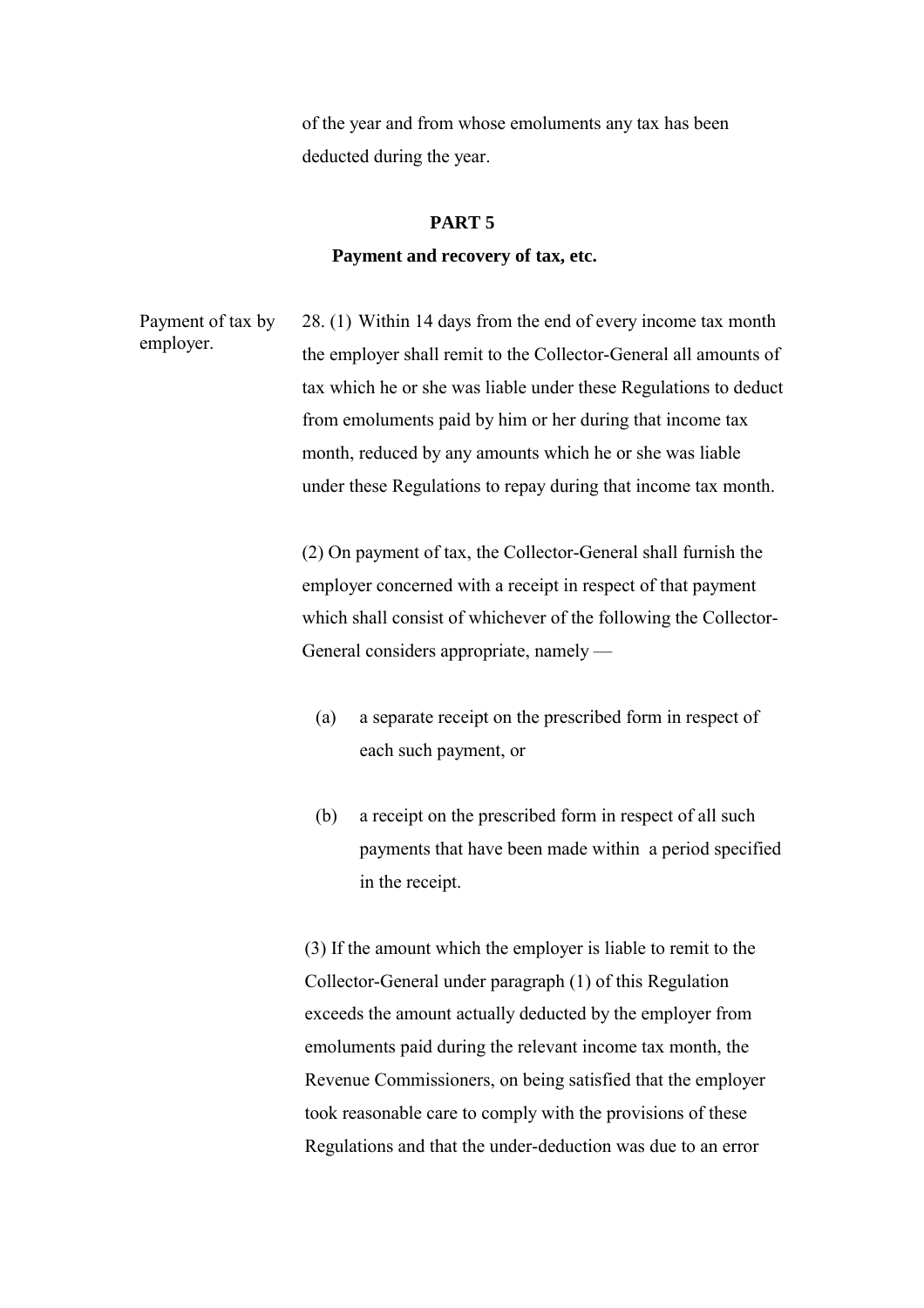made in good faith, may direct that the amount of the excess shall be recovered from the employee, and where they so direct, the employer shall not be liable to remit the amount of the excess to the Collector-General.

 (4) If the amount which the employer is liable to remit to the Collector-General under paragraph (1) of this Regulation exceeds the amount actually deducted by the employer from emoluments paid during the relevant income tax month and the Revenue Commissioners are of the opinion that an employee has received his or her emoluments knowing that the employer has wilfully failed to deduct therefrom the amount of tax which the employer was liable to deduct under these Regulations, the Revenue Commissioners may direct that the amount of the excess shall be recovered from the employee, and where they so direct, the employer shall not be liable to remit the amount of the excess to the Collector-General.

 (5) If a difference arises between the employer and the employee as to whether the employer has deducted tax, or having regard to Regulation 25 is deemed to have deducted tax, from emoluments paid to or on behalf of the employee, or as to the amount of the tax that has been so deducted or is so deemed to have been deducted, the matter shall, for the purposes of ascertaining the amount of any tax to be recovered from the employee under paragraph (3) or (4) of this Regulation, be determined by the Appeal Commissioners.

 (6) If the total of the amounts which the employer was liable to repay during any income tax month exceeds the total of the amounts which the employer was liable to deduct during that income tax month, the employer shall be entitled to deduct the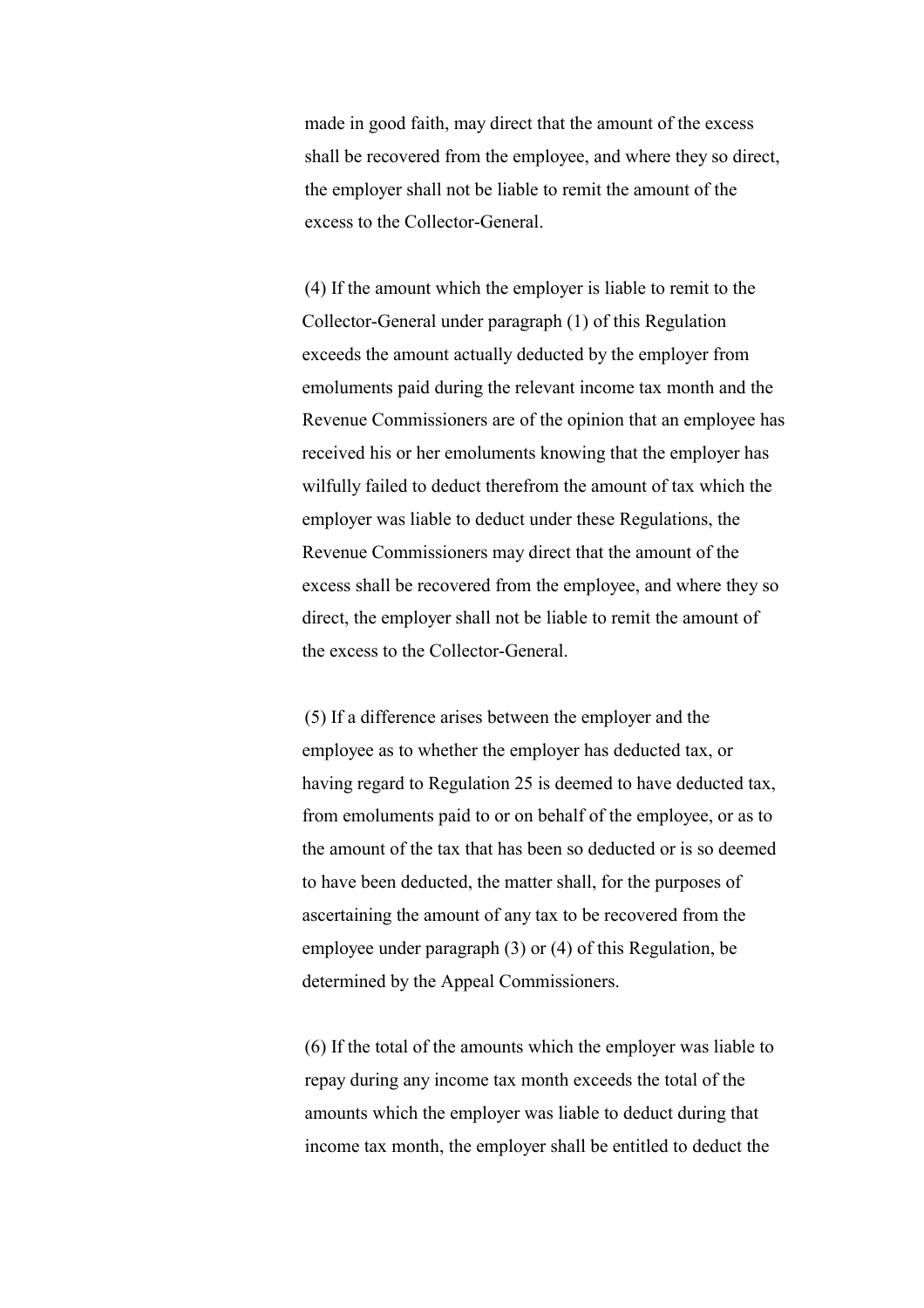excess from any amount which he or she is subsequently liable to remit to the Collector-General under paragraph (1) of this Regulation or to recover it from the Revenue Commissioners.

 (7) A determination under paragraph (5) of this Regulation may be made by one Appeal Commissioner.

Payment of tax for periods greater than one month but not exceeding one year.

29. (1) Notwithstanding the provisions of Regulation 28, the Collector-General may, from time to time, authorise, in writing, an employer (unless the employer objects) to remit to him or her within 14 days from the end of a period longer than an income tax month but not exceeding a year (which in this Regulation and in Regulation 30 is referred to as the "accounting period") all amounts of tax which the employer was liable under these Regulations to deduct from emoluments paid by the employer during that accounting period, reduced by any amounts which the employer was liable under these Regulations to repay during the accounting period.

 (2) For the purposes of issuing an authorisation to an employer pursuant to this Regulation, the Collector-General shall, where he or she considers it appropriate, have regard to the following matters:

- (a) he or she has reasonable grounds to believe that
	- (i) the authorisation will not result in a loss of tax, and
	- (ii) the employer will meet all obligations imposed on the employer under the authorisation,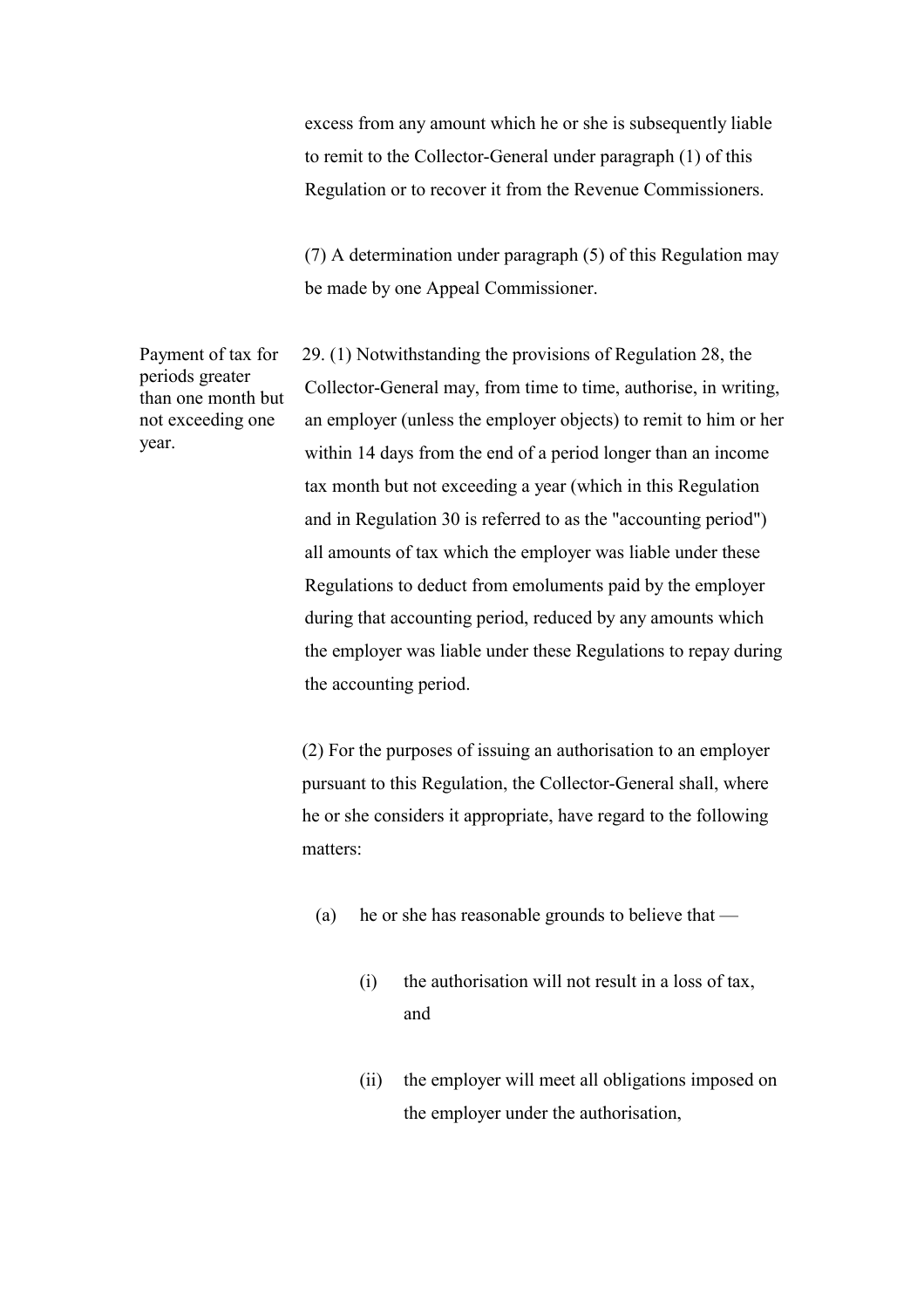and and state and state and state and state and state and state and state and state and state and state and state and state and state and state and state and state and state and state and state and state and state and stat

(b) the employer —

- (i) has been a registered employer within the meaning of Regulation 7 during all of the period consisting of one year immediately preceding the year in which an authorisation for the purposes of this Regulation would, if it were issued, have effect, and
- (ii) has made all returns which the employer is required to make in accordance with the provisions of Regulation 31(1).

(3) An authorisation for the purposes of this Regulation may —

- (a) be issued either without conditions or subject to such conditions as the Collector-General, having regard in particular to the matters set out in paragraph (2) of this Regulation, considers proper and specifies in writing to the employer concerned when issuing the authorisation, and
- (b) without prejudice to the generality of the foregoing, require an authorised person to agree with the Collector-General a schedule of amounts of money which he or she undertakes to pay on dates specified by the Collector-General by direct debit from his or her account with a financial institution and the total of the amounts specified in that schedule shall be that person's best estimate of his or her total tax liability for his or her accounting period and he or she shall review on an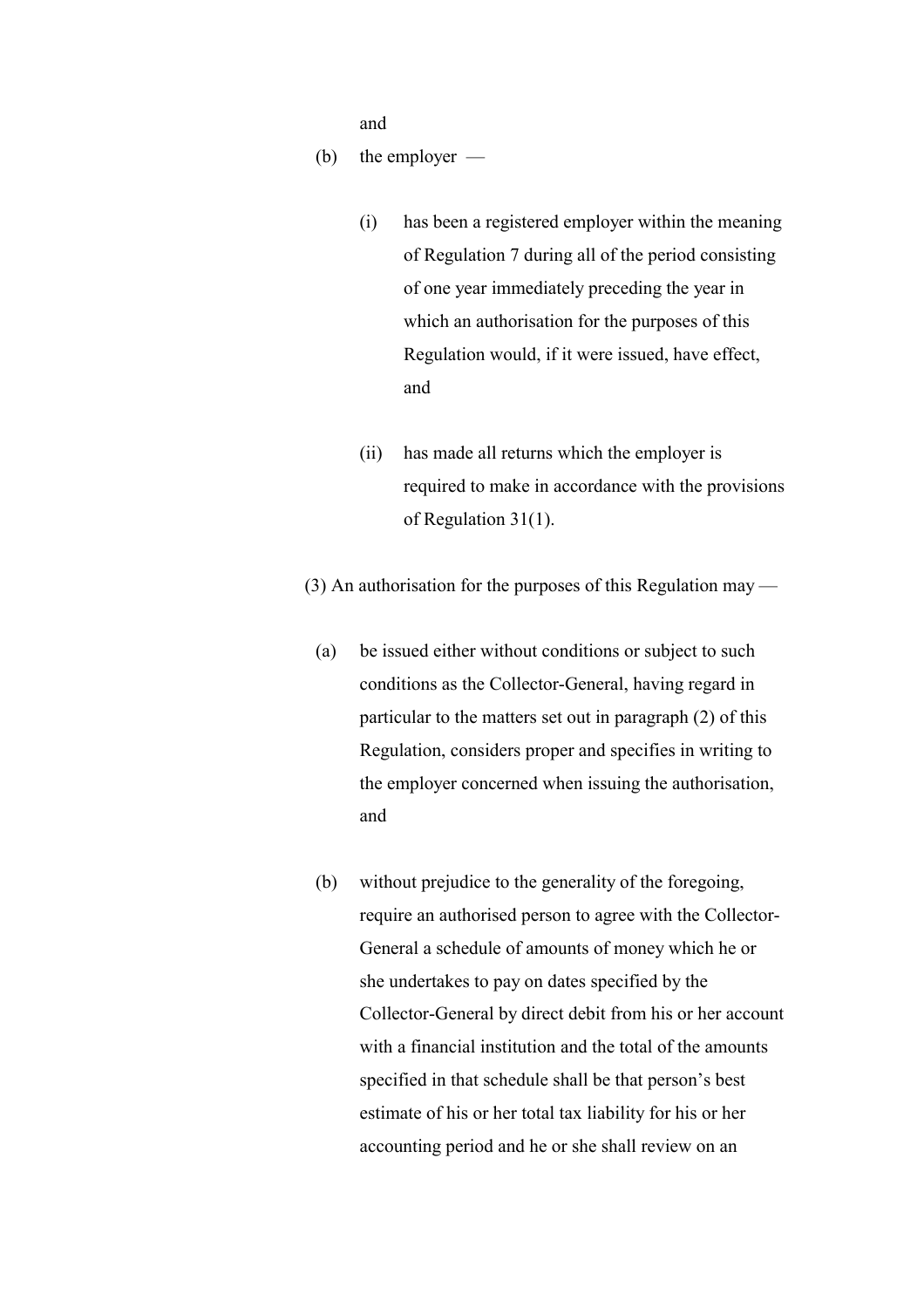ongoing basis whether the total of the amounts specified in that schedule is likely to be adequate to cover his or her actual liability for his or her accounting period and where this is not the case or is not likely to be the case, he or she shall agree a revised schedule of amounts with the Collector-General and adjust his or her direct debit amounts accordingly.

 (4) The Collector-General may terminate an authorisation by notice in writing and, where an employer requests him or her to do so, the Collector-General shall terminate the authorisation.

 (5) For the purposes of terminating an authorisation issued pursuant to this Regulation, the Collector-General shall, where he or she considers it appropriate, have regard to the following matters:

- (a) he or she has reasonable grounds to believe that the authorisation has resulted or could result in a loss of tax,
- (b) the employer
	- (i) has failed to remit to the Collector-General within 14 days from the end of the preceding accounting period all amounts of tax which the employer was liable under these Regulations to deduct from emoluments paid by the employer during that accounting period, reduced by any amounts which the employer was liable under these regulations to repay during that accounting period, or
	- (ii) has furnished, or there is furnished on the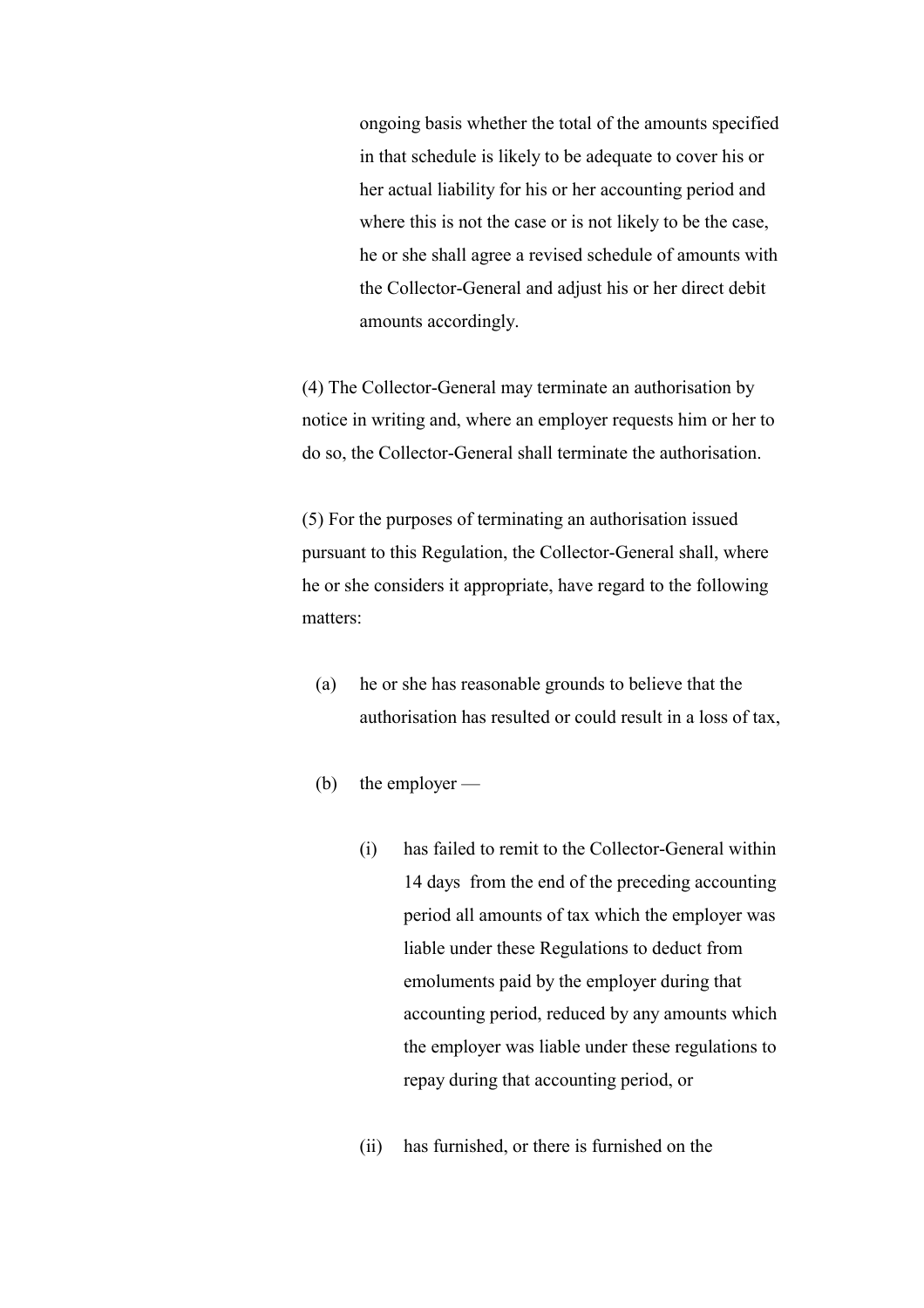employer's behalf, any incorrect information for the purposes of the issue to the employer of an authorisation, or

- (iii) has failed to make within the required time limit all returns which the employer is required to make in accordance with the provisions of Regulation  $31(1)$ , or
- (iv) has not complied with the conditions, if any, specified by the Collector-General under paragraph (3) of this Regulation in relation to the issue to the employer of an authorisation.

 (6) In relation to each income tax month in respect of which he or she has not remitted an amount of tax in accordance with paragraph (1) of this Regulation or paragraph (1) of Regulation 28, an employer whose authorisation is terminated shall be deemed to have complied with paragraph (1) of Regulation 28 if he or she remits to the Collector-General, within 14 days of issue of a notice of termination, the amount of tax which he or she would have been required to remit in accordance with the provisions of paragraph (1) of Regulation 28 if he or she were an employer to whom an authorisation had not been issued.

- (7) (a) An authorisation shall be deemed to have been terminated by the Collector-General on the date that an authorised person ceases to be an employer.
	- (b) An employer whose authorisation is deemed to have been terminated shall, in relation to any income tax month (or part of an income tax month) comprised in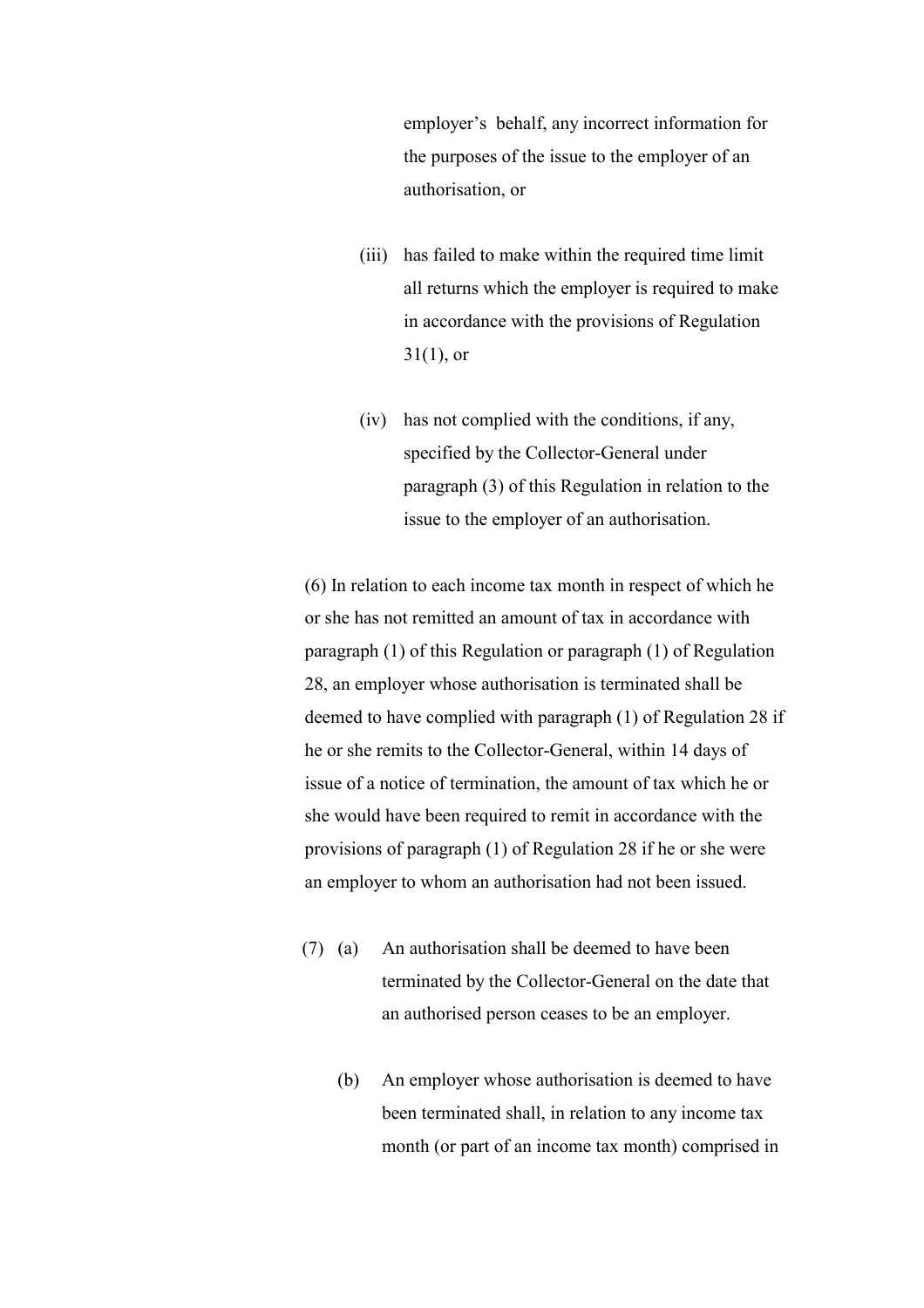the accounting period which was in operation in his or her case on the date of such termination, comply with paragraph (1) of Regulation 29 as if he or she were an authorised person whose accounting period ended on the last day of the income tax month during which the termination occurred.

 (c) The personal representative of a deceased employer shall be deemed to be the employer for the purposes of subparagraph (b).

 (8) The provisions of paragraphs (2) to (7) of Regulation 28 shall apply to this Regulation as if references therein to "income tax month" were references to "accounting period".

Employer failing to pay tax. 30. (1) If within 14 days from the end of any income tax month or accounting period (as provided for in Regulation 29) the employer has remitted no amount of tax to the Collector-General under Regulation 28 or 29 for that income tax month or accounting period, as the case may be, and the Collector-General is unaware of the amount, if any, which the employer is liable so to remit, the Collector-General may give notice to the employer requiring him or her to send to the Collector-General, within the time limited in the notice, a return showing the name of every employee to whom or on behalf of whom he or she made any payment of emoluments or repayment of tax in the period from the preceding 1 January to the day (being the last day of an income tax month or of an accounting period) specified by the notice, together with such particulars with regard to each such employee as the notice may require, being particulars of —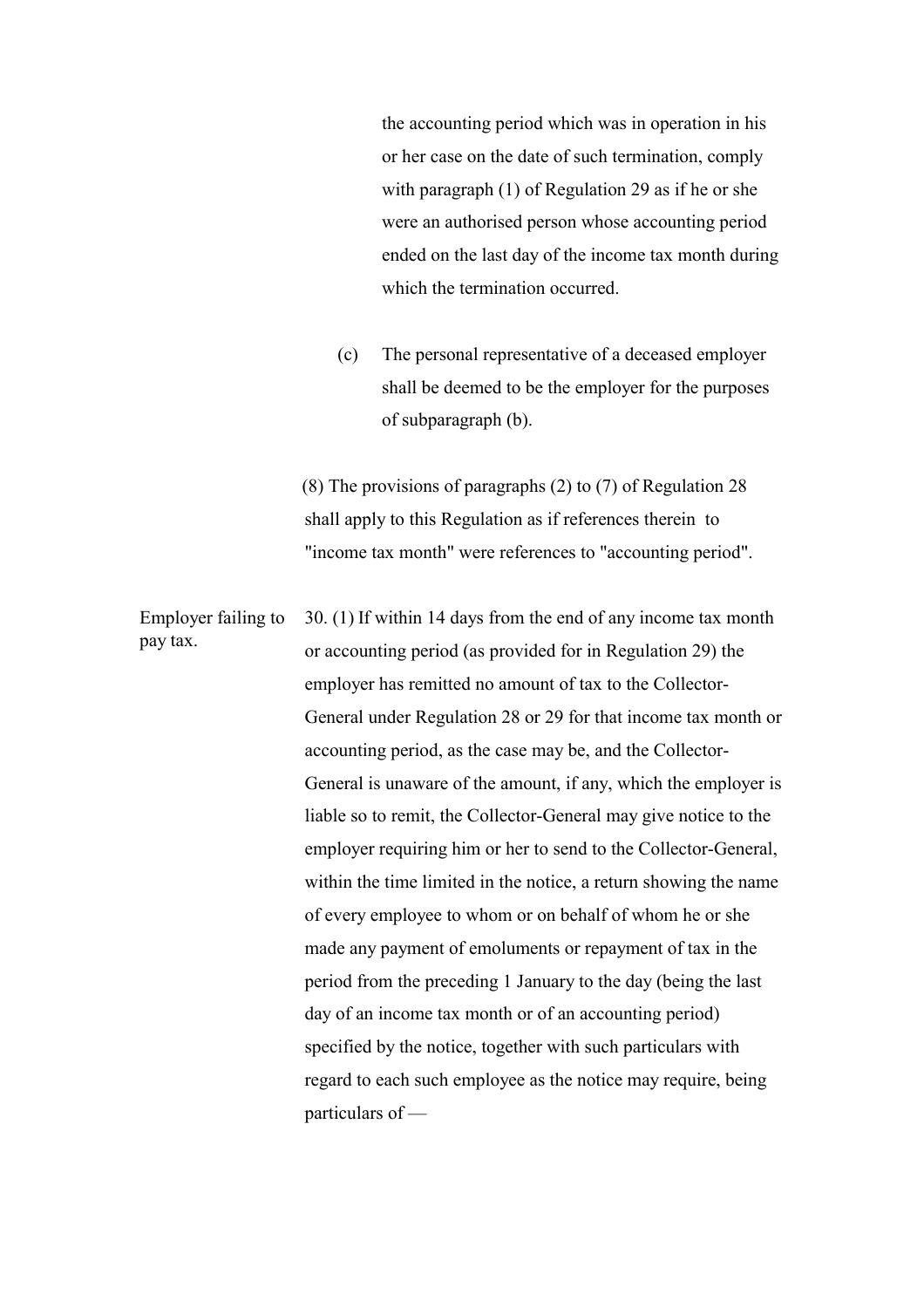- (i) the amount of the tax credits and standard rate cut-off point appropriate to the employee's case;
- (ii) the payments of emoluments made to or on behalf of him or her during that period; and
- (iii) any other matter affecting the calculation of the tax which the employer was liable under these Regulations to deduct or to repay to the employee during that period,

 and the employer shall comply with the requirements of the notice.

 (2) In a case referred to in paragraph (1) of this Regulation the Collector-General shall ascertain, in like manner as the employer should, under these Regulations, have ascertained, the amount of tax which the employer should have deducted from the emoluments, and shall notify the amount to the employer.

 (3) A notice given by the Collector-General under paragraph (1) of this Regulation may extend to two or more consecutive income tax months or two or more accounting periods, as the case may be.

 (4) A notice may be given by the Collector-General under paragraph (1) of this Regulation notwithstanding that an amount of tax has been remitted to the Collector-General by the employer under Regulations 28 or 29 for any income tax month or accounting period, if the Collector-General is not satisfied that the amount so remitted is the full amount which the employer is liable to remit to him for that income tax month or accounting period, as the case may be, and the provisions of this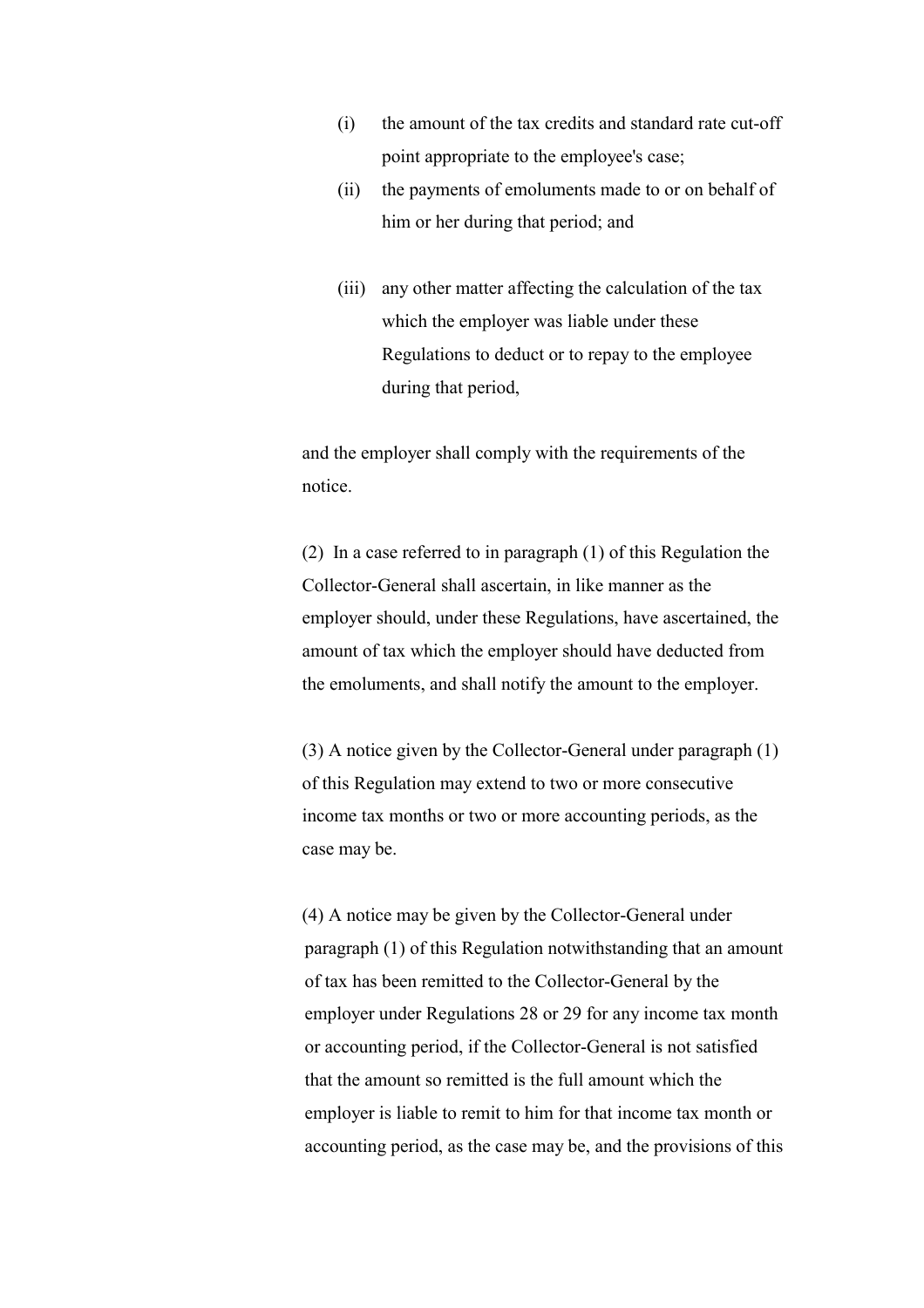Regulation shall have effect accordingly.

Return by employer at end of year. 31. (1) Within 46 days from the end of the year, or from the date on which the employer ceases permanently to be an employer to whom Regulation 7(1) applies, whichever is the earlier, the employer shall send to the Collector-General —

- (a) in such form as the Revenue Commissioners may approve or prescribe, a return in respect of each employee showing the total amount of the emoluments paid by the employer to or on behalf of the employee during the year and the total net tax deducted from the emoluments,
- (b) any temporary tax deduction form, or such other document corresponding to a temporary tax deduction form as may be authorised by the Revenue Commissioners, used by the employer during the year for an employee in respect of whom a tax deduction card was not received,
- (c) any emergency card, or such other document corresponding to an emergency card as may be authorised by the Revenue Commissioners, used by the employer during the year for an employee in respect of whom a tax deduction card was not received, and
- (d) a statement, declaration and certificate in the prescribed form showing the total net tax deducted or repaid by the employer in respect of every employee during the year.
- (2) Where the employer is a body corporate, the declaration and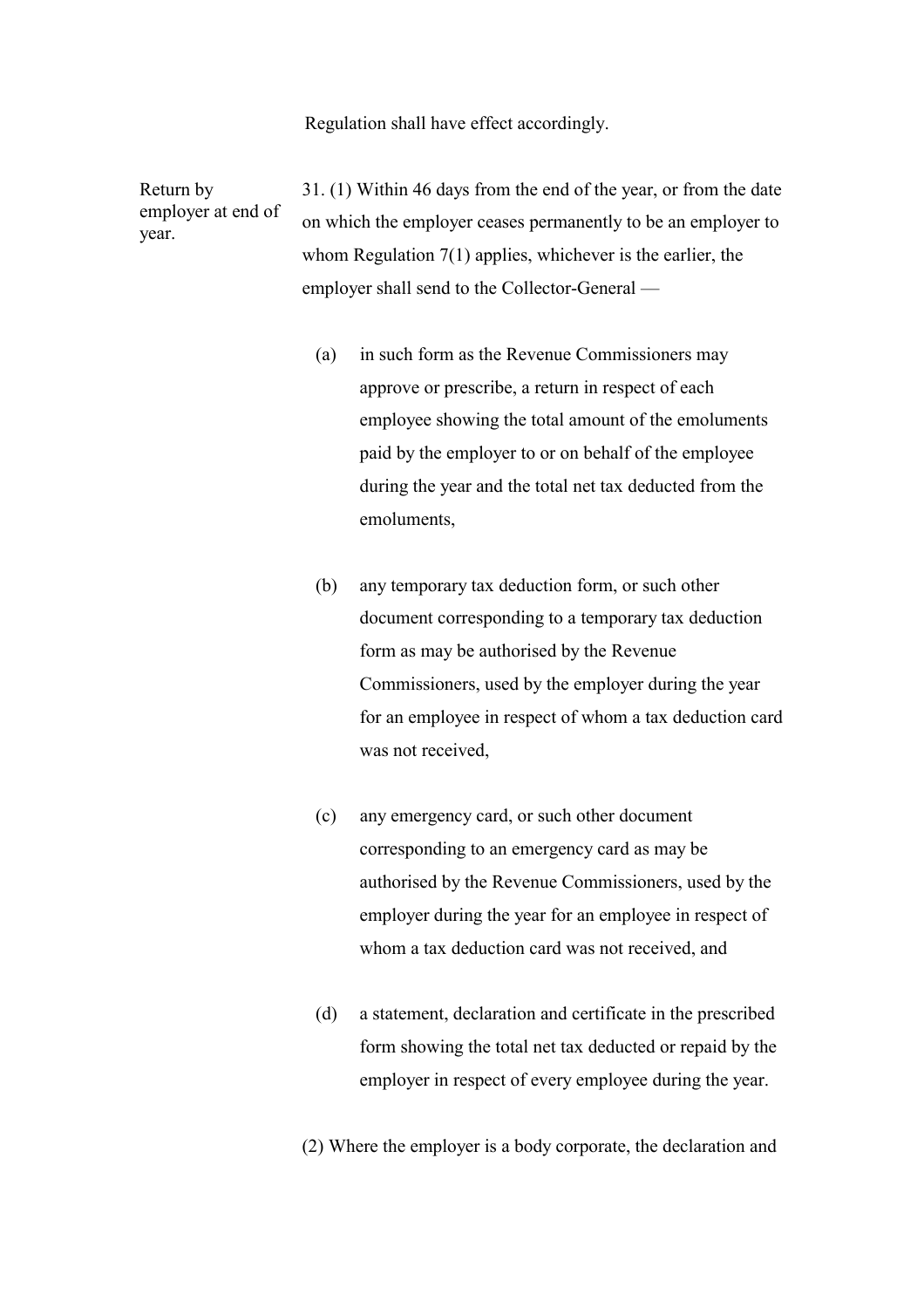the certificate referred to in subparagraph (d) of paragraph (1) of this Regulation shall be signed either by the secretary or by a director of the body corporate.

Inspection of employer's records. 32. (1) Upon request made to him or her at any premises of an employer by an authorised officer, any person, being the employer or a person employed by the employer at the premises, shall produce to the authorised officer for inspection all wages sheets, certificates of tax credits and standard rate cut-off point, tax deduction cards, and other documents and records whatsoever relating to the calculation or payment of the emoluments of employees of the employer or the deduction of tax therefrom as may be in that person's powers, possession or procurement.

> (2) Where in pursuance of this Regulation an authorised officer requests production of any documents or records, he or she shall, on request, show his or her authorisation for the purposes of this Regulation to the person concerned.

 (3) The documents and records specified in paragraph (1) of this Regulation, other than certificates of tax credits and standard rate cut-off point and the temporary tax deduction forms, and emergency cards, and the documents corresponding to those forms and cards, referred to in Regulation 31, shall be retained by the employer for a period of six years after the end of the year to which they refer, or for such shorter period as the Revenue Commissioners may authorise by notice in writing to the employer.

Death of employer. 33. If the employer dies, anything which the employer would have been liable to do under these Regulations shall be done by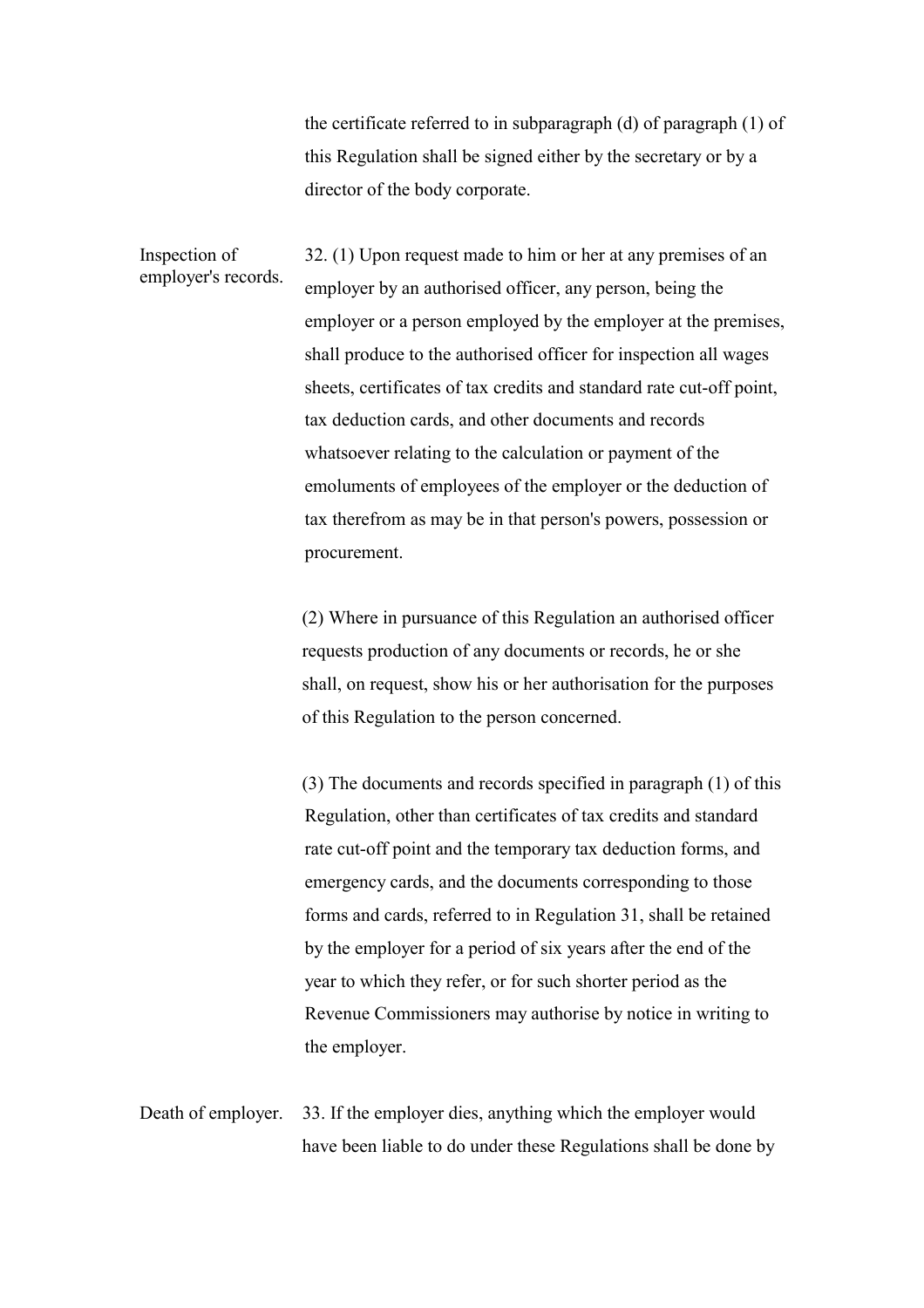the employer's personal representative, or, in the case of an employer who paid emoluments on behalf of another person, by the person succeeding the employer or, if there is no such person, the person on whose behalf the employer paid emoluments.

Succession to a business, etc. 34. (1) This Regulation applies where there has been a change in the employer from whom an employee receives emoluments in respect of his or her employment in any trade, business, concern or undertaking, or in connection with any property, or from whom an employee receives any annuity or pension.

> (2) Where this Regulation applies, the change shall not be treated as a cessation of employment for the purposes of Regulation 20, but, in relation to any matter arising after the change, the employer after the change shall be liable to do anything which the employer before the change would have been liable to do under these Regulations if the change had not taken place.

 (3) The employer after the change shall not be liable for the payment of any tax which was deductible from emoluments paid to the employee before the change took place.

# **PART 6**

### **Assessment**

Assessment of emoluments.

35. (1) Nothing in these Regulations shall prevent an assessment under Schedule E being made on a person in respect of his or her emoluments (income assessed to tax) for any year.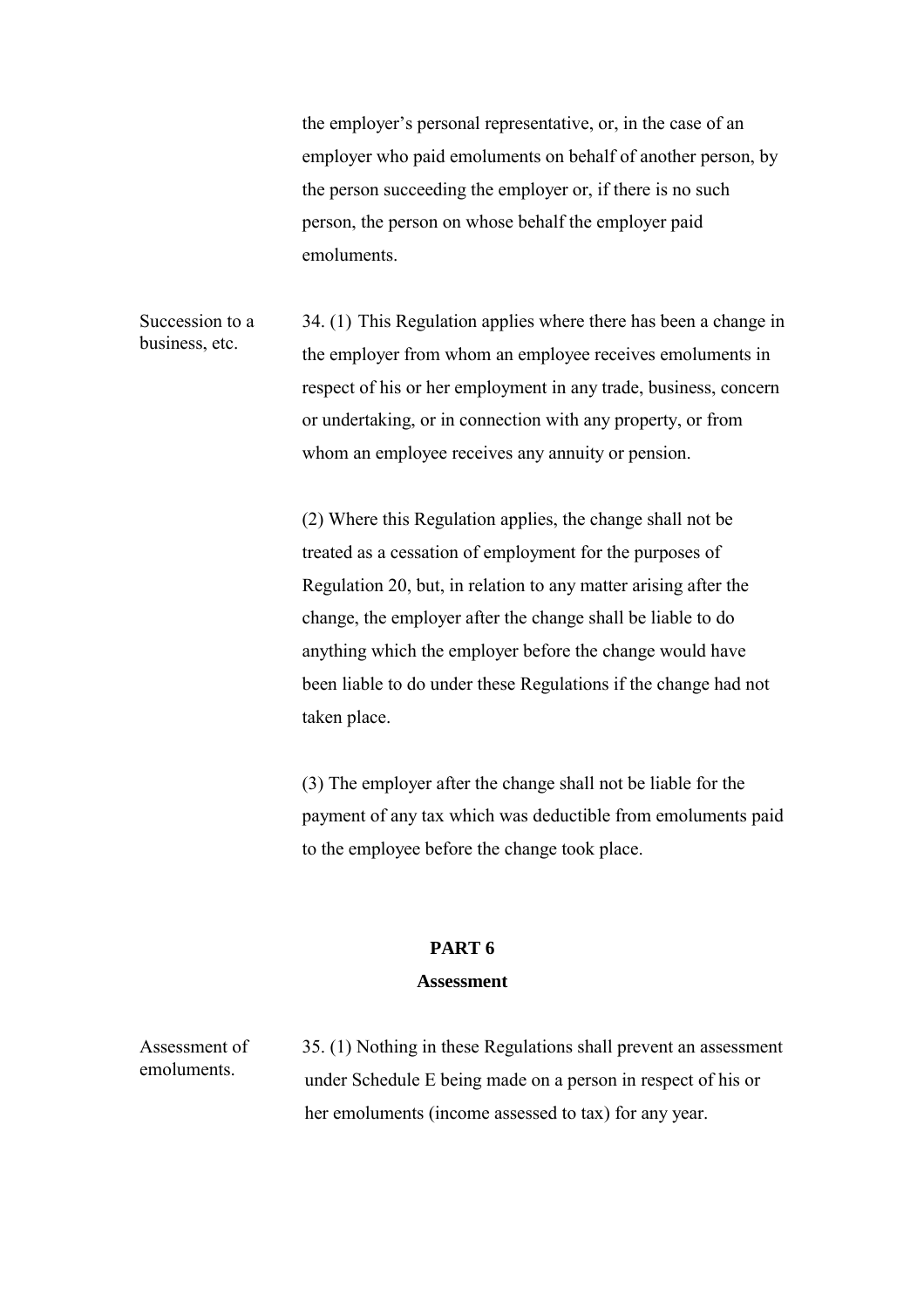(2) Any assessments on an employee in respect of emoluments may be made in any income tax district and shall be valid notwithstanding that the employee was not in that district, or in the State, during the year in which the assessment was made.

 (3) All the emoluments of an employee may be included in one assessment.

Return of certain emoluments by employer. 36. The inspector may give notice to the employer requiring the employer to send a return of any emoluments paid by the employer to or on behalf of any employee for any year, being emoluments which are not paid to or on behalf of the employee until after the end of that year, and any such return shall be sent to the inspector within the time limited in the notice.

Notification of liability. 37. The inspector shall, in any case where he or she does not propose to make an assessment on an employee with respect to whom tax was deducted during a year, send to the employee, as soon as possible after the end of the year, a statement of his or her liability for the year and showing how it is proposed to deal with any overpayment or underpayment of tax.

Objections and appeals against assessment. 38. The provisions of Part 40 of the Act shall, with any necessary modifications, apply in relation to an appeal by an employee against an assessment of emoluments.

Recovery of underpayments. 39. (1) If the tax payable under the assessment exceeds the total net tax deducted from the employee's emoluments during the year, the inspector, instead of taking the excess into account in determining the appropriate amount of tax credits and standard rate cut-off point for a subsequent year, may require the employee to remit it to the Collector-General, and, where the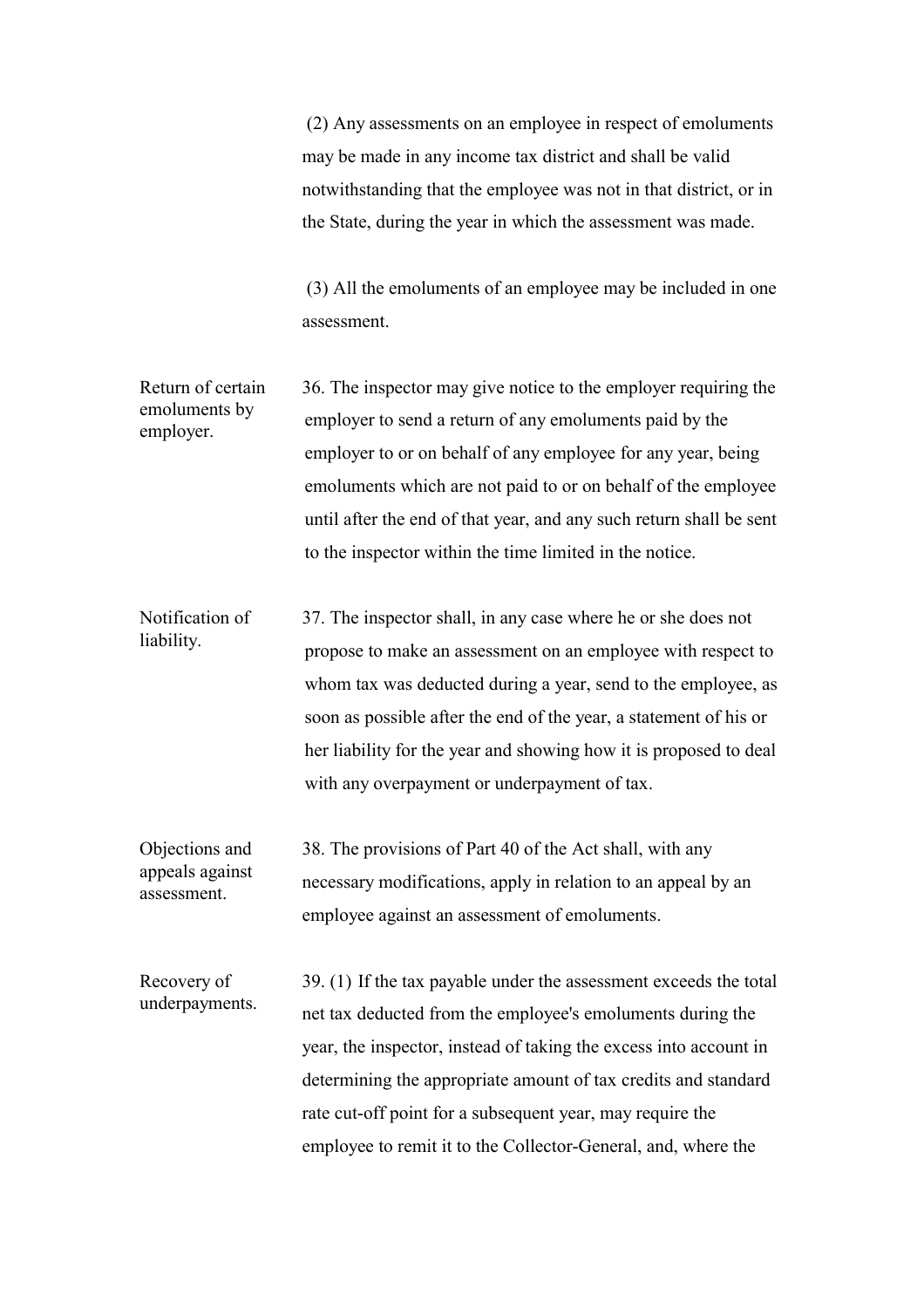inspector so requires, the employee shall remit the excess accordingly on demand made by the Collector-General.

 (2) For the purposes of determining the amount of any such excess, any necessary adjustment shall be made to the total net tax in respect of any tax overpaid or remaining unpaid for any year.

Recovery of tax from employee. 40. (1) Any tax which is to be remitted to the Collector-General by any employee may be recovered in the manner provided by the Income Tax Acts.

> (2) Any tax which is to be remitted to the Collector-General under paragraph (1) of Regulation 39, shall be remitted within 14 days of the date on which the Collector-General first makes application therefor.

### **PART 7**

# **Contributions by employees to certain superannuation funds and schemes**

Interpretation (Part 7). 41. In this Part of these Regulations "allowable contribution" means a contribution payable by an employee and deductible by an employer from emoluments of the employee and which is —

> (a) an ordinary annual contribution, or any other contribution treated by the Revenue Commissioners, as respects the year in which it is paid, as an ordinary annual contribution paid in that year, allowable by virtue of section 774 or 776 of the Act, as a deduction from such emoluments for the purposes of assessment under Schedule E, or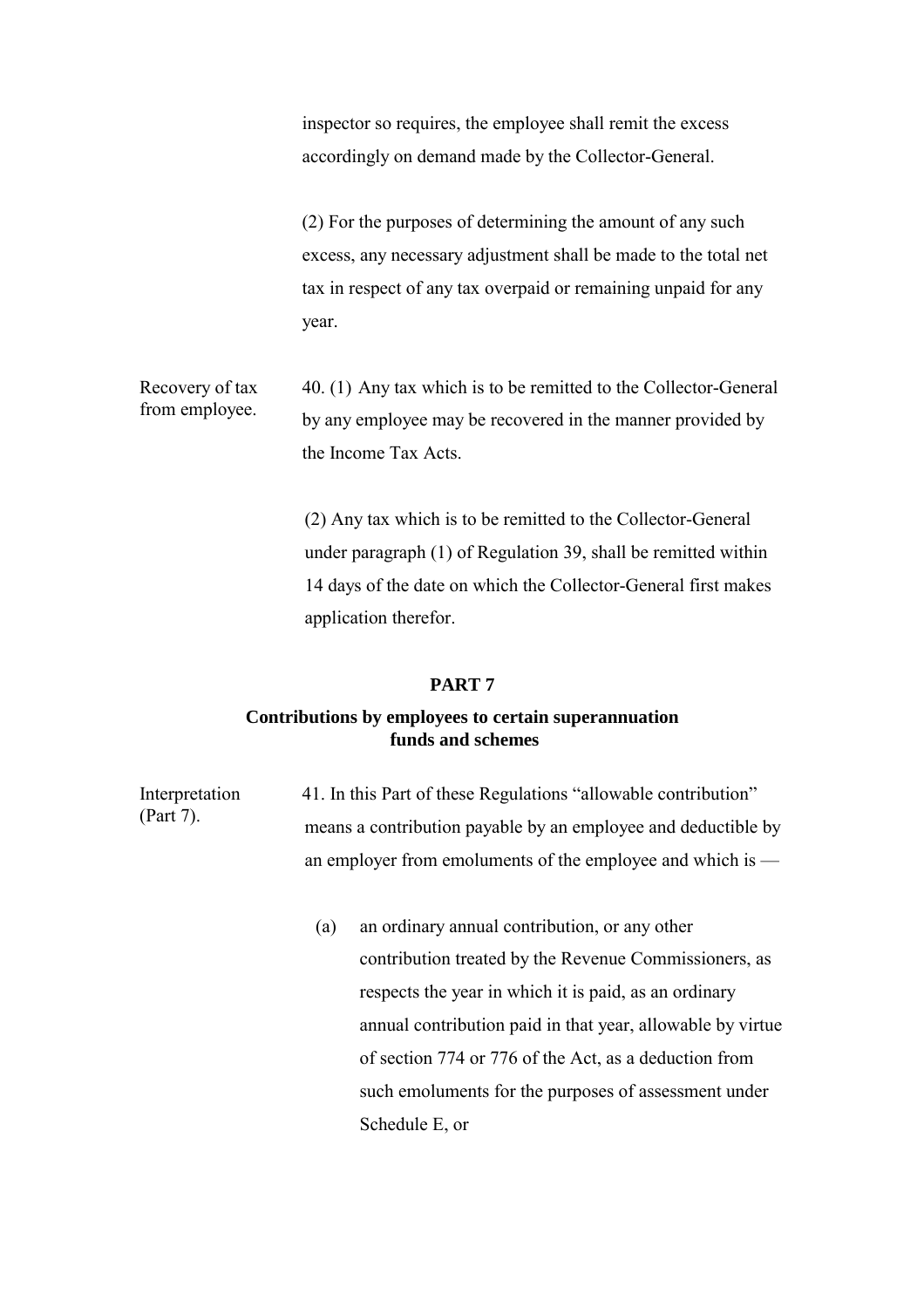(b) by virtue of section 471 of the Act, allowable as a deduction from such emoluments for the purposes of assessment under Schedule E.

42. When making a deduction or repayment of tax in accordance with the provisions of Part 4 of these Regulations from or in respect of emoluments to which Chapter 4 of Part 42 of the Act, applies, an employer shall make such deduction or repayment as would require to be made if the amount of the emoluments were those emoluments reduced by the amount of the allowable contribution deductible from those emoluments.

## **PART 8**

# **Special provisions where employees are in receipt of or are entitled to receive certain benefits payable under the Social Welfare Acts**

Interpretation (Part 8). 43. In this Part of these Regulations—

> "relevant period", in relation to an employee who is absent from work and who in respect of any part of that absence receives, or is entitled to receive, a taxable benefit, means the period commencing with the date on which such taxable benefit first becomes payable to the employee and ending on the earliest of the following dates, that is to say:

- (a) the date of cessation of employment,
- (b) the 31 December following the employee's return to work, or
- (c) such other date as the inspector may specify;

"taxable benefit", in relation to an employee, means any amount

Deduction or repayment by reference to superannuation contribution.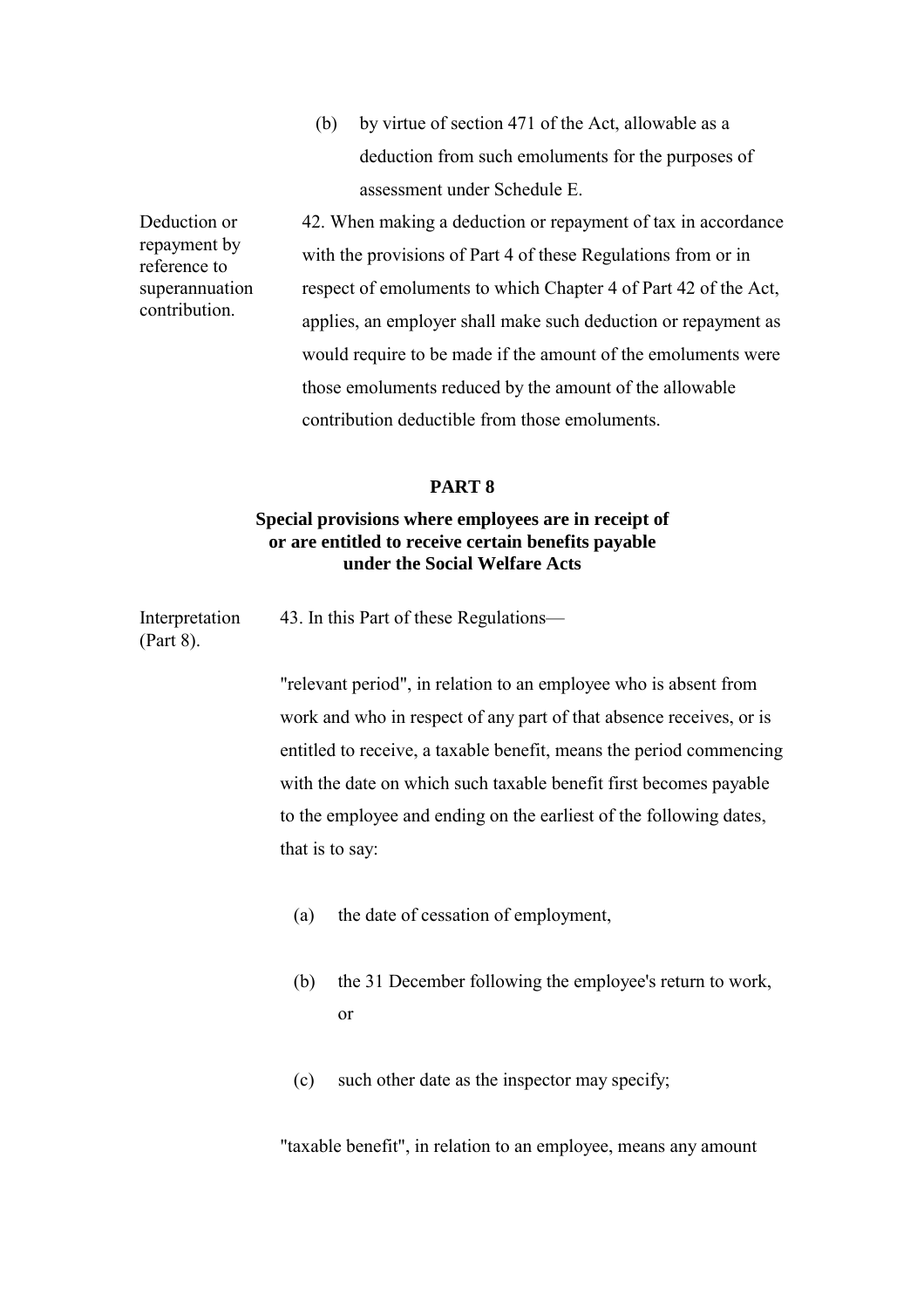payable under the Social Welfare Acts in respect of—

- (a) disability benefit, and
- (b) injury benefit which is comprised in occupational injuries benefit,

 which is chargeable to income tax by virtue of section 126 of the Act.

44. Where, in respect of an absence from work, an employee receives or is entitled to receive a taxable benefit the following provisions shall, notwithstanding any other provision of these Regulations and unless the inspector otherwise directs, apply, that is to say:

- (a) any payment of emoluments made by the employer to the employee in the relevant period shall be treated as if it were a payment to which Regulation 19 applies,
- (b) (i) where the employee is entitled to receive payment of emoluments during such absence from work, the employer shall, in relation to such payments made by him or her to the employee during the relevant period, reduce the tax credits and standard rate cut-off point for Week 1 or Month 1, as may be appropriate, as specified on the tax deduction card held by the employer in respect of the employee by —
	- (A) such amount as the Revenue Commissioners, by general notice or otherwise, direct, or
	- (B) such other amount as the Minister for Social,

Tax due in respect of disability or injury benefit.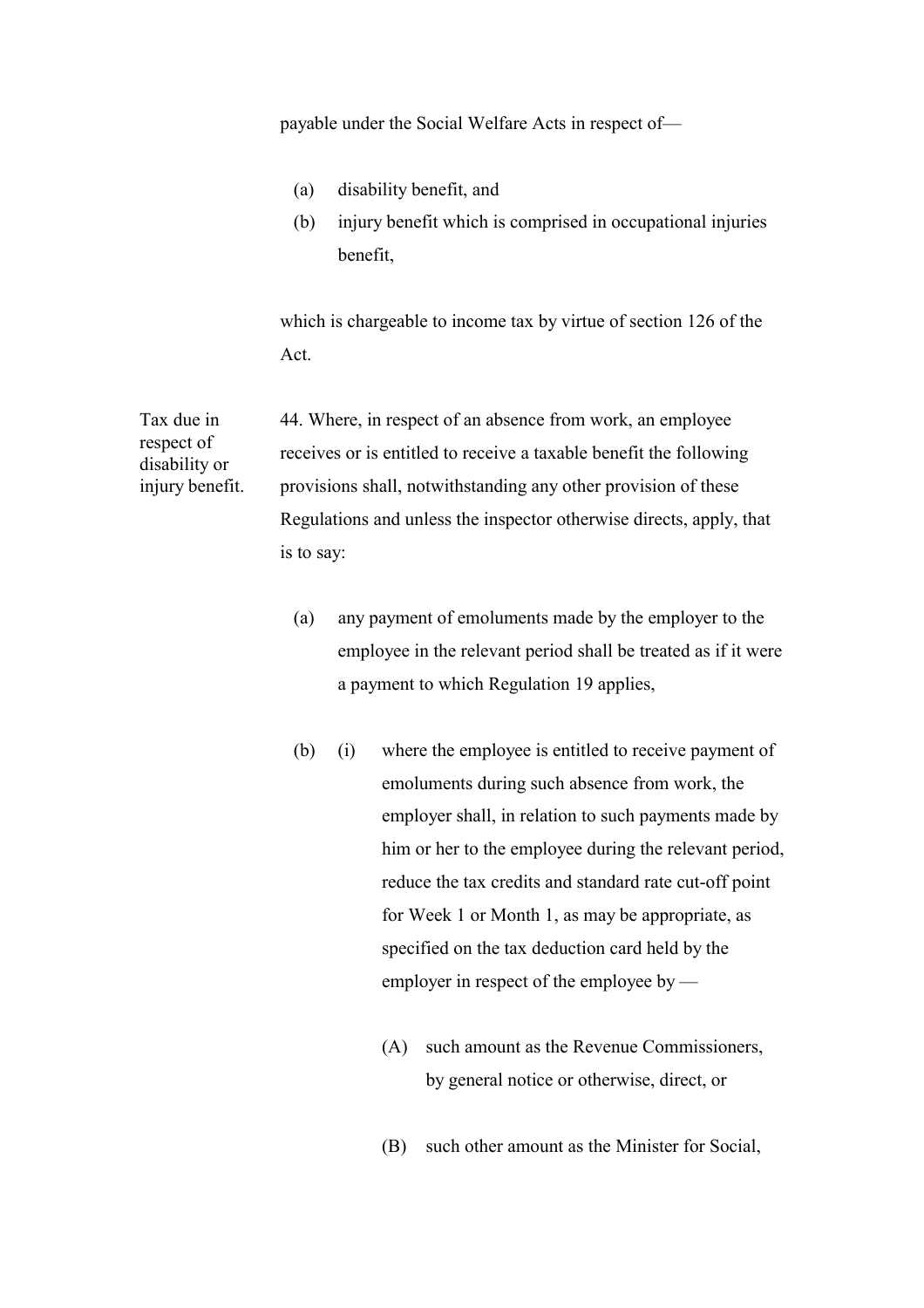Community and Family Affairs may notify to the employer in relation to the employee, and

 (ii) the reduction of the employee's tax credits and standard rate cut-off point in accordance with the provisions of subparagraph (i) shall be treated as if it were a determination or, as the case may be, an amended determination of tax credits and standard rate cut-off point by the inspector but the inspector need not issue a notice of the determination or the amended determination, as may be appropriate, to the employee or a certificate of tax credits and standard rate cut-off point, an amended certificate of tax credits and standard rate cut-off point, a tax deduction card or an amended tax deduction card, as may be appropriate, to the employer,

and

 (c) where, on any usual pay day during the period of absence from work which falls within the relevant period, the employee is not entitled to receive payment of emoluments from the employer, the provisions of Regulation 26 shall not apply in respect of such pay day.

# **PART 9**

## **Miscellaneous**

Revocations. 45. The Regulations specified in the Schedule to these Regulations are revoked.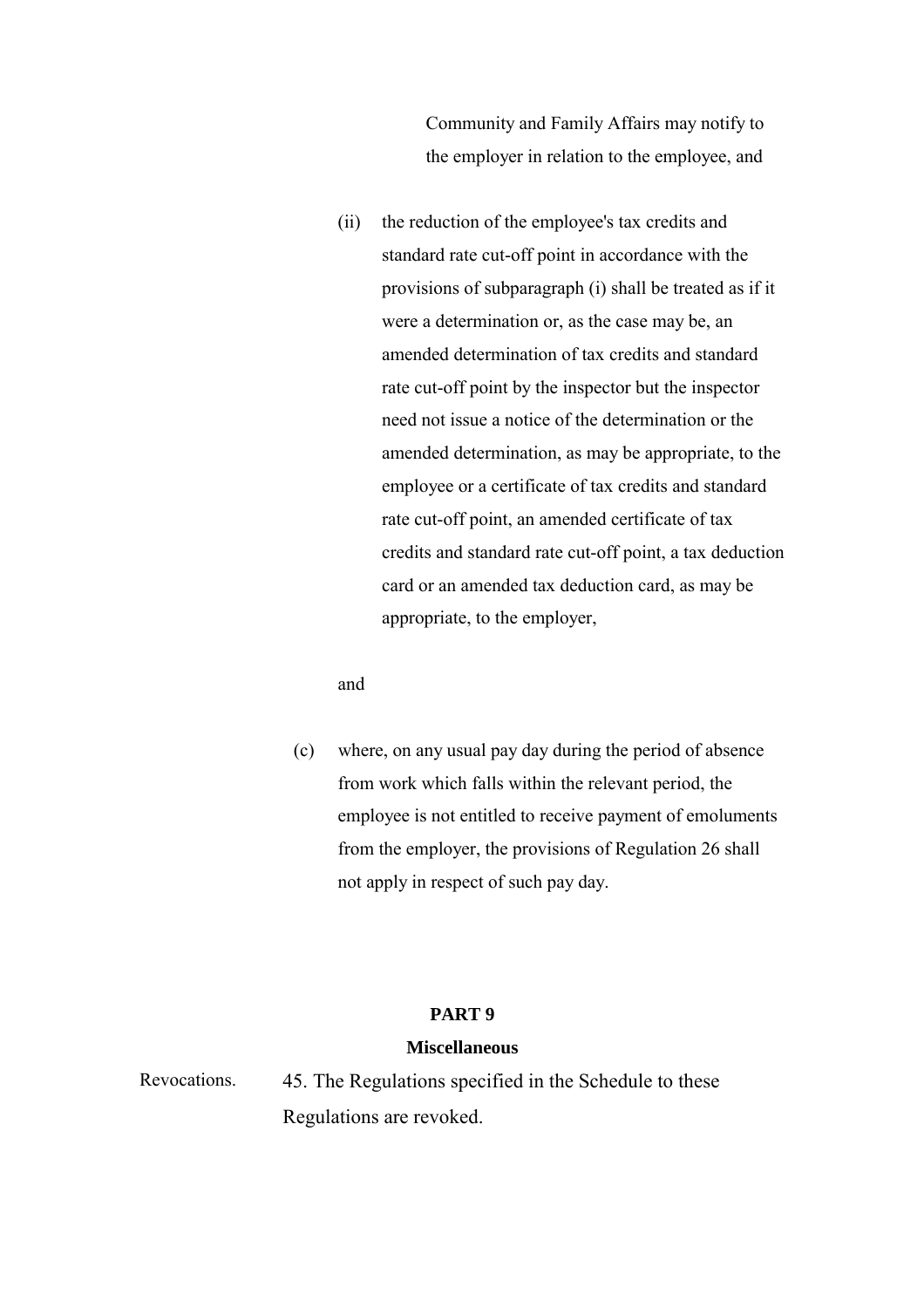| <b>S.I. Number</b><br>(1) | <b>Regulations</b><br>(2)                     |
|---------------------------|-----------------------------------------------|
| 28 of 1960                | Income Tax (Employments) Regulations 1960     |
| 166 of 1960               | Income Tax (Employments) (No. 2) Regulations, |
|                           | 1960                                          |
| 223 of 1970               | Income Tax (Employments) Regulations, 1970    |
| 182 of 1971               | Income Tax (Employments) Regulations, 1971    |
| 260 of 1972               | Income Tax (Employments) Regulations, 1972    |
| 86 of 1974                | Income Tax (Employments) Regulations, 1974    |
| 292 of 1974               | Income Tax (Employments) (No. 2) Regulations, |
|                           | 1974                                          |
| 170 of 1975               | Income Tax (Employments) Regulations, 1975    |
| 368 of 1977               | Income Tax (Employments) Regulations, 1977    |
| 377 of 1978               | Income Tax (Employments) Regulations, 1978    |
| 284 of 1980               | Income Tax (Employments) Regulations, 1980    |
| 67 of 1984                | Income Tax (Employments) Regulations, 1984    |
| 148 of 1985               | Income Tax (Employments) Regulations, 1985    |
| 270 of 1987               | Income Tax (Employments) Regulations, 1987    |
| 58 of 1989                | Income Tax (Employments) Regulations, 1989    |
| 77 of 1993                | Income Tax (Employments) Regulations, 1993    |
| 231 of 1997               | Income Tax (Employments) Regulations, 1997    |
| 66 of 1999                | Income Tax (Employments) Regulations, 1999    |
| 35 of 2001                | Income Tax (Employments) Regulations, 2001    |

# **Schedule**

**Given this 12th day of December, 2001.** 

 **Frank M. Daly Revenue Commissioner**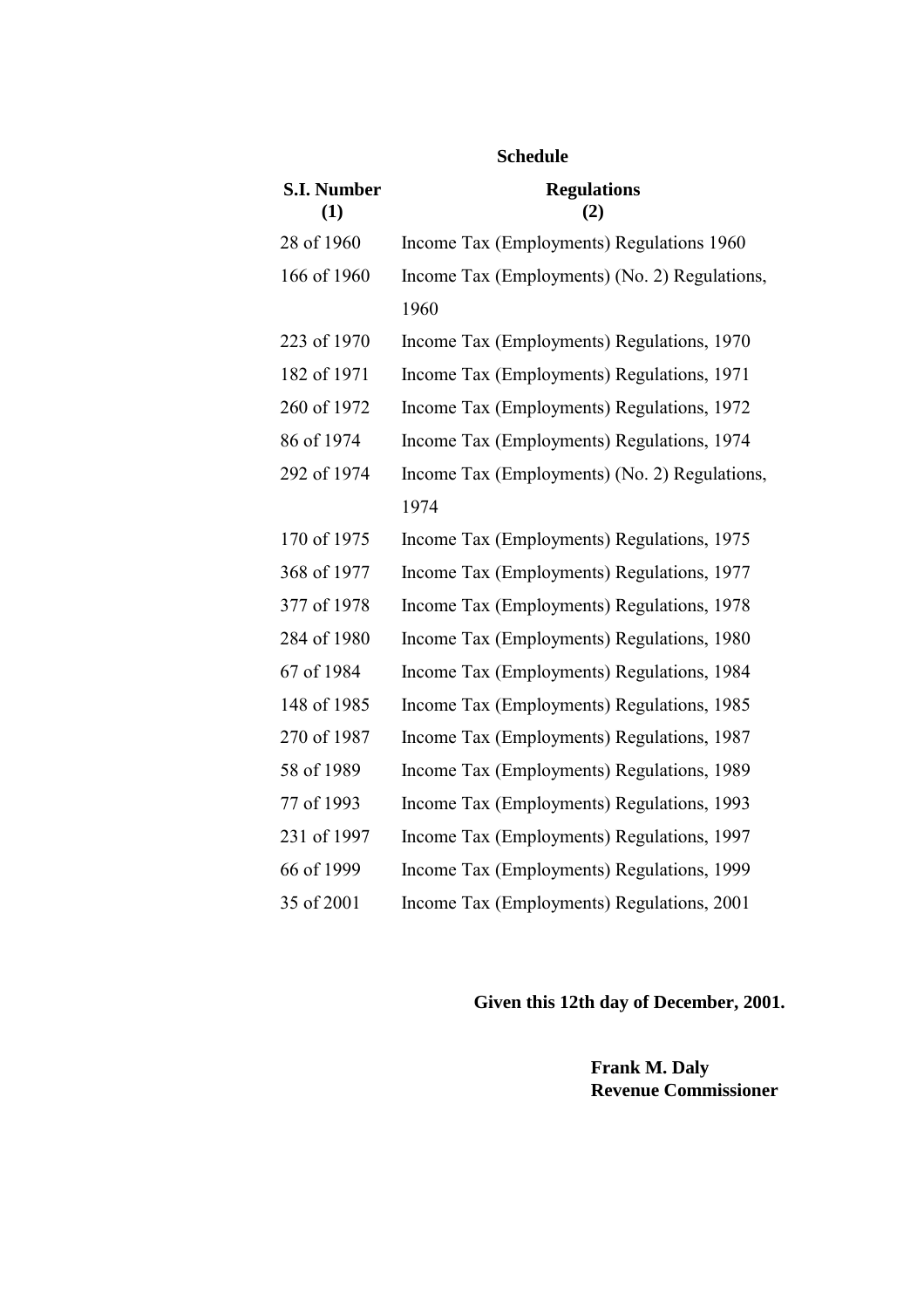# **Explanatory Note**

(*This note is not part of the Instrument and does not purport to be a legal interpretation*.)

These Regulations, which come into force on 1 January, 2002, revise and consolidate, subject to certain changes, the existing regulatory provisions which prescribe the manner in which the deduction of tax from salaries and wages under the "Pay As You Earn" system operates.

The main changes made are ―

- (1) With effect from 1 January 2002, the special system for casual employees is abolished.
- (2) With effect from 1 January 2003, employees who do not supply their employer with a personal public service number (PPSN) will be subject to tax under the emergency system at the higher rate of tax.
- (3) There will be an obligation on employers paying their liability by direct debit to review the adequacy of the payment from time to time and make adjustments as appropriate.

*Part 1* of the Regulations contains definitions. It also covers the instance where an employee works under the management of a person who is not his or her immediate employer. In such circumstances the person under whose management the employee works is deemed to be his or her employer.

*Part 2* provides for the maintenance of registers of employers and of employees. The register of employers is to be kept by the Revenue Commissioners and registers of employees by employers. In certain circumstances where an employer employs only one domestic employee there is no obligation to keep a register.

*Part 3* requires inspectors of taxes to determine the amount of tax credits and standard rate cut-off point appropriate to the employee, to furnish the employee with a notice of this determination and with a certificate of tax credits and standard rate cut-off point and also to notify the employer of the amount of tax credits and standard rate cut-off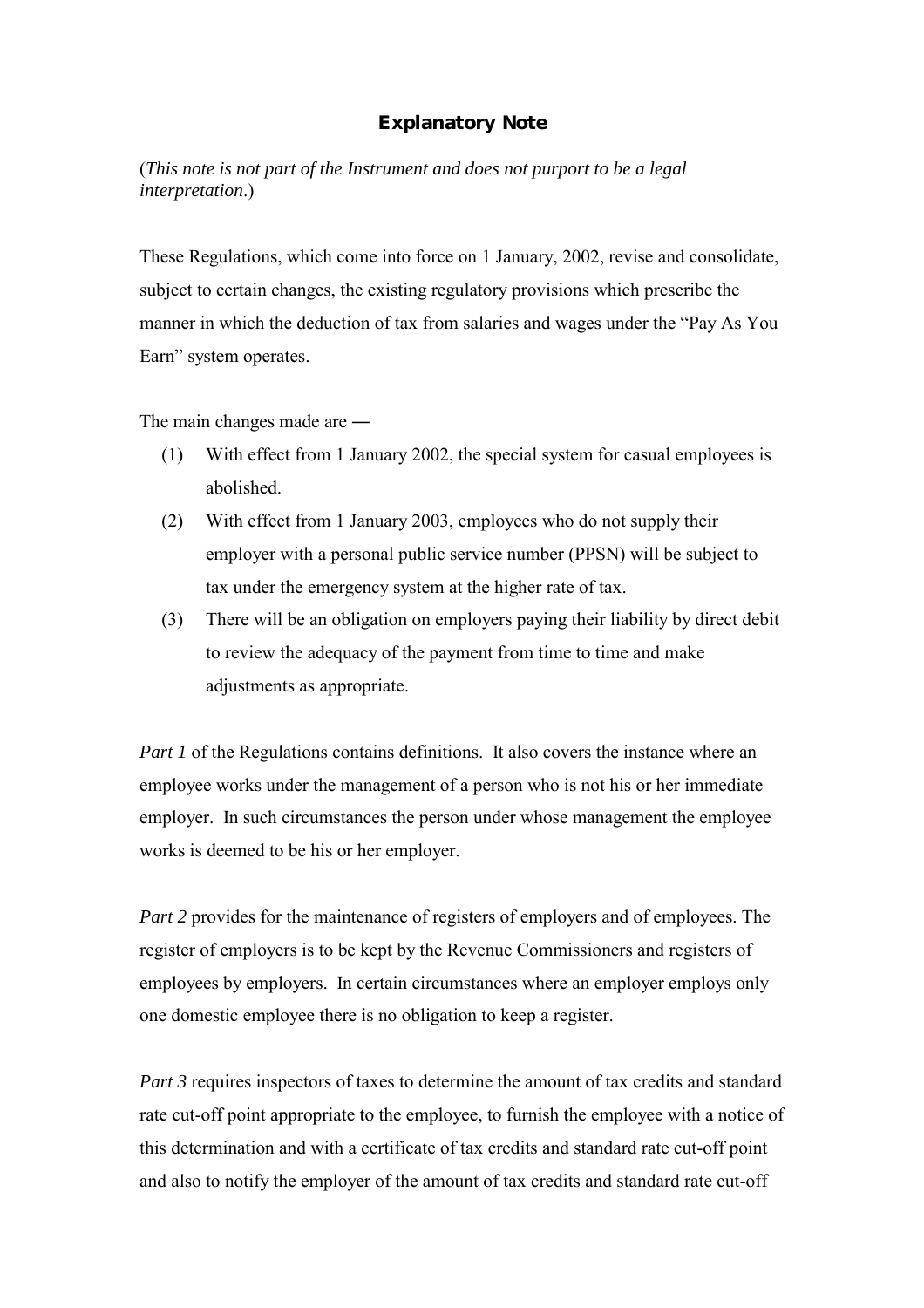point. An employee may appeal to the Appeal Commissioners any determination of tax credits and standard rate cut-off point made by an inspector. Certificates of tax credits and standard rate cut-off point for any particular year will have effect for each subsequent year for which taxpayers' personal circumstances and relevant tax credits and reliefs remain unchanged.

*Part 4* concerns the deduction and repayment of tax under PAYE. Deductions and repayments are to be made by reference to cumulative emoluments and cumulative tax credits and standard rate cut-off point as specified on the employees tax deduction card. The required particulars are to be entered on the tax deduction cards on the occasion of every payment of emoluments. There are provisions regarding changes of employment and for deduction of tax on an emergency basis where the employee does not produce a certificate of tax credits and standard rate cut-off point or his or her personal public service number. At the end of each year employers are required to give every employee a certificate showing his or her emoluments, tax credits and standard rate cut-off point and the net tax deducted.

*Part 5* deals with payment and recovery of tax deducted under PAYE. Employers are required within 14 days from the end of every income tax month to pay over to the Collector General all tax which they were liable to deduct under PAYE, less any tax which they were liable to repay, during the month.

The Collector General may authorise an employer to make remittances of PAYE/PRSI at longer intervals (not exceeding one year) than the normal monthly remittance basis. Where an authorised employer arranges to pay by direct debit he or she must ensure that the amounts paid are sufficient to cover ongoing liability. The Collector-General may also terminate such authorisation.

Within 46 days from the end of the year employers are to send to the Collector-General returns, in the appropriate form, showing total emoluments paid to the employee during the year and total net tax deducted.